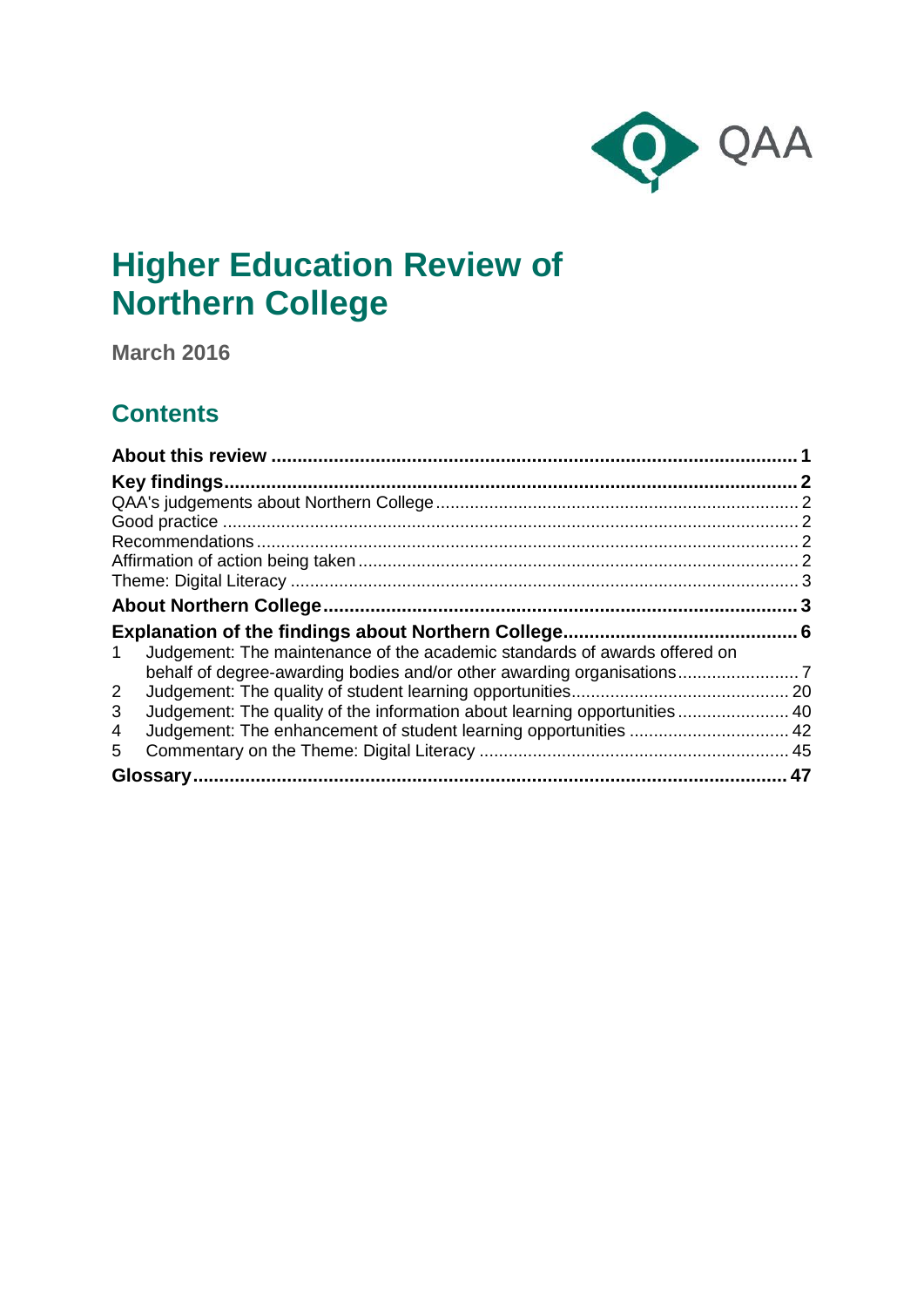## <span id="page-1-0"></span>**About this review**

This is a report of a Higher Education Review conducted by the Quality Assurance Agency for Higher Education (QAA) at Northern College. The review took place from 15 to 17 March 2016 and was conducted by a team of two reviewers, as follows:

- Ms Ann Hill
- Mr Stuart Cannell (student reviewer).

The main purpose of the review was to investigate the higher education provided by Northern College and to make judgements as to whether or not its academic standards and quality meet UK expectations. These expectations are the statements in the [UK Quality](http://www.qaa.ac.uk/assuring-standards-and-quality/the-quality-code)  [Code for Higher Education](http://www.qaa.ac.uk/assuring-standards-and-quality/the-quality-code) (the Quality Code)<sup>1</sup> setting out what all UK higher education [providers](http://newlive.qaa.ac.uk/AboutUs/glossary/Pages/glossary-h.aspx#h2.1) expect of themselves and of each other, and what the general public can therefore expect of them.

In Higher Education Review, the QAA review team:

- makes judgements on
	- the setting and maintenance of academic standards
	- the quality of student learning opportunities
	- the information provided about higher education provision
	- the enhancement of student learning opportunities
	- provides a commentary on the selected theme
- makes recommendations
- identifies features of good practice
- affirms action that the provider is taking or plans to take.

A summary of the findings can be found in the section starting on page 2. [Explanations of](#page-6-0)  [the findings](#page-6-0) are given in numbered paragraphs in the section starting on page 6.

In reviewing Northern College the review team has also considered a theme selected for particular focus across higher education in England and Northern Ireland.

The [themes](http://www.qaa.ac.uk/publications/information-and-guidance/publication?PubID=106) for the academic year 2015-16 are Student Employability and Digital Literacy,<sup>2</sup> and the provider is required to select, in consultation with student representatives, one of these themes to be explored through the review process.

The QAA website gives more information [about QAA](http://www.qaa.ac.uk/aboutus/pages/default.aspx) and its mission.<sup>3</sup> A dedicated section explains the method for [Higher Education](http://www.qaa.ac.uk/reviews-and-reports/how-we-review-higher-education/higher-education-review) Review<sup>4</sup> and has links to the review handbook and other informative documents. For an explanation of terms see the glossary at the end of this report.

<sup>-</sup><sup>1</sup> The UK Quality Code for Higher Education is published at: [www.qaa.ac.uk/quality-code.](http://www.qaa.ac.uk/quality-code) <sup>2</sup> Higher Education Review themes:

[www.qaa.ac.uk/publications/information-and-guidance/publication?PubID=2859.](http://www.qaa.ac.uk/publications/information-and-guidance/publication?PubID=2859)

<sup>&</sup>lt;sup>3</sup> QAA website: [www.qaa.ac.uk/about-us.](http://www.qaa.ac.uk/about-us) <sup>4</sup> Higher Education Review web pages:

[www.qaa.ac.uk/reviews-and-reports/how-we-review-higher-education/higher-education-review.](http://www.qaa.ac.uk/reviews-and-reports/how-we-review-higher-education/higher-education-review)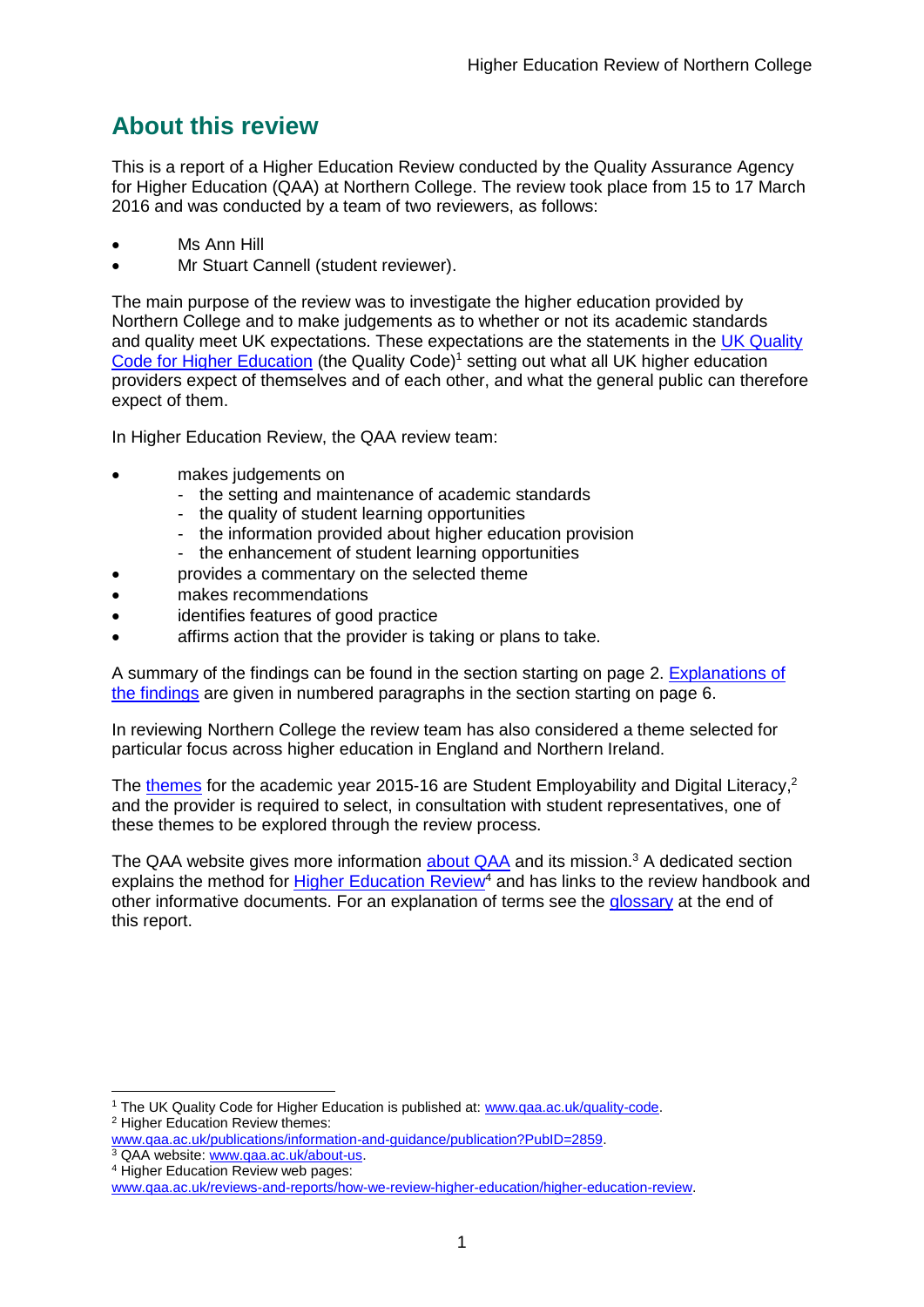## <span id="page-2-0"></span>**Key findings**

## <span id="page-2-1"></span>**QAA's judgements about Northern College**

The QAA review team formed the following judgements about the higher education provision at Northern College.

- The maintenance of the academic standards of the awards offered on behalf of degree-awarding bodies **meets** UK expectations.
- The quality of student learning opportunities **meets** UK expectations.
- The quality of the information about learning opportunities **meets** UK expectations.
- The enhancement of student learning opportunities **meets** UK expectations.

## <span id="page-2-2"></span>**Good practice**

The QAA review team identified the following features of **good practice** at Northern College.

- The highly effective use of learning technologies to inform and underpin learning, teaching and assessment (Expectation B3).
- The high level of individualised support provided by the College to improve students' learning opportunities (Expectations B4 and Enhancement).
- The embedded and comprehensive APEL process that promotes student transition to higher education programmes (Expectation B6).

## <span id="page-2-3"></span>**Recommendations**

The QAA review team makes the following **recommendations** to Northern College.

By September 2016:

- integrate the curriculum and teaching and learning strategies to secure the higher education strategic aims (Expectation B3)
- further develop formal student representation to enable fuller engagement in the quality assurance and enhancement processes (Expectation B5)
- ensure that oversight of annual monitoring processes is applied systematically and operated consistently (Expectation B8)
- develop a strategy to provide cohesion and integration of the range of learning technology platforms that includes systematic monitoring and review (Expectations C and B3)
- formalise and strengthen the relationship between higher education priorities and enhancement practices (Enhancement).

## <span id="page-2-4"></span>**Affirmation of action being taken**

The QAA review team **affirms** the following actions that Northern College is already taking to make academic standards secure and/or improve the educational provision offered to its students.

 The steps taken to further increase recruitment of students through the use of social media in marketing (Expectation B2).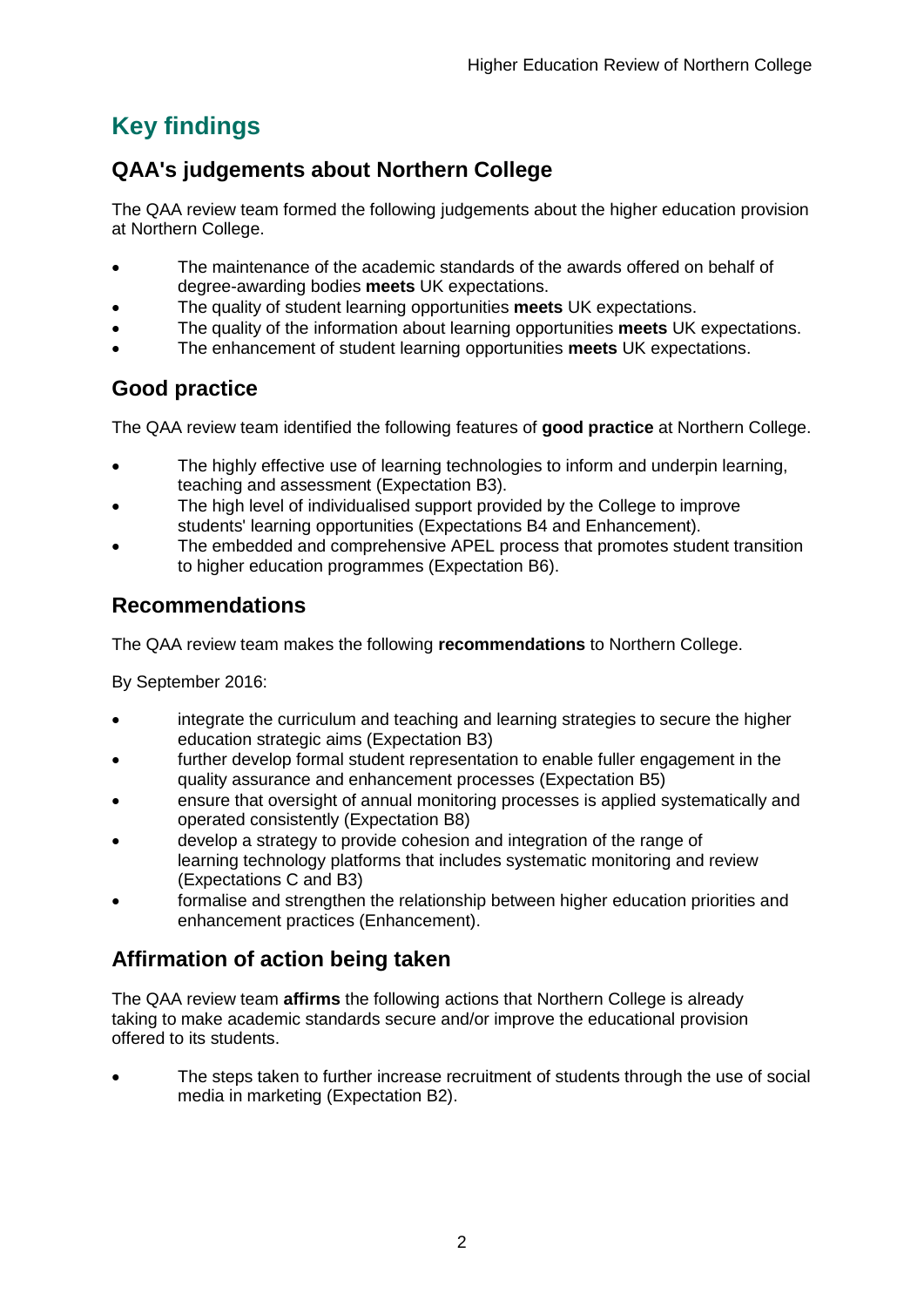## <span id="page-3-0"></span>**Theme: Digital Literacy**

Digital literacy is embedded in Northern College programmes and this reflects the College's strategic aims, including transforming individuals and communities by the development of reflexive practice.

The College plans to develop its digital leadership strategy and a brief has been developed to align with the existing College Technology Enhanced Learning Strategy 2014. Strategic objectives include the promotion of creativity and innovation in teaching and learning, ensuring support for students' acquisition of digital literacy skills, and capacity building.

The College has a reliable IT infrastructure, which is very responsive and which supports learning and teaching effectively. However, it was not clear what measures are in place to ensure that legacy material is effectively archived.

The College ensures that students are supported in the development of digital literacy throughout their programmes and develop transferrable skills that have professional relevance for employment.

Further explanation of the key findings can be found in the handbook available on the QAA webpage explaining [Higher Education Review.](http://www.qaa.ac.uk/reviews-and-reports/how-we-review-higher-education/higher-education-review)

## <span id="page-3-1"></span>**About Northern College**

Northern College (the College) was founded in 1978 and has a mission: 'To provide outstanding adult residential and community education for the transformation and empowerment of individuals and communities.'

The College is located in a former stately home three miles outside Barnsley in South Yorkshire. It is a non-profit organisation with charitable aims and at the time of the review there were 78 part-time students enrolled at the College.

The College gives priority to its networks with employers, colleagues and the broader world of adult education. In addition, it places emphasis on social purpose leadership, digital innovation, diversity and inclusion, academic resilience, embedding Maths and English, and learner support. Programmes are digitally blended, as the College believes that a combination of online and face-to-face engagement is most effective for reflexive learning. Many of the College's students are drawn from community workers, drugs workers, trainers in trade unions or Third Sector settings.

Its strategic aims and priorities are:

- to consolidate and extend excellence on the TeachNorthern Higher Education Programme, including to influence social purpose thinking across the Education and Training Consortium
- to develop a national profile for social purpose Teacher Education
- to continue to increase enrolments
- to develop new higher education programmes, in line with social purpose principles, recently identified by the College in order of priority as:
	- Youth and Community degree
	- Social Work degree
	- Voluntary Sector Management degree
	- Early Years degree.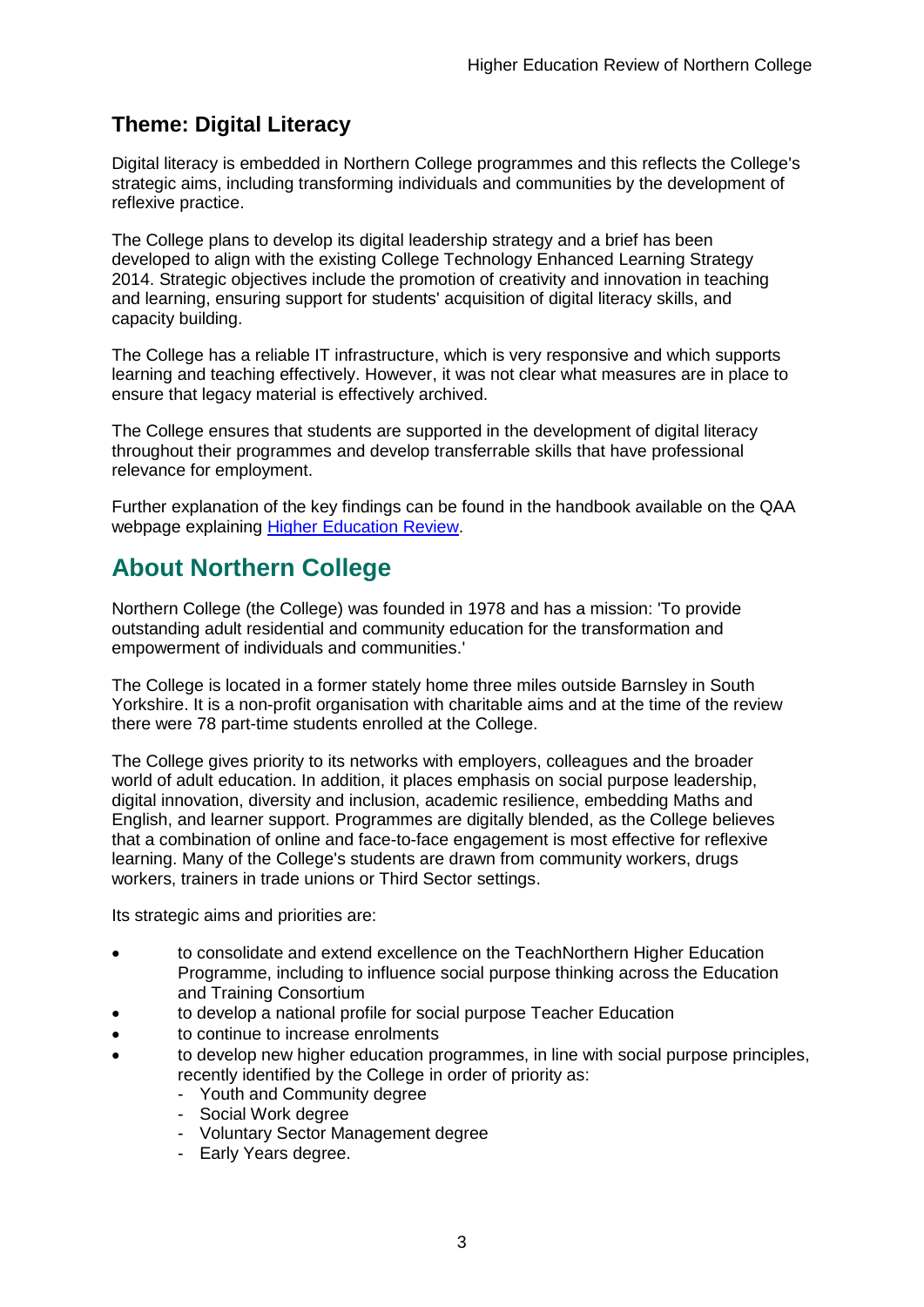Since the QAA Integrated Quality and Enhancement Review (IQER) in June 2011 the following changes have been made at the College:

- the conclusion in 2011 of a foundation degree programme with Bradford University
- recruitment to the BA (Hons) Education and Professional Development award through the University of Huddersfield since 2012
- the establishing of a Teacher Education programme area in 2013
- significant personnel changes, with a dedicated Teacher Education team established in 2015
- the establishing, in 2011, of the role of Higher Education Coordinator
- restructuring to enable a Higher Education Strategy Group to be established in 2011.

Key challenges identified by the College are:

- the steady expansion of higher education programmes
- building the Teacher Education team and the social purpose model of initial teacher training
- influencing the development of the BA (Hons) Education and Professional Development programme.

The BA (Hons) Education and Professional Development and Cert Ed/PGCE (Lifelong Learning) programmes are provided through the University of Huddersfield on a part-time basis. This is managed through the University's Education and Training Consortium.

The last review (IQER) of the College was carried out in June 2011. The review identified a number of recommendations. It considered that it would be advisable for the College to:

- implement a formal structure that clearly articulates how responsibilities for managing and delivering higher education standards are delegated within the management and committee structure of the College, and ensure that this process is completed before any expansion of the College's higher education provision
- engage more formally and explicitly with the academic infrastructure to ensure that full account is taken of recognised effective practice in the management of academic standards and quality of its current and future higher education provision
- consider ways in which its oversight of its higher education provision could be enhanced by developing further the roles of the Higher Education Coordinator and the Higher Education Strategy and Development Group
- review its Teaching and Learning Policy to ensure that staff have clear guidance on the College's strategies for teaching, learning and assessment of its higher education provision and that this Policy is overseen and led by an appropriate committee
- consider working with its awarding body to review existing agreements between employers, students and the College to ensure that responsibilities and expectations for support and learning resources are clear when students undertake work-based or placement learning.

In addition it considered that it would be desirable for the College to: explicitly identify higher education provision within college policies as a means of facilitating the planning and development of its higher education portfolio; and implement a formal mechanism to facilitate the sharing of good practice across higher education programmes.

The review team found that the College has made progress with regard to these advisable recommendations but further development is required in implementing formal structures, with their associated responsibilities, and engaging with the academic infrastructure. This is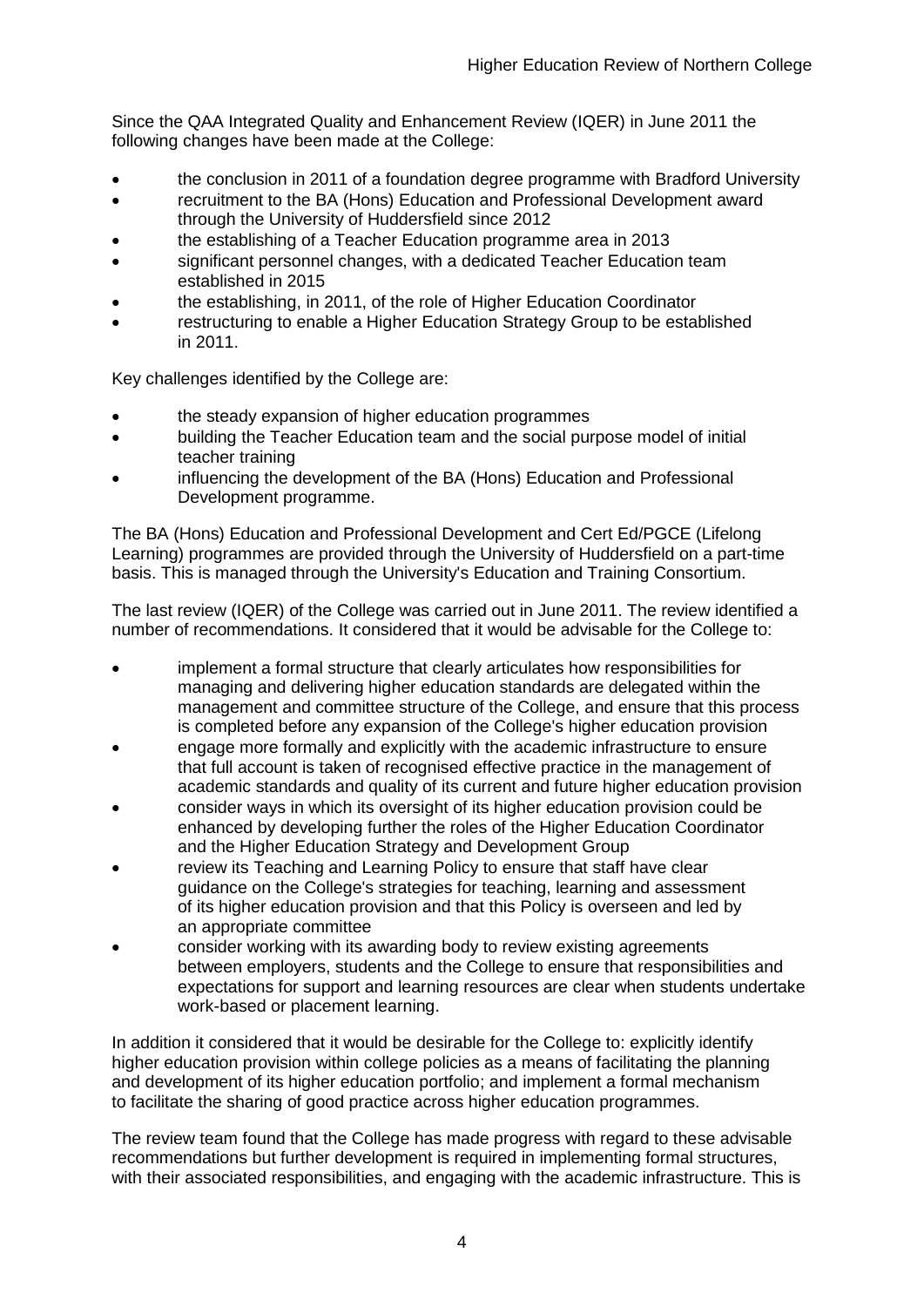reflected in the recommendations made in this report. Likewise, with regard to the desirable recommendations, the sharing of good practice could be extended in formal processes.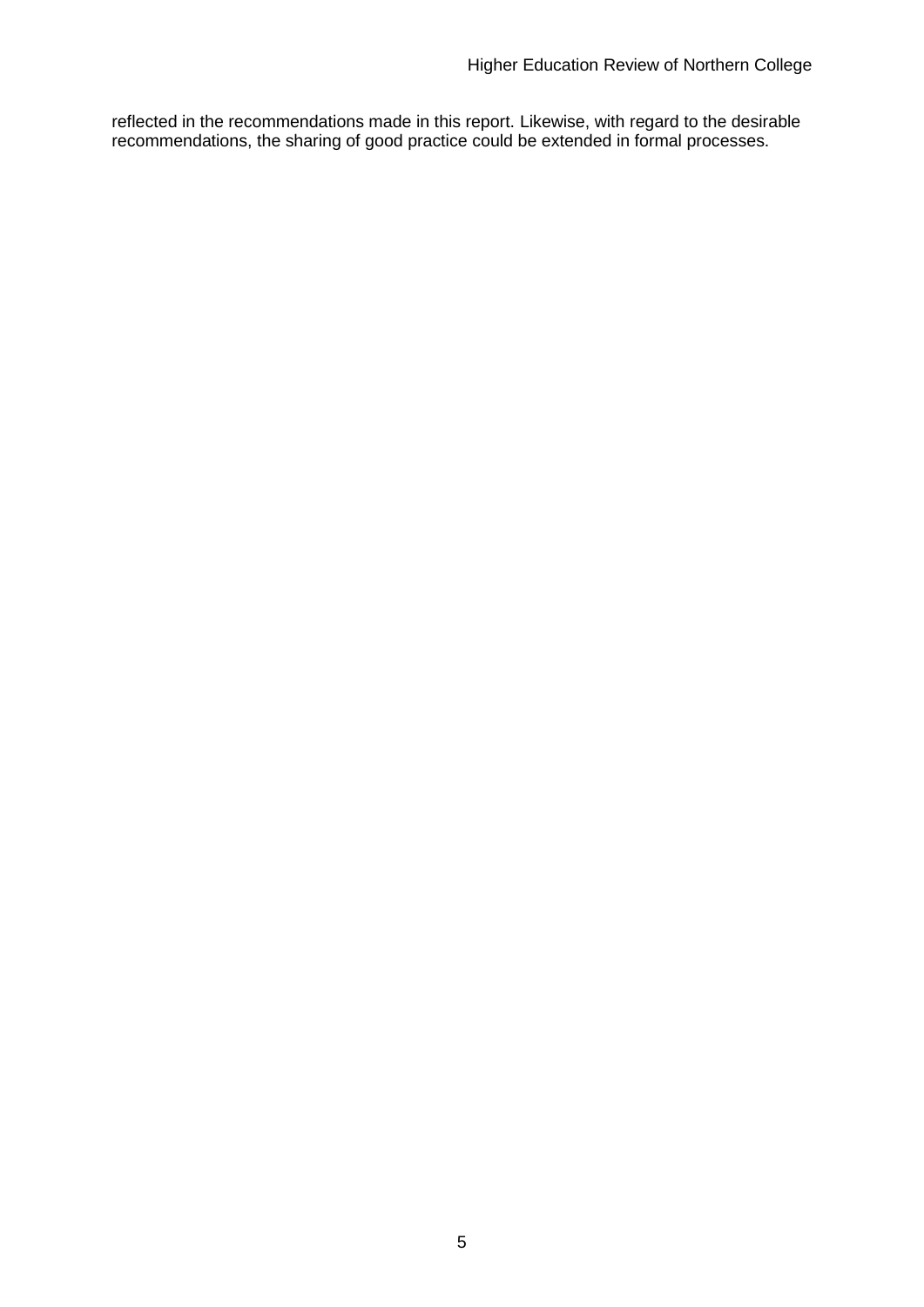## <span id="page-6-0"></span>**Explanation of the findings about Northern College**

This section explains the review findings in more detail.

Terms that may be unfamiliar to some readers have been included in a brief glossary at the end of this report. A fuller [glossary of terms](http://www.qaa.ac.uk/Pages/GlossaryEN.aspx) is available on the QAA website, and formal definitions of certain terms may be found in the operational description and handbook for the [review method,](http://www.qaa.ac.uk/reviews-and-reports/how-we-review-higher-education/higher-education-review) also on the QAA website.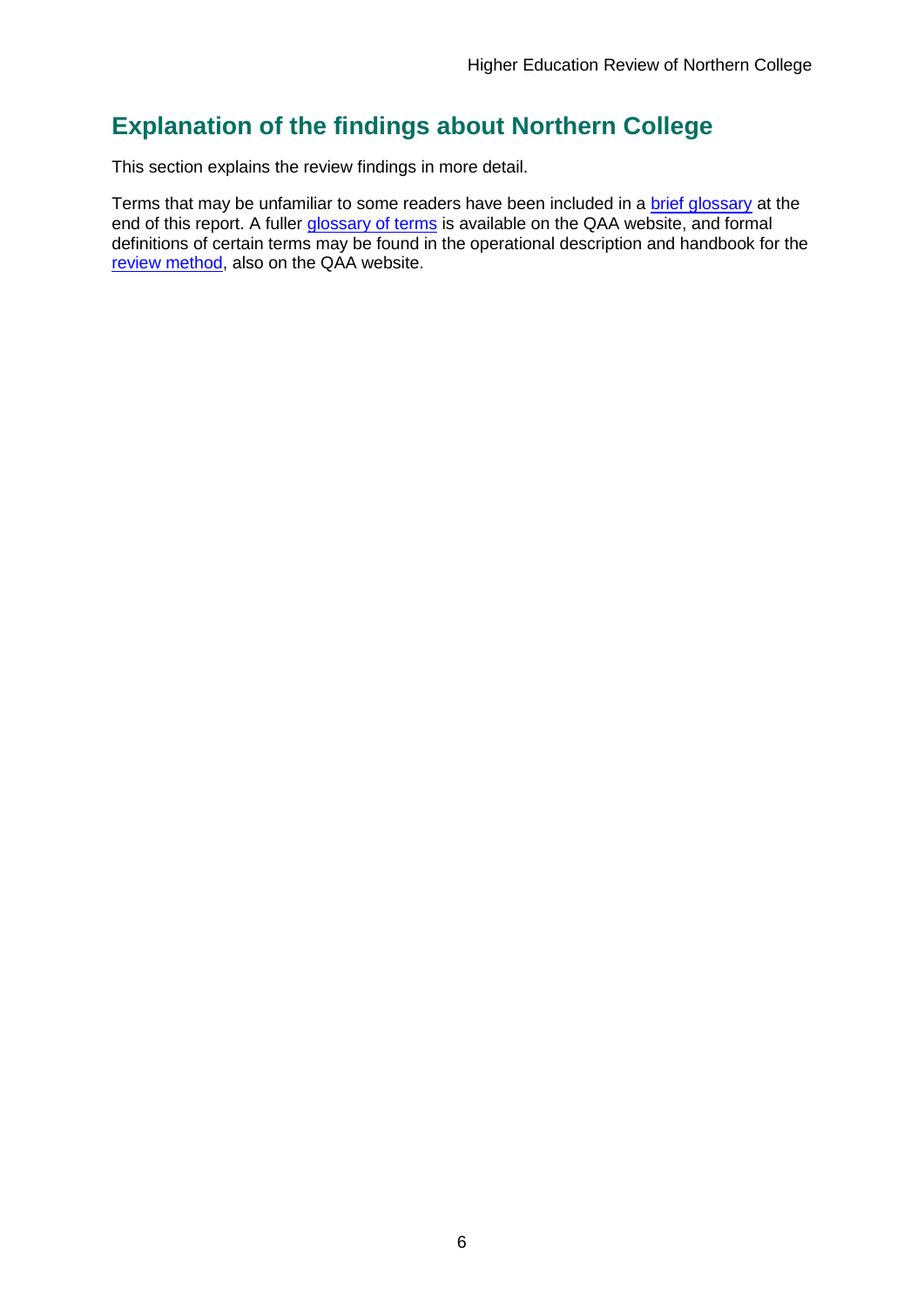## <span id="page-7-0"></span>**1 Judgement: The maintenance of the academic standards of awards offered on behalf of degree-awarding bodies and/or other awarding organisations**

**Expectation (A1): In order to secure threshold academic standards, degree-awarding bodies:** 

**a) ensure that the requirements of The Framework for Higher Education Qualifications in England, Wales and Northern Ireland are met by:**

- **positioning their qualifications at the appropriate level of the relevant framework for higher education qualifications**
- **ensuring that programme learning outcomes align with the relevant qualification descriptor in the relevant framework for higher education qualifications**
- **naming qualifications in accordance with the titling conventions specified in the frameworks for higher education qualifications**
- **awarding qualifications to mark the achievement of positively defined programme learning outcomes**

**b) consider and take account of QAA's guidance on qualification characteristics** 

**c) where they award UK credit, assign credit values and design programmes that align with the specifications of the relevant national credit framework** 

### **d) consider and take account of relevant Subject Benchmark Statements.**

### **Quality Code,** *Chapter A1: UK and European Reference Points for Academic Standards*

## **Findings**

1.1 The College's framework for the maintenance of academic standards is governed by the requirements of its awarding body, the University of Huddersfield, which has responsibility for setting the academic standards of its awards.

1.2 The College has limited ability to change aspects of the programmes, as they are developed and approved by the University with regard to professional body requirements. The College can recommend modifications to programmes directly or through the Education and Training Consortium, although the ultimate decision rests with the University. As the College follows the appropriate regulations agreed with the University, this would allow the Expectation to be met.

1.3 The review team considered appropriate and relevant documentation and examined how the relevant courses are maintained within the College through discussions with the head of the College, and senior, academic and support staff.

1.4 The review team found that not all staff are fully aware of how relevant frameworks and Subject Benchmark Statements impact on the development and operation of each programme. Furthermore, there is limited awareness of the application of the Quality Code with each programme.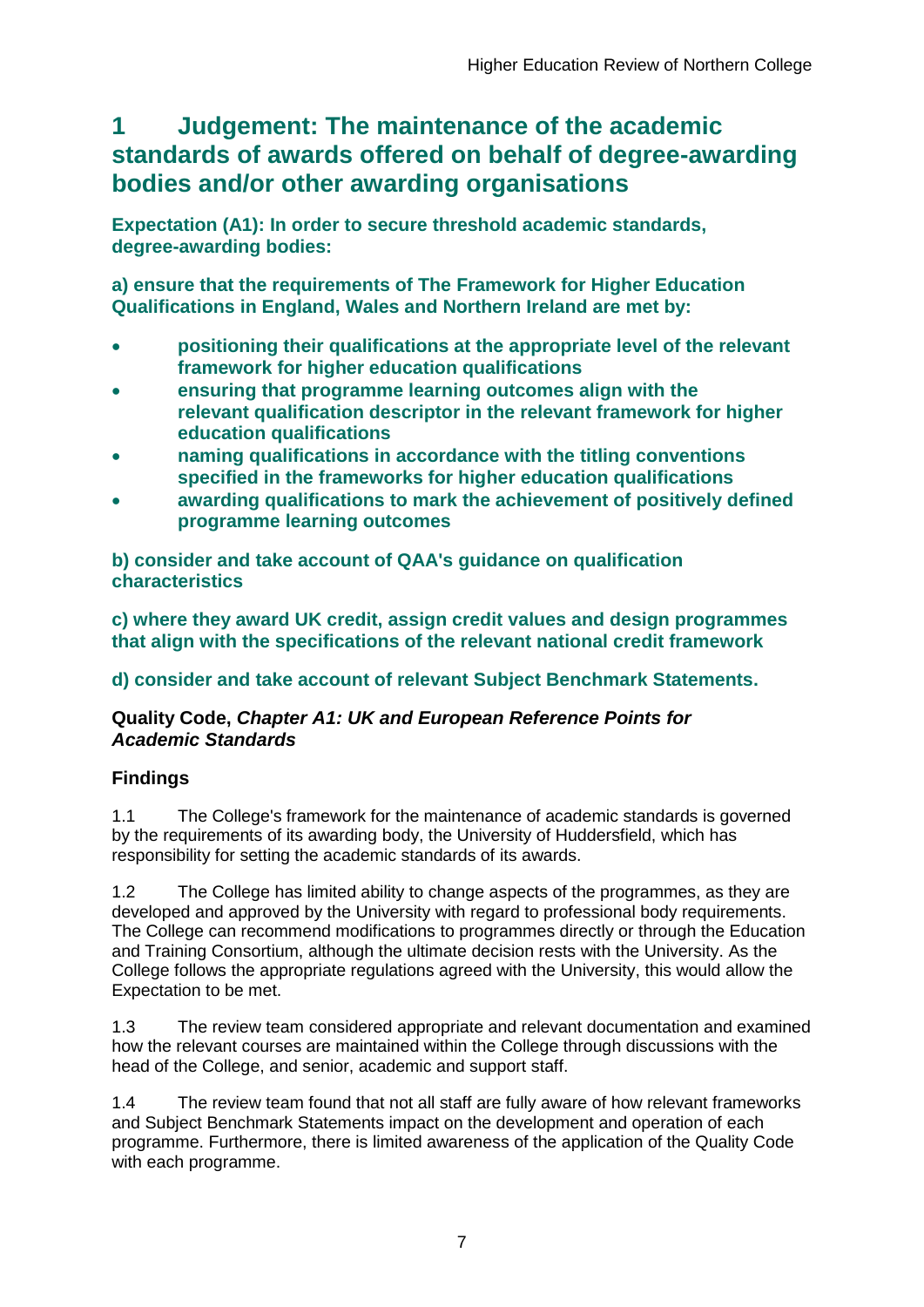1.5 The College adheres to its awarding body's policies and procedures in relation to maintaining the appropriate standards and relevant national levels and frameworks for qualifications. The review team concludes that the Expectation is met and the associated level of risk is low.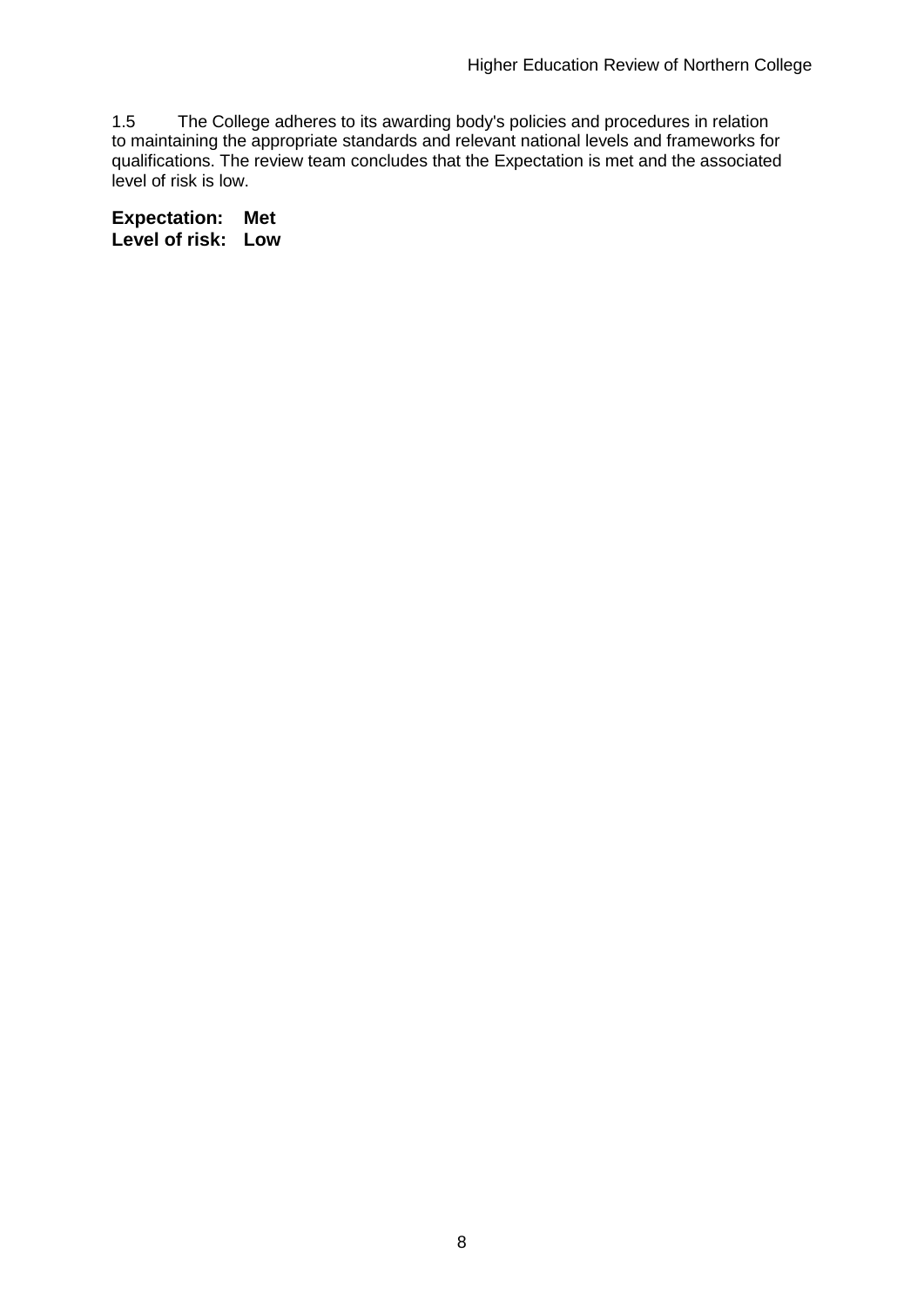**Expectation (A2.1): In order to secure their academic standards, degree-awarding bodies establish transparent and comprehensive academic frameworks and regulations to govern how they award academic credit and qualifications.**

### **Quality Code,** *Chapter A2: Degree-Awarding Bodies' Reference Points for Academic Standards*

## **Findings**

1.6 The College's role in maintaining academic standards is outlined within the Contract of Collaboration, which is signed by both the University of Huddersfield and the College. The awarding body is responsible for the validation of programmes and the award of credit.

1.7 Documentation from the University shows a clear process and governance structure for the management of the College's responsibilities for academic standards. All information regarding the assessment of students and their respective marks is stored within the University's systems, to which the College has access. As the College follows the University's required assessment regulations this would allow the Expectation to be met.

1.8 The review team considered all appropriate and relevant evidence, including programme specifications, module handbooks and committee minutes. The team discussed the College's processes for assessing credit in meetings with the Principal, and senior, academic and support staff, regarding the College's internal structure in assessing credit. Furthermore, the team met students to discuss their understanding of assessment regulations.

1.9 The review team found that academic staff use the module handbooks as the principal document to engage with the assessment regulations. Following the College's marking of the assessed work, the University undertakes secondary marking, sampling and moderation. The College is guided through this process by the University and reported that the process is very rigorous and structured.

1.10 The College fulfils its obligations in respect of the Quality Code's requirements for academic standards. The review team concludes that the Expectation is met and the associated level of risk is low.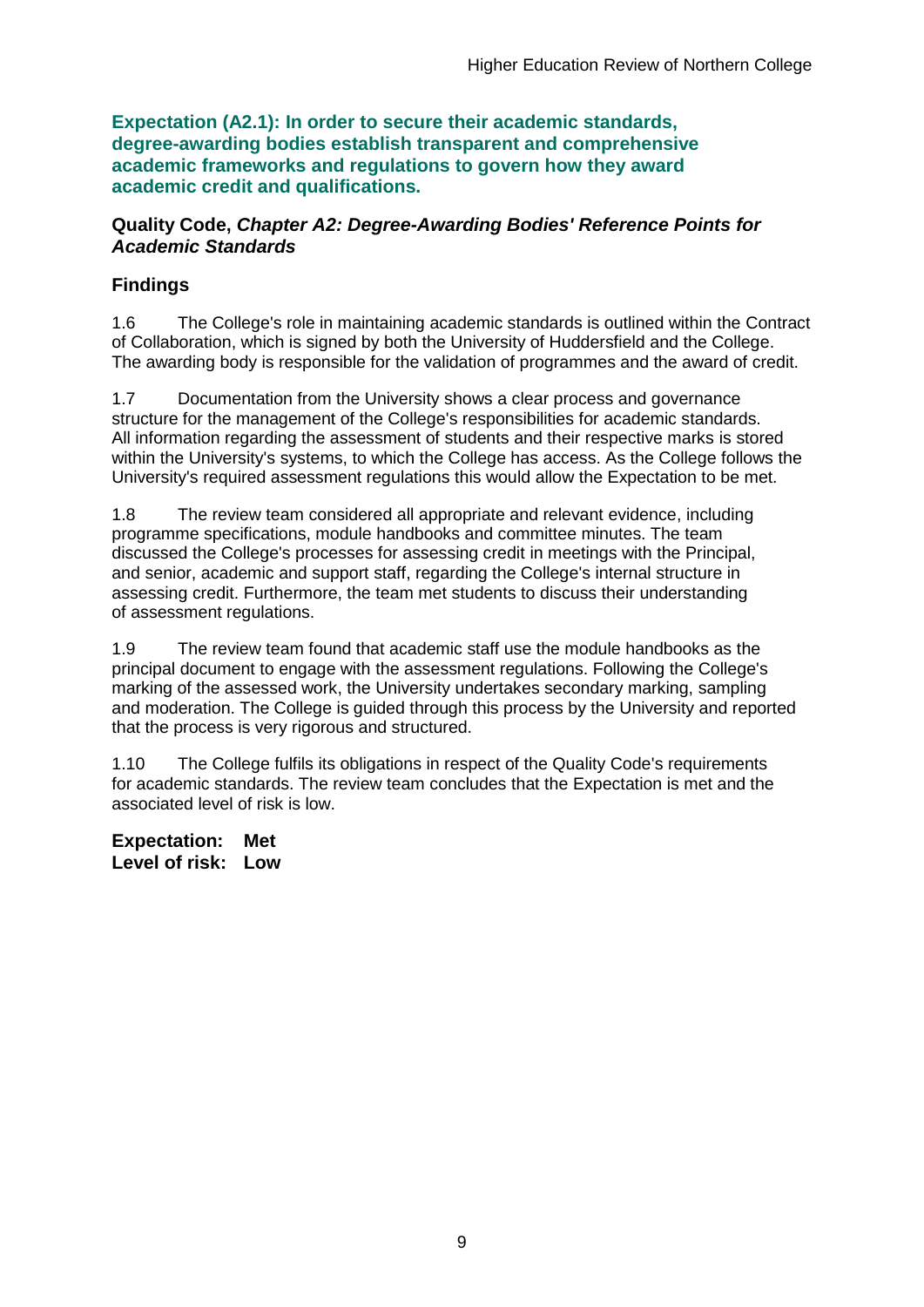**Expectation (A2.2): Degree-awarding bodies maintain a definitive record of each programme and qualification that they approve (and of subsequent changes to it) which constitutes the reference point for delivery and assessment of the programme, its monitoring and review, and for the provision of records of study to students and alumni.** 

#### **Quality Code,** *Chapter A2: Degree-Awarding Bodies' Reference Points for Academic Standards*

## **Findings**

1.11 The College uses programme specifications and module handbooks as the definitive record for each programme and qualification that it offers. These are written and approved by the University of Huddersfield as the awarding body.

1.12 Each of these documents contains relevant information, including learning outcomes, assessment methods and module codes. Responsibility for maintaining the definitive records of programmes rests with the awarding body. The College engages with these documents appropriately, which would allow this Expectation to be met.

1.13 The review team looked at appropriate and relevant evidence module handbooks and programme handbooks. The team explored how effectively students are guided through programme, module and assessment information and how staff engage with the process.

1.14 The review team found that students are aware of their respective programme specification and module handbook. These are discussed with students at the beginning of their programme and formally available to download through the University's virtual learning environment (VLE).

1.15 The College has adequate internal procedures in place to ensure that any changes that might arise from the awarding body will be effectively implemented within their own document repositories. The review team concludes that the Expectation is met and the associated level of risk is low.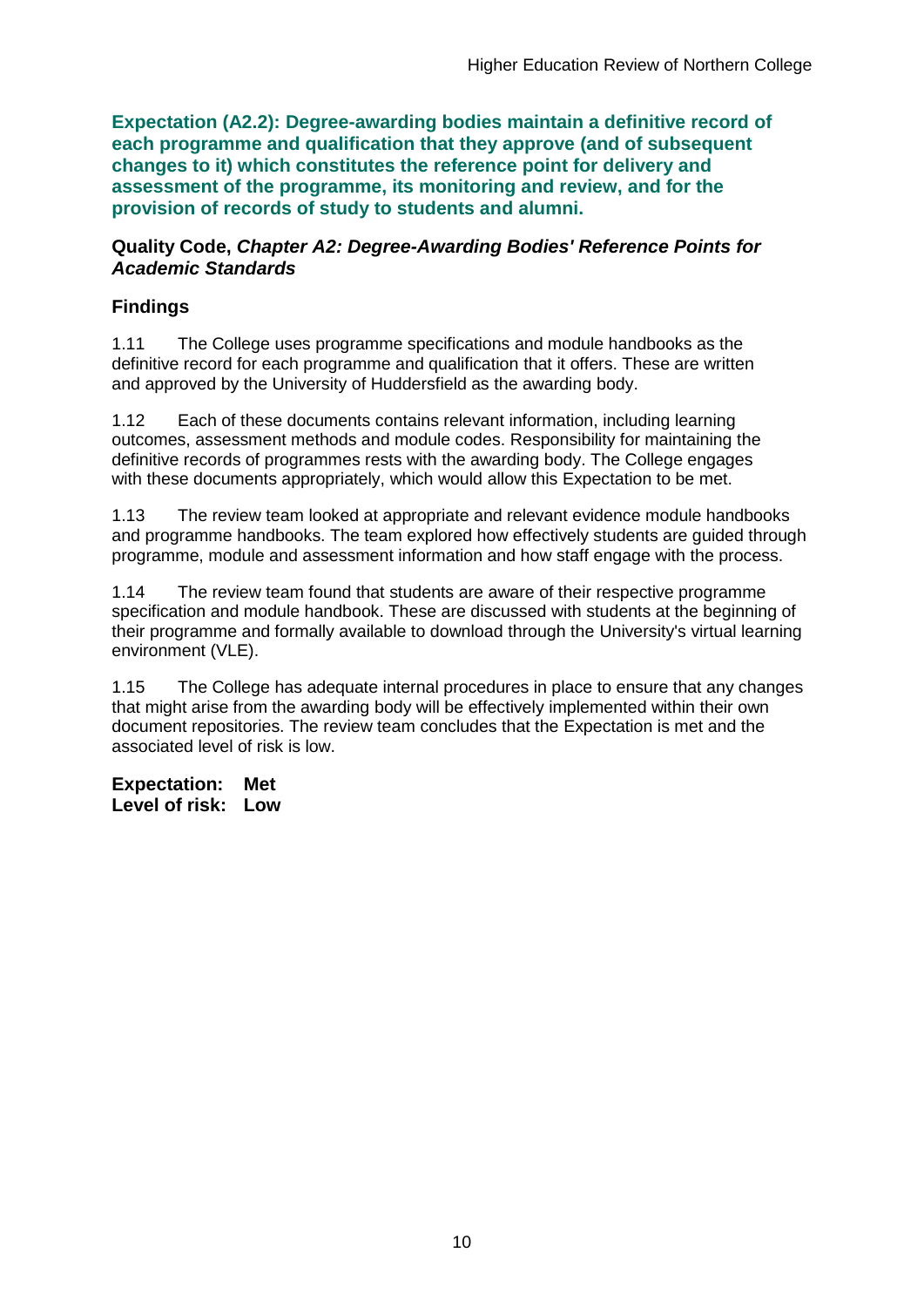**Expectation (A3.1): Degree-awarding bodies establish and consistently implement processes for the approval of taught programmes and research degrees that ensure that academic standards are set at a level which meets the UK threshold standard for the qualification and are in accordance with their own academic frameworks and regulations.**

### **Quality Code,** *Chapter A3: Securing Academic Standards and an Outcomes-Based Approach to Academic Awards*

## **Findings**

1.16 The College's higher education provision consists of the following Teacher Education programmes: an In-Service Certificate in Education (Lifelong Learning) at level 5 on *The Framework for Higher Education Qualifications in England, Wales and Northern Ireland* (FHEQ); an In-Service Professional Graduate Certificate in Education (Lifelong Learning) at level 6; and a level 6 honours degree programme (BA Hons) Education and Professional Development programme.

1.17 The approval of the higher education programmes, which are all offered in part-time study mode at the College, is ultimately the responsibility of the awarding body. Awarding body approval is undertaken by the University of Huddersfield and attended by appropriate staff from the College. Changes, such as module review can only be made to programmes through a formal process, which requires approval by the University.

1.18 Programme and module specification documents are drafted by the University and are validated in accordance with the procedures established within the University's Quality Assurance Procedures for Taught Courses. The University, as degree-awarding body, ensures, through its own programme approval processes, that programmes meet UK threshold academic standards.

1.19 Schools within the University are responsible for the development of the College's courses, and these are validated within the context of the regulations of the University. The higher education provision offered by the College was successfully revalidated in March 2015. Business planning processes are supported by an academic programme consultant from the University, known as a Designated Academic Liaison Officer (DALO), who has a key responsibility for the implementation of the University's quality assurance procedures. The review team heard that this role is well regarded by the course team.

1.20 The procedures put in place by the College's awarding body, together with their implementation and maintenance by the College, would allow the Expectation to be met.

1.21 The review team tested the role that the College plays in maintaining academic standards through its contribution to the design and approval of modules, programmes and qualifications by scrutinising a range of documentation submitted as part of the programme approval processes. During the visit, the team met staff, University staff, current students and alumni to explore the operation of the University process and the College's internal policies and procedures, such as the College reporting structure and quality assurance cycle.

1.22 The requirements of the University are well understood among academic and professional support staff, and the College makes an appropriate contribution to the production of validation documentation in line with the University's requirements. The College contributes to validation events, the most recent having taken place in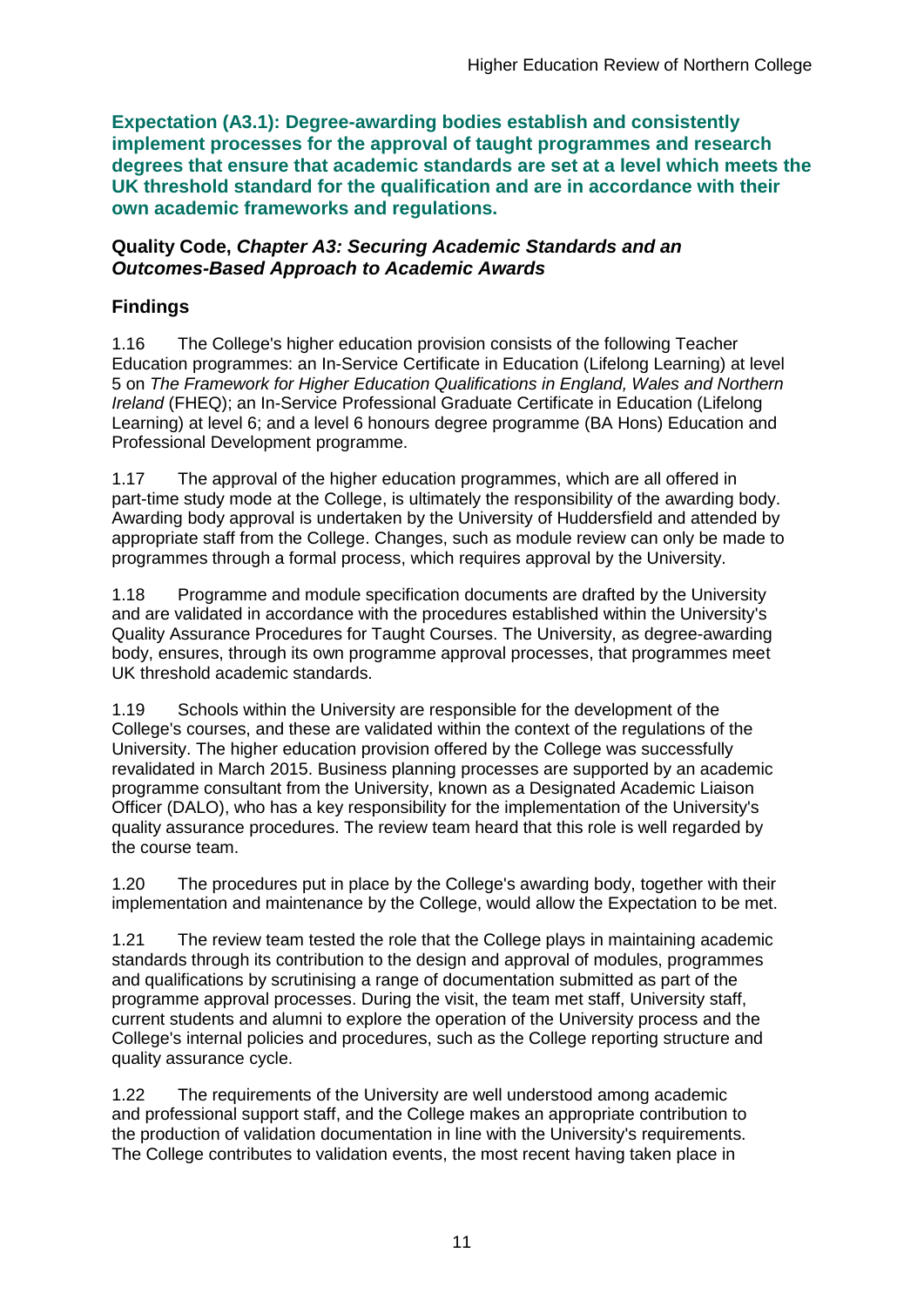March 2015, and plays its role in ensuring that conditions are met and that the validation process and event are concluded properly.

1.23 In addition, the review team noted that the College has responded to the recommendations from the 2011 IQER report in a number of areas, and has recently implemented a formal structure that articulates how responsibilities for managing and delivering higher education are delegated within the management and committee structure of the College. The team heard evidence that the recently convened Higher Education Strategy Group reports to a senior committee (the Academic Standards Committee). However, it is too soon to measure the impact of this development regarding the strengthening of academic standards.

1.24 The College carries out its responsibilities effectively to ensure that the programme design process meets the expectations of the Quality Code. The College adheres to the approval process of the University, including those procedures that ensure that programmes are approved at a level that meets the UK threshold standard.

1.25 The review team concludes that the Expectation is met and the associated level of risk is low.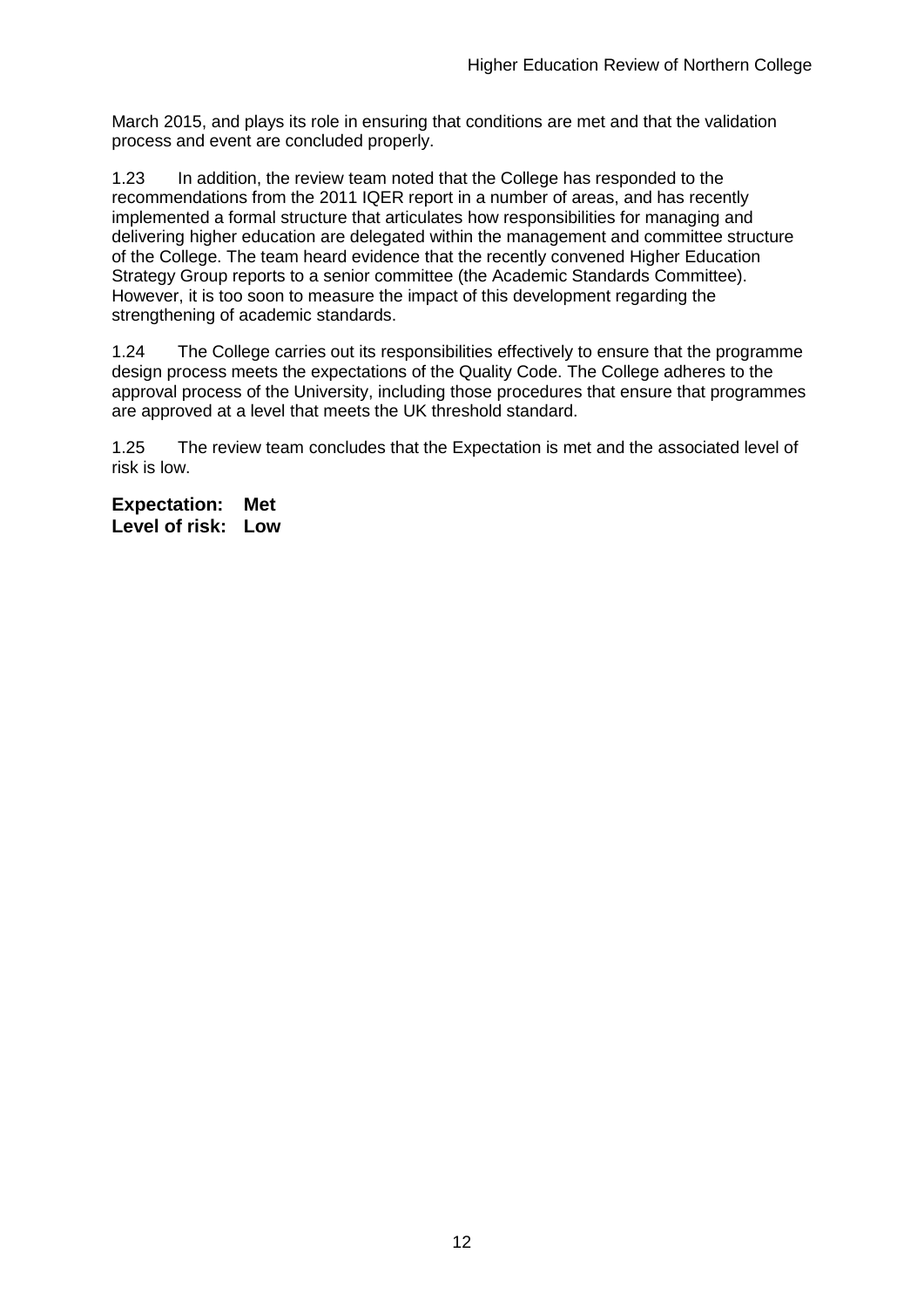**Expectation (A3.2): Degree-awarding bodies ensure that credit and qualifications are awarded only where:** 

- **the achievement of relevant learning outcomes (module learning outcomes in the case of credit and programme outcomes in the case of qualifications) has been demonstrated through assessment**
- **both UK threshold standards and their own academic standards have been satisfied.**

### **Quality Code,** *Chapter A3: Securing Academic Standards and an Outcomes-Based Approach to Academic Awards*

## **Findings**

1.26 The University of Huddersfield has overall responsibility for these processes. The University's Academic Regulations, and University Network and Consortium Handbook, set out expectations in relation to assessment practices, including the design and aggregation of individual elements to show achievement at learning outcomes at module and programme level. The procedures for the assessment and examination of students enrolled on the awarding body courses are governed by the examination regulations of the University.

1.27 The provision is second-marked within the College in accordance with the arrangements set out in the University's Consortium Handbook, before being submitted for consideration at the University's moderation event.

1.28 The design of assessments is discussed with the College within an annual programme of network meetings held at the University. Assignments are then published by the University in its programme handbooks. Annual planning of the scale of provision and the management of the associated resources is undertaken through the University's Education and Training Consortium, with all partner colleges having involvement through representation on its Steering Committee and membership of its board.

1.29 Definitive programme documentation includes specifications that set out the aims and intended learning outcomes of the programme, and which are compatible with the FHEQ, consistent with the relevant Subject Benchmark Statement and aligned with the professional standards relating to the lifelong learning sector. Module descriptors specify how a wide range of assessment strategies deliver programme outcomes and have explicitly stated credits and level.

1.30 The College and the University have partnership agreements that are supported by a management structure and processes to enable oversight of the higher education. This would allow the Expectation to be met.

1.31 The review team considered the effectiveness of the approach to the award of credit and qualifications by looking at relevant University and College policies, regulations and procedures, programme specifications, module descriptors, student handbooks, assessment information and reports from assessment boards. The review team also met academic staff, professional support staff and senior staff to discuss the procedures in place.

1.32 Assessment is designed to ensure that programme learning outcomes can be met. Programme specifications and modules records demonstrate that each qualification is aligned with the relevant level of the FHEQ, and the University validation processes ensure that the level and volume of study are appropriate. The University produces and maintains definitive module records and assessment briefs.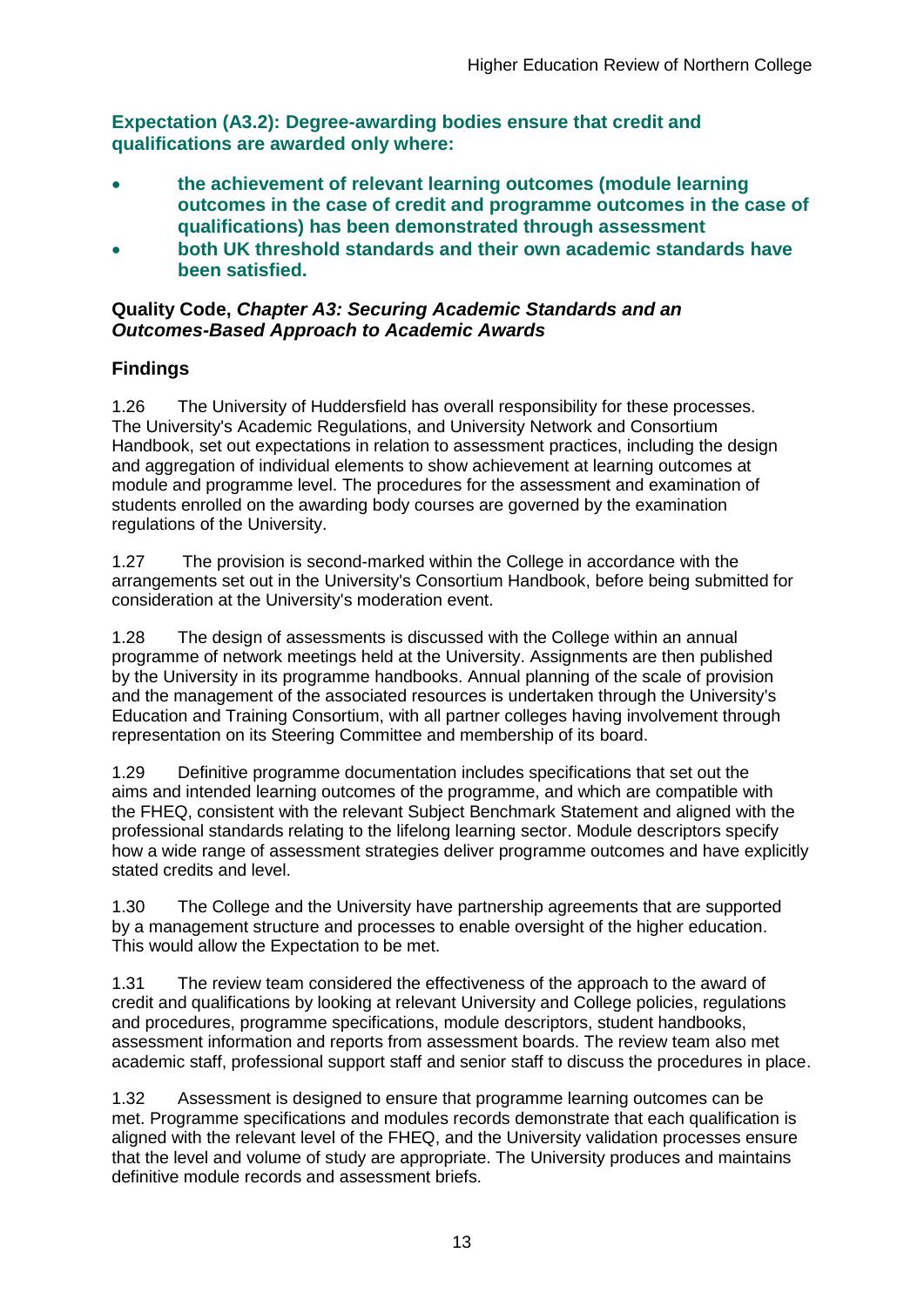1.33 Staff whom the review team met demonstrated a clear understanding of the assessment regulations and policies, and provided evidence of engagement with them. The team heard that that they also receive useful training from the University. The review team found that there was a thorough understanding of the key role that assessment plays in the demonstration of learning outcomes.

1.34 The review team scrutinised documentation that made clear the University's requirements for first and second-marking and the moderation of its assessment practices. The requirements are well understood and adhered to. Teaching staff know what is expected of them and they confirmed this at meetings.

1.35 Students confirmed that the academic credit of individual modules or units and intended learning outcomes are clearly communicated through induction processes, through their programme handbooks and information presented on the University's VLE, and by teaching staff. They know and understand what is expected of them to achieve the requisite learning outcomes; for example, they were able to provide some good examples relating to the detail of the wide range of assessment strategies that are used to enable them to demonstrate the required learning outcomes.

1.36 The operation of Assessment Boards is clearly articulated within the University's definitive documentation. Assessment Boards are chaired by the University and attended by College staff. The Boards are chaired by a senior member of staff to ensure independence from the programme team, and follow a clearly defined procedure.

1.37 The College follows the arrangement for assessment set out by its awarding body and carries out its responsibilities diligently to ensure that the achievement of relevant learning outcomes has been demonstrated through assessment.

1.38 The review team concludes that the Expectation is met and that the associated level of risk is low.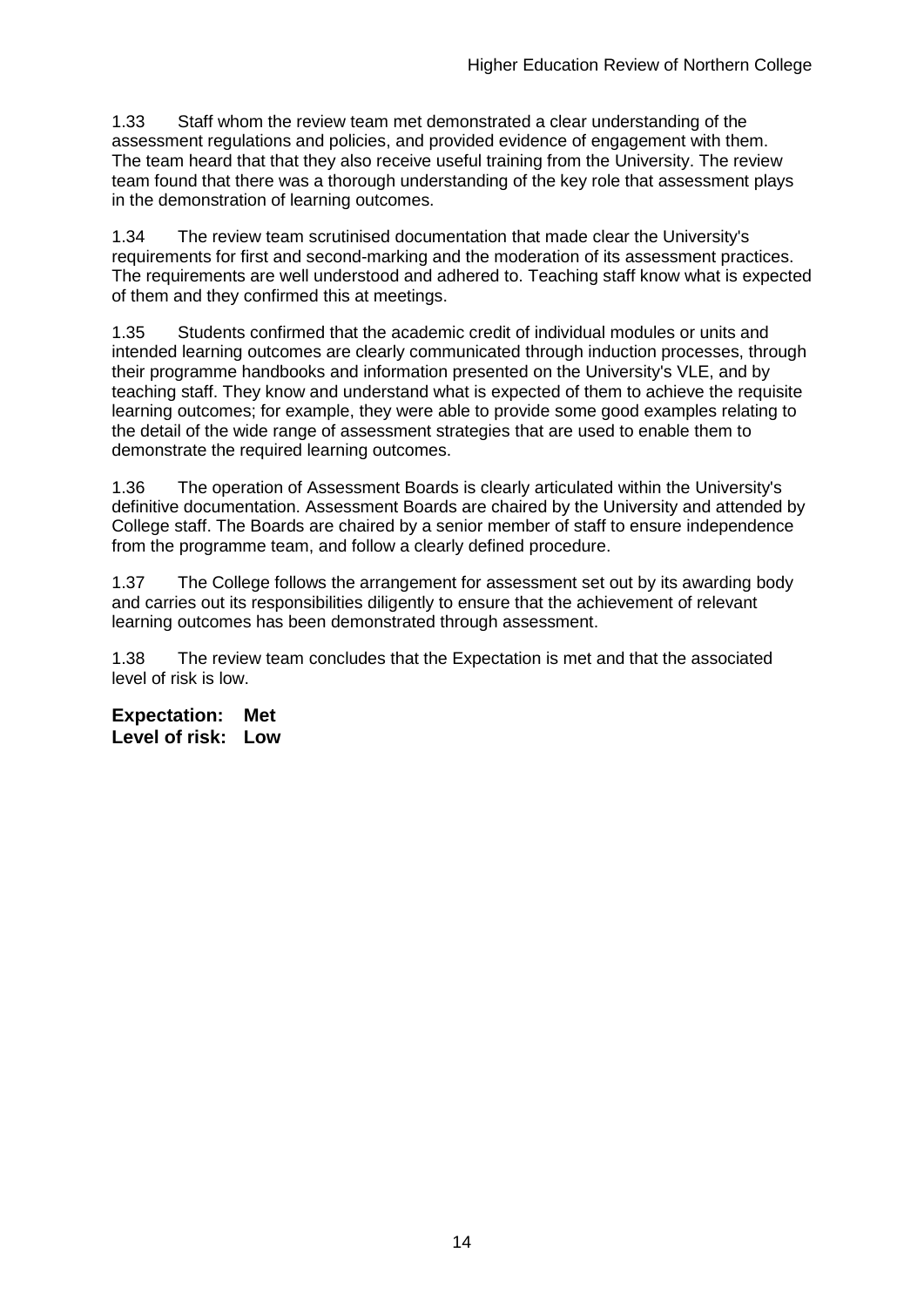**Expectation (A3.3): Degree-awarding bodies ensure that processes for the monitoring and review of programmes are implemented which explicitly address whether the UK threshold academic standards are achieved and whether the academic standards required by the individual degree-awarding body are being maintained.**

#### **Quality Code,** *Chapter A3: Securing Academic Standards and an Outcomes-Based Approach to Academic Awards*

## **Findings**

1.39 Responsibility for the monitoring and review of academic standards is shared between the College and the University. Processes for internal and external moderation, discussed in detail under Expectation B6, ensure that programmes are delivered as approved and that standards of the University, aligned with the FHEQ, are met. The academic health of the programmes is addressed through annual monitoring.

1.40 Programmes delivered with the University are subject to periodic re-approval, which checks that standards are appropriate. The University undertakes a revalidation of courses every five years, as determined by the University's quality assurance arrangements and in accordance with the procedures established within the University's Quality Assurance Procedures for Taught Courses. Programmes delivered at the College were successfully revalidated in May 2015. The external examiners appointed by the University provide ongoing assurance of the standards of the provision.

1.41 Annual monitoring is conducted in line with the processes established by the University. The University appoints a DALO who makes at least one visit to the College per year and who provides advice as appropriate in all matters relating to the operation of the provision, including preparation of the Annual Evaluation of Course Report.

1.42 College staff submit an Annual Evaluation Report to the University using a template provided by the latter. This brings together module reflection, external examiner views, employer engagement matters, a commentary on management information, and other relevant annual monitoring data. It is submitted to the University together with an action plan. The College does not have a separate monitoring process for its higher education provision. The process of annual monitoring is discussed in detail under Expectation B8.

1.43 The College's management structure allows for explicit consideration of higher education matters and the associated regulatory processes. This ensures that programmes are reported upon through a revised committee structure, and enables oversight of higher education provision and the requirements of the University.

1.44 The review team finds that the policies and procedures in place for programme monitoring and review are designed to ensure that standards are aligned with those of the University, and through this, with UK threshold standards. These policies and procedures would allow the Expectation to be met.

1.45 The review team tested the approach to monitoring and review by meeting with staff and analysing documentation such as committee minutes and action plans. The overall College quality improvement plan and self-assessment report, although substantive, relate only to the further education provision. This has informed the recommendation under Expectation B8 that the College should ensure that oversight of annual monitoring processes is applied systematically and operated consistently.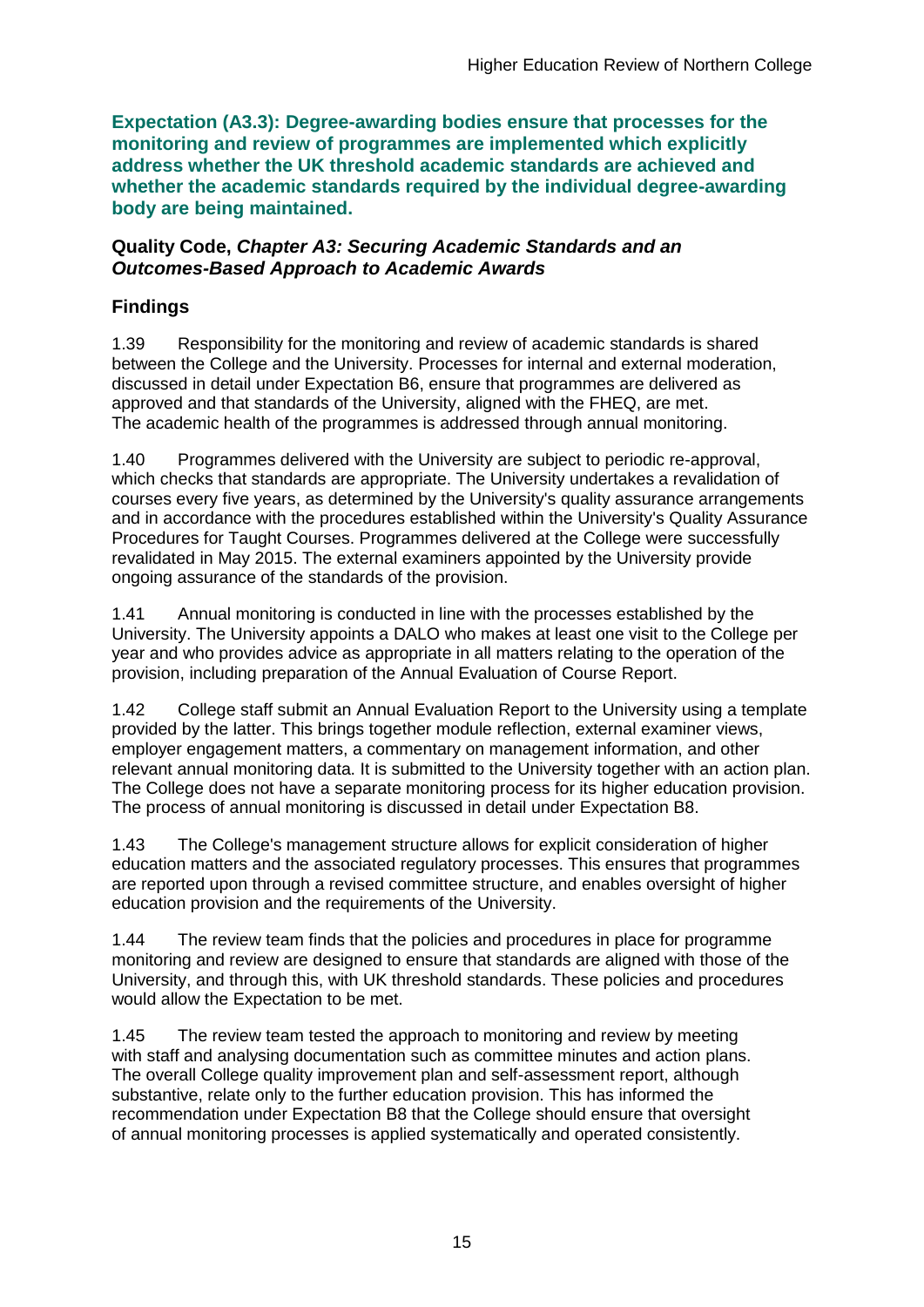1.46 The College undertakes annual monitoring of its awarding body programmes, following a template provided by the University and submitting that to the appropriate school. From the evidence it saw and the meetings it held, the review team confirmed that, overall, there are appropriate procedures in place from the University for the monitoring and review of programmes; in addition, the reports of external examiners confirm that academic standards are met. Staff at the College share a common understanding of how programme monitoring works and follow all procedures effectively.

1.47 The review team concludes that the College, with the support of the University, has the appropriate policies in place for ongoing monitoring and review of programmes.

1.48 The review team concludes that the Expectation is met and that the associated level of risk is low.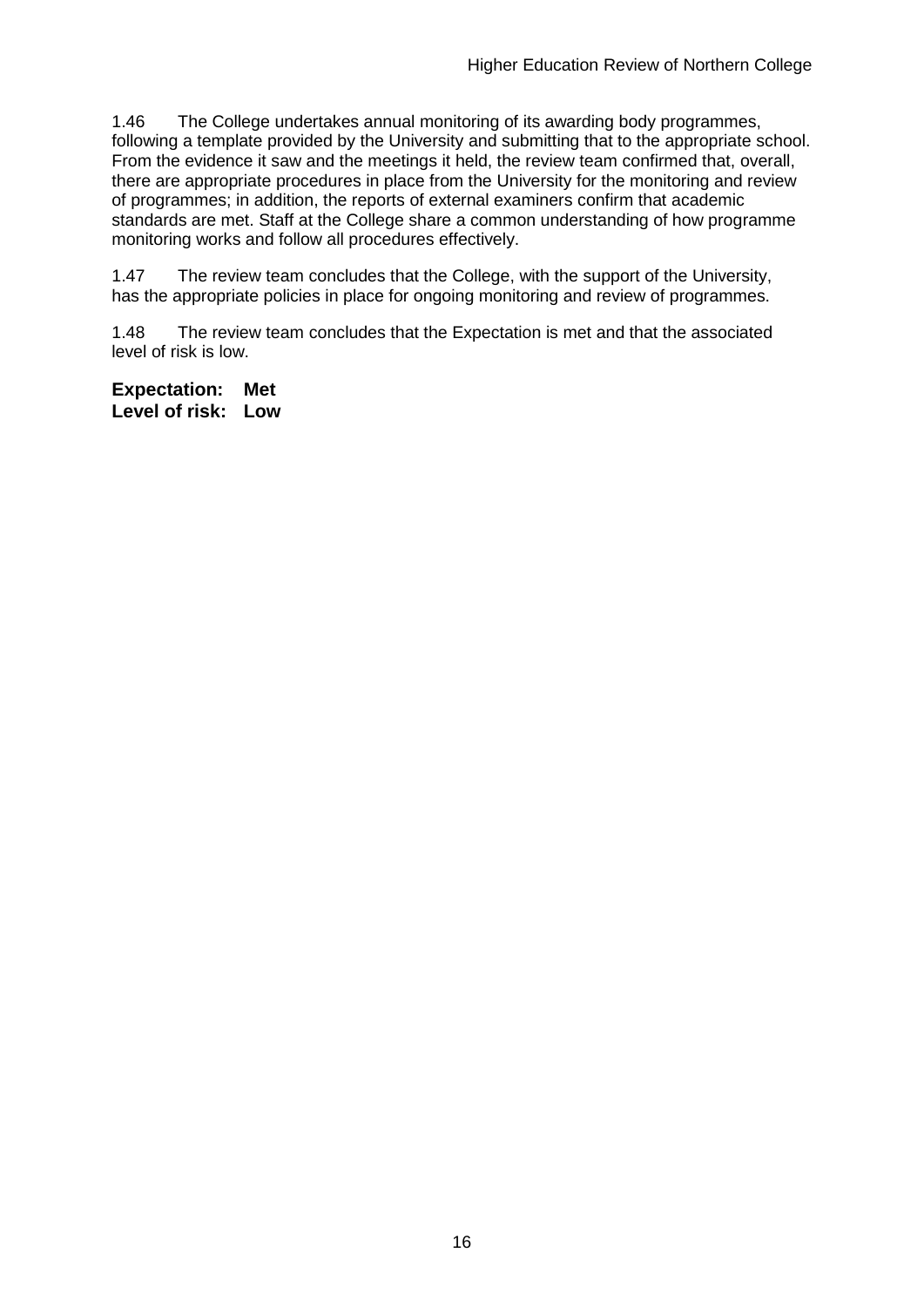**Expectation (A3.4): In order to be transparent and publicly accountable, degree-awarding bodies use external and independent expertise at key stages of setting and maintaining academic standards to advise on whether:**

- **UK threshold academic standards are set, delivered and achieved**
- **the academic standards of the degree-awarding body are appropriately set and maintained.**

### **Quality Code,** *Chapter A3: Securing Academic Standards and an Outcomes-Based Approach to Academic Awards*

## **Findings**

1.49 Academic standards for the higher education provision are set in partnership between the College and the University of Huddersfield. In addition, in order to support the maintenance of academic standards, the University appoints external examiners for each programme. The external examiner reports annually to the University on the conduct of the programmes.

1.50 External examiners are appointed to both programmes in accordance with the University's Regulations for Awards. The reporting back of actions to external examiners is undertaken by the University school Course Leader. Programme or regulatory changes are also managed through this procedure.

1.51 The principal reference points used by the College to inform its higher education provision are the University's processes and procedures, which ensure alignment with the Quality Code and the FHEQ. The maintenance of the College's academic standards is also supported by the key role of the DALO. The DALO's main function is to ensure that the University's requirements are met in relation to the quality of students' learning opportunities and the academic standards of the programmes. The DALO is an experienced member of the course team and produces a brief annual report.

1.52 External examiners' reports confirm that the academic standards achieved by students are appropriate for the award and level of study, as do the annual evaluation reports produced by the College.

1.53 The programmes are operated through the University's Education and Training Consortium, which comprises 21 providers. Within the University's collaborative arrangements provision, the external examiners do not identify specific centres in their reports, but in their feedback it is possible for the teaching team to identify features of the College's good practice and those for improvement, for example the early adoption of the mandatory iPDP (e-portfolio) and the use of vlogs as summative reflexive practice.

1.54 In respect of action to be taken the College takes and considers the relevant comments in respect of its programmes and compiles a brief action plan relating to any issues raised. Additionally, written feedback from the examiners is provided to each of the partner institutions through comments made on the moderation forms attached to samples of student work.

1.55 There is an accreditation of prior learning and achievement (APEL) scheme, which supports students, and the review team met students who confirmed its effectiveness.

1.56 The policies and processes in place would allow the Expectation to be met.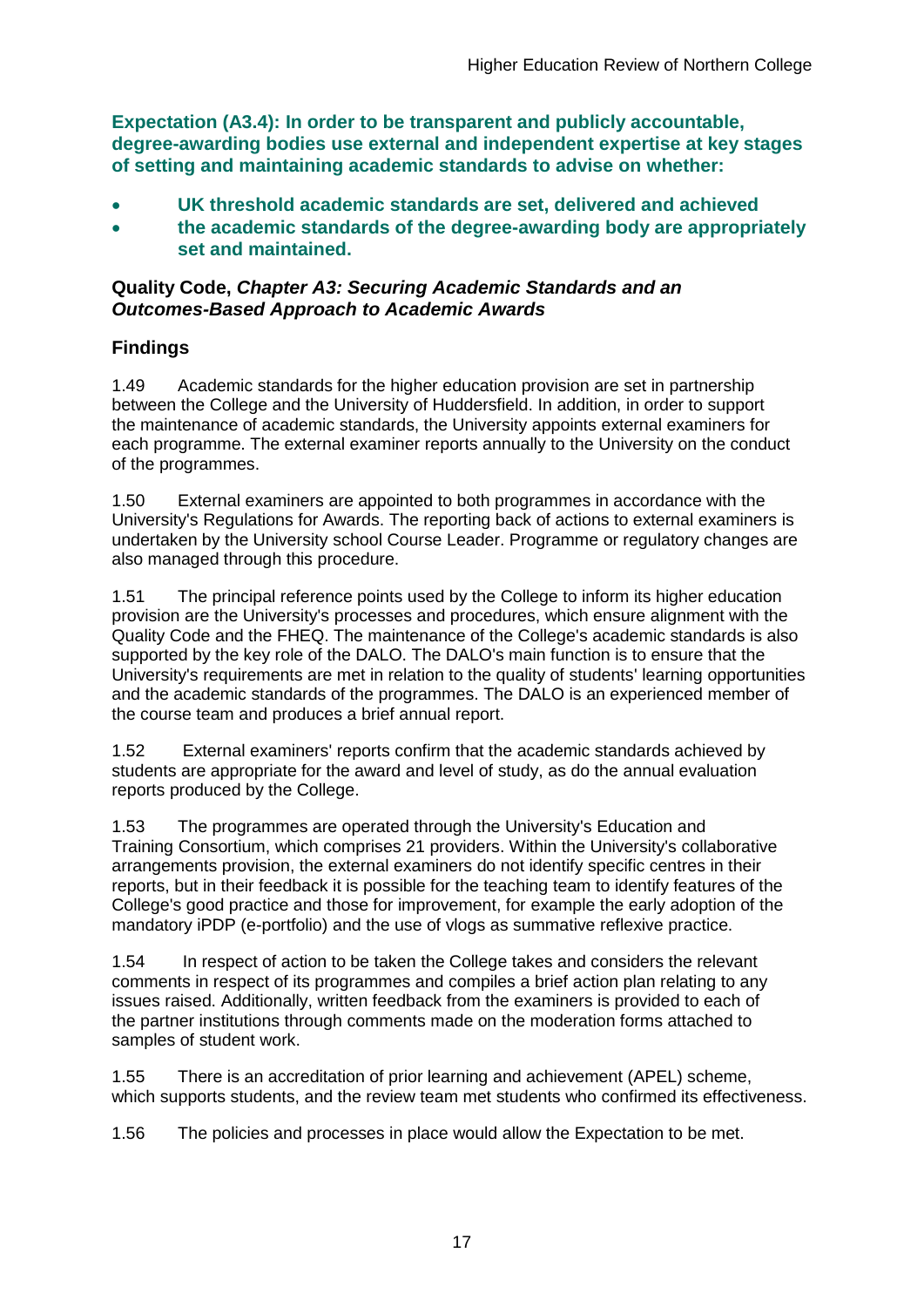1.57 The review team examined a range of relevant documentation, including policies and procedures relating to external examining, such as the operation of Assessment Boards and external examiner reports.

1.58 The review team explored with the College its degree of confidence in its ability to meet and maintain academic standards, especially in relation to the systems and processes of the University, including the work of the course assessment boards, which involves external examiners.

1.59 In meetings, staff demonstrated a clear understanding of their responsibilities for securing externality and the review team found that the engagement of the programme leader and teaching staff are effective. Actions required by external examiners are reported and monitored throughout the year, through a range of annual monitoring processes, including the Annual Evaluation Report.

1.60 However, the review team could not locate any specific reference to the progression of the action plans arising from the Annual Evaluation Reports through the College's committee structure, such as the Academic Standards Committee.

1.61 External examiners are recognised as an essential element of the verification of assessment, and their confirmation of appropriate outcomes at the Assessment Boards at the end of the academic year confirms the overall standards of the University programmes. The review team found that assessments are appropriate and at the national standard.

1.62 External examiner reports are not routinely made available to students through the College's VLE or social media platforms. The review team heard that this is due to the difficulty of extrapolating specific relevant comments relating to the College's provision when a single report is provided for all partners. The review team considered it would be beneficial for the College, with the University, to develop the existing arrangements so that students are enabled to access and locate the relevant aspects of external examiner reports.

1.63 The systems in place at the College enable it to fulfil its contractual responsibilities with the University, make use of appropriate external expertise, identify and address issues promptly, and prepare appropriately for external participation in the assessment process. The review team concludes that the Expectation is met and the associated level of risk is low.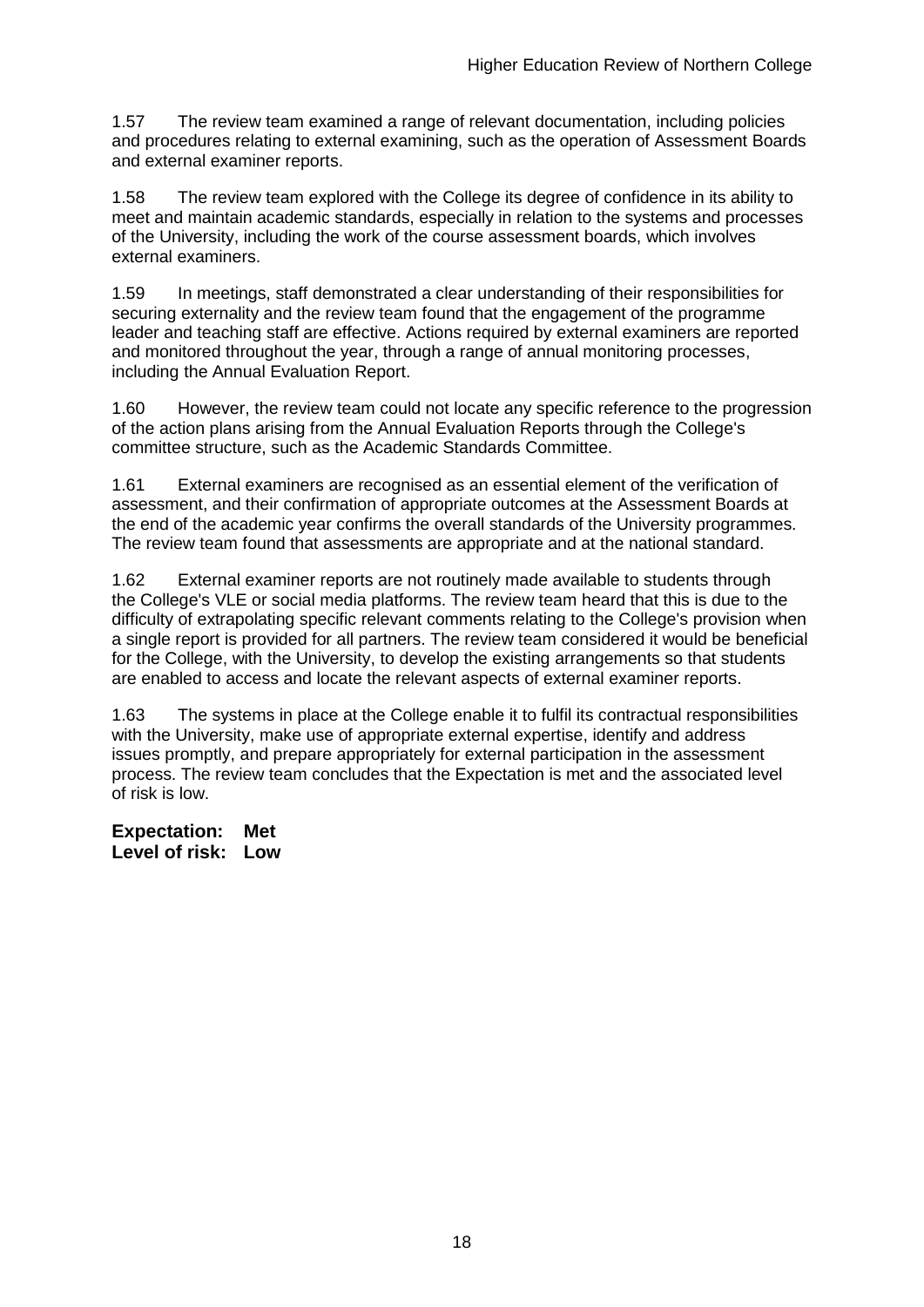## **The maintenance of the academic standards of awards offered on behalf of degree-awarding bodies and/or other awarding organisations: Summary of findings**

1.64 In reaching its judgement the review team matched its findings against the criteria specified in Annex 2 of the published handbook.

1.65 All seven Expectations in this judgement area are met, with a low level of risk. The review team makes no recommendations or affirmations and there were no features of good practice.

1.66 The College applies effective processes to ensure the maintenance of the awarding body's academic standards, and relevant national levels and frameworks for qualifications. College policies and procedures for programme monitoring and review are designed to ensure that standards are aligned with those of the awarding body, and through this, with UK threshold standards.

1.67 The programme specifications and module handbooks are the definitive record for each of the programmes. While these are designed and approved by the awarding body the review team found that students are aware of each for their respective programmes.

1.68 The College adheres to the awarding body's processes for assessment to ensure that the achievement of relevant learning outcomes has been demonstrated.

1.69 The College undertakes its responsibilities effectively for maintaining academic standards and aligns its practice and processes with those of the awarding body and with the Quality Code.

1.70 The review team concludes that the maintenance of the academic standards of awards offered on behalf of degree-awarding bodies at the College **meets** UK expectations.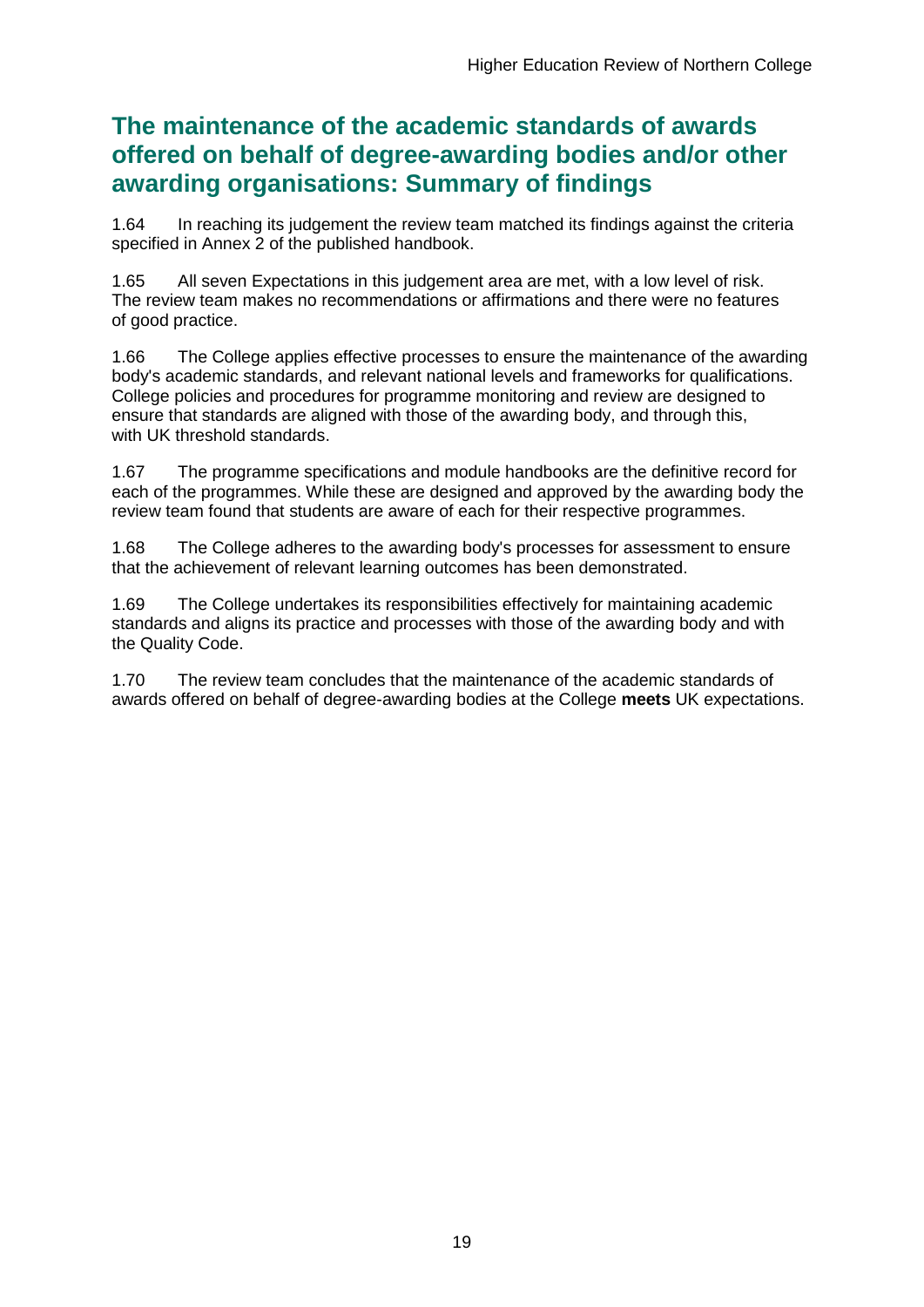## <span id="page-20-0"></span>**2 Judgement: The quality of student learning opportunities**

**Expectation (B1): Higher education providers, in discharging their responsibilities for setting and maintaining academic standards and assuring and enhancing the quality of learning opportunities, operate effective processes for the design, development and approval of programmes.**

## **Quality Code,** *Chapter B1: Programme Design, Development and Approval*

## **Findings**

2.1 The College's higher education provision consists of franchised programmes. As outlined under Expectation A3.1, the design and approval of higher education programmes offered is ultimately the responsibility of its awarding body, the University of Huddersfield. Schools within the University are responsible for the development of its courses and these are validated within the context of the regulations of the University.

2.2 The Education and Training Consortium of the University works collaboratively with partners. College staff influence the design of programmes where possible in the partnership arrangements, through positive formal relationships. This is achieved through the link tutor (DALO) and partner network meetings held by the University. An example of College staff's involvement in the design of programmes relates to module review and the promotion of new professional standards within the Teacher Education programmes.

2.3 In addition, the College regularly contributes to continuous professional development events, which take place within the Education and Training Consortium to disseminate and share good practice. This is formally reported upon in the annual evaluation report, which forms part of the quality assurance arrangements required by the University. An example of the College's commitment to programme design and development is a project, funded by the Consortium, which has the potential to influence the design of modules, regarding a developmental reflective approach to pedagogy.

2.4 The College recognises its responsibility for ensuring that programmes are delivered as specified in the validated programme documentation, and engages effectively with the link tutor system and Consortium arrangements established by the University. The programmes operated at the College were recently subject to a successful revalidation process by the University.

2.5 There are clear and robust quality assurance processes in place for the design and approval of programmes, to which the College makes a positive contribution.

2.6 The policies and processes in place and the strong relationship with the University would allow the Expectation to be met.

2.7 The review team explored the strength of these arrangements through discussion with staff from the College and the University, and by scrutinising a range of programme documentation, including the revalidation event documentation, annual evaluation reports, statements of resources planning, committee minutes, and documentation from the University. The review team was confirmed the productive nature of the College's relationship with the University and is confident that the College is effectively discharging its responsibilities in adhering to validated programme documentation.

2.8 In examining programme and validation documentation such as programme specifications, module descriptors, programme handbooks and context documents,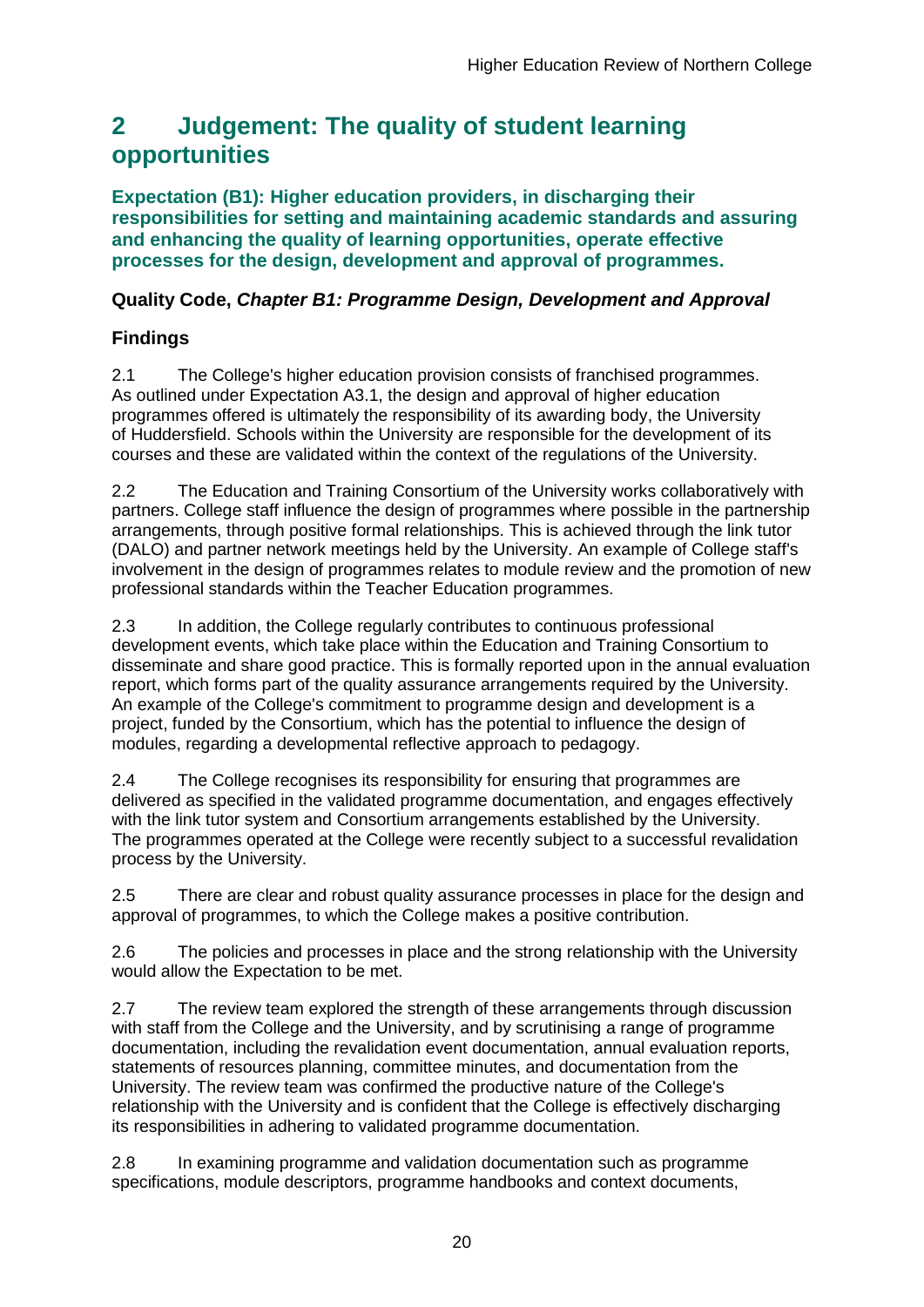the review team explored the extent to which the defining characteristics are embodied in the design of programmes. This was further explored in meetings with senior and teaching staff of both the College and the University.

2.9 The College's framework for programme design and approval of higher education programmes is robust and effective. The review team concludes that the Expectation is met and the associated level of risk is low.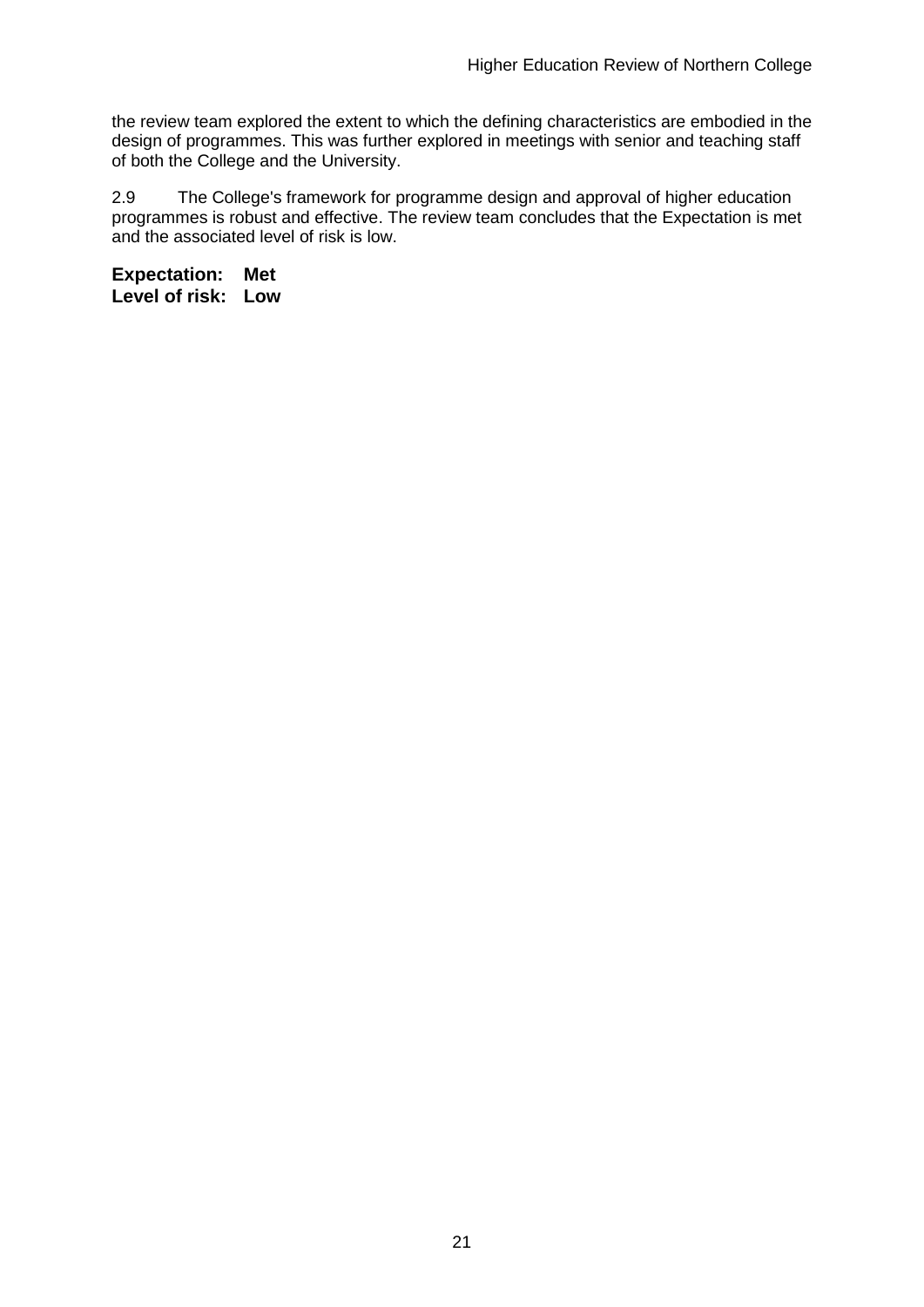**Expectation (B2): Recruitment, selection and admission policies and procedures adhere to the principles of fair admission. They are transparent, reliable, valid, inclusive and underpinned by appropriate organisational structures and processes. They support higher education providers in the selection of students who are able to complete their programme.**

#### **Quality Code,** *Chapter B2: Recruitment, Selection and Admission to Higher Education*

### **Findings**

2.10 The University of Huddersfield has overall responsibility for recruitment, selection and admissions, with the College operating within the University's processes and procedures. The College has an admissions tutor who works directly with the University to ensure that the admissions processes and procedures operate effectively.

2.11 The College applies systems, processes, policies and procedures that adhere to the principles of fair admissions. This would allow the Expectation to be met.

2.12 The review team examined a range of appropriate and relevant documentation that describes the College's policies and processes for the admission of students. Furthermore, the team met students to discuss their experience of the admission process and also heard from staff involved with managing the process.

2.13 The review team found that when students contact the College directly, they are given the appropriate information on how to apply formally for the programmes and given effective assistance and support. Once accepted onto their programme, they are invited to join a number of online groups within the College's chosen social networking platform that are relevant to each course and year group. The team found that this was an extremely important tool in creating a sense of community for the students from the outset of their student experience.

2.14 The College highlighted that recruitment was a challenge in the development of its higher education provision. At the time of the review visit initial steps had been taken to market programmes through social media platforms. The team found that this is making a significant contribution to student recruitment. The review team **affirms** the steps taken to further increase recruitment of students through the use of social media in marketing.

2.15 The College provides appropriate support and information to students within the admission, selection and recruitment process. The review team concludes that the Expectation is met and the associated level of risk is low.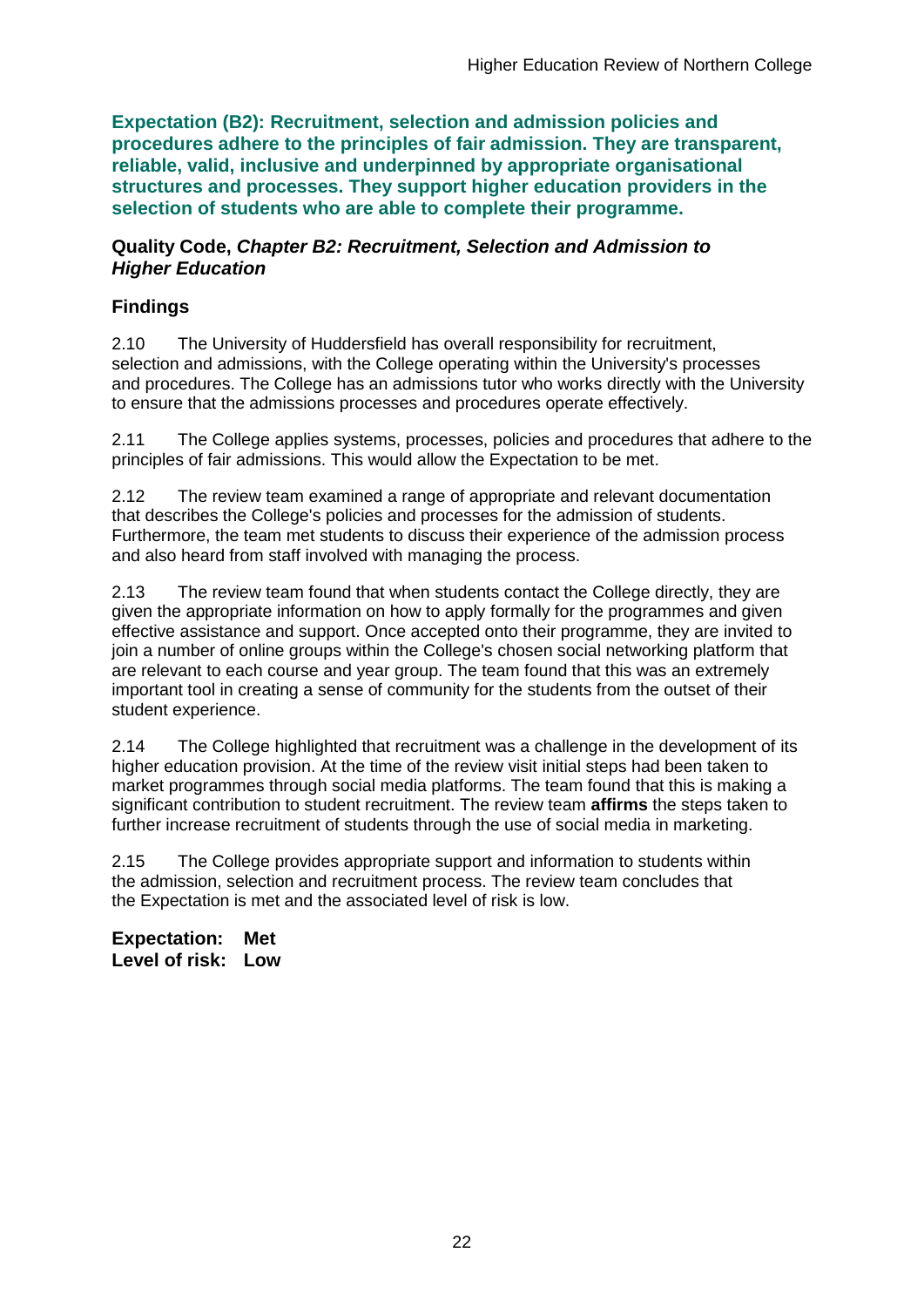**Expectation (B3): Higher education providers, working with their staff, students and other stakeholders, articulate and systematically review and enhance the provision of learning opportunities and teaching practices, so that every student is enabled to develop as an independent learner, study their chosen subject(s) in depth and enhance their capacity for analytical, critical and creative thinking.**

### **Quality Code,** *Chapter B3: Learning and Teaching*

### **Findings**

2.16 The programmes currently taught at the College were successfully revalidated in May 2015. There is a College Curriculum Strategy and Higher Education Strategy; however, the review team found that the College did not always align the strategy policies and the operational aspects of teaching and learning. The College describes its teaching environment as a 'community of praxis', in which its students, graduates, mentors and staff members have space to discuss and think about education and what it means to be an educator.

2.17 The College has a responsive and reactive approach to issues raised by staff and students. This was evident in a range of workshops provided to raise student skills. Staff receive appropriate training for their respective roles, including support from the University of Huddersfield. The University has ultimate responsibility for ensuring that all staff are appropriately qualified to tutor on their awards. The College carries out annual observations of teaching, learning and assessment. The structure that the College has in place would allow the Expectation to be met.

2.18 The review team examined appropriate and relevant documentation describing the College's strategies and polices related to learning and teaching. The team also considered committee minutes, feedback data and other information and guidance available to staff, students and external stockholders. Furthermore, the team held meetings with senior, support and academic staff, in addition to students and alumni.

2.19 The review team found that all College staff are currently enrolled on programmes and courses related to their roles. The College is currently at the beginning of pursuing Higher Education Academy accreditation, which it would use to develop and enhance its teaching practice further.

2.20 The review team found that the College's approach to digital technologies is highly valued and appreciated by the students. The team heard how the use of learning platforms enables students to communicate effectively with their tutors and each other between class sessions, which could sometimes be up to six weeks apart. This approach successfully creates a sense of community within the student body and facilitates learning at distance. Should students struggle with the use of learning technologies the College deploys a Digital Nurse, who provides effective support. The highly effective use of learning technologies to inform and underpin learning, teaching and assessment is **good practice**.

2.21 However, the review team also found that the College's strategy for learning technologies is disjointed and in need of further consideration. This is also considered in Section  $\tilde{C}$  of this report, and there is a recommendation to develop a strategy to provide cohesion and integration of the range of learning technology platforms, which includes systematic monitoring and review.

2.22 In addition, the review team found limited cohesion between the College's Curriculum Strategy, Higher Education Strategy and the application of teaching and learning.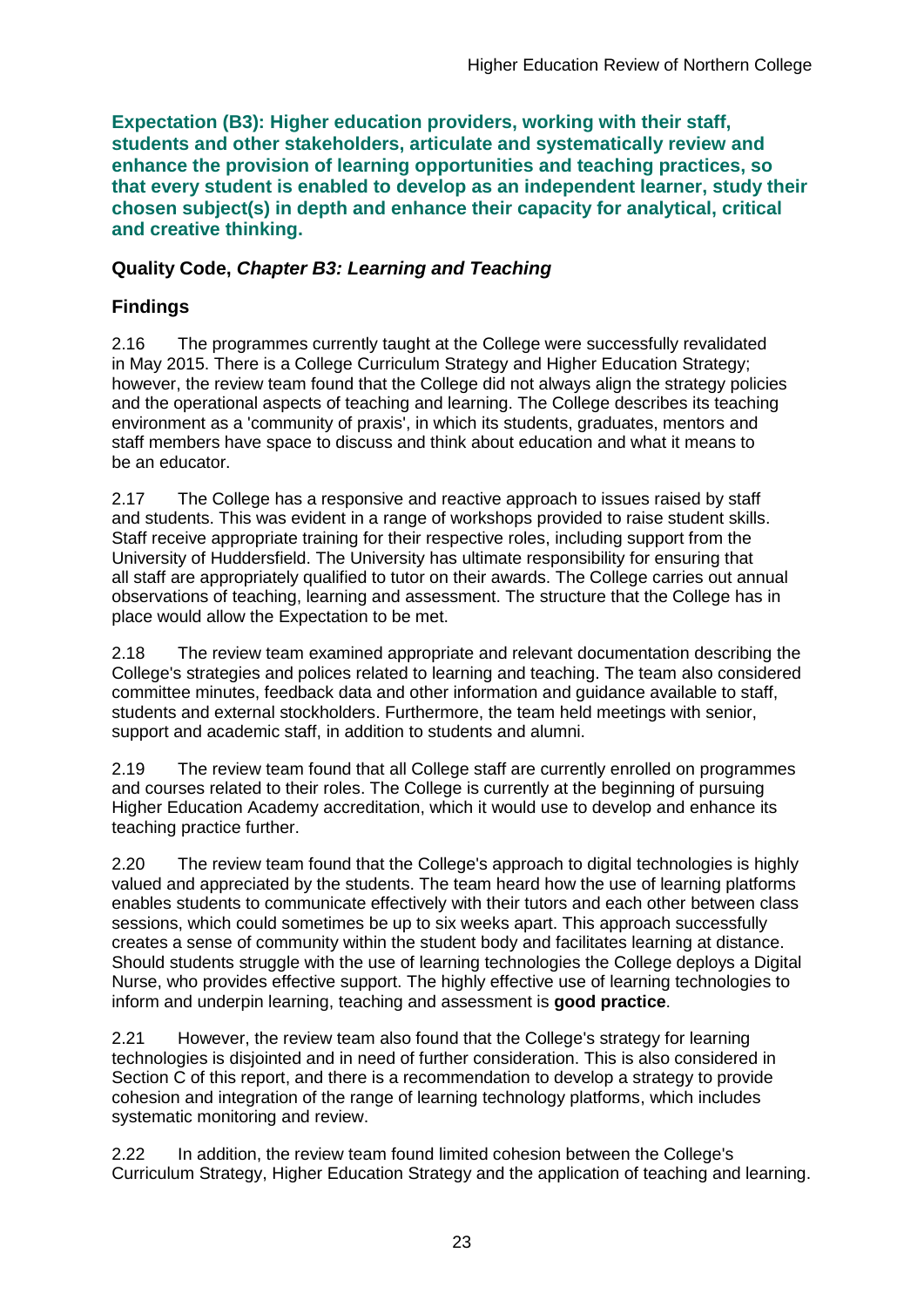The review team **recommends** that, by September 2016, the College integrate the curriculum and teaching and learning strategies to secure the higher education strategic aims.

2.23 While the review team found areas for further development at the College it was evident that students have a strong and positive learning relationship. The review team concludes that the Expectation is met and the associated level of risk is low.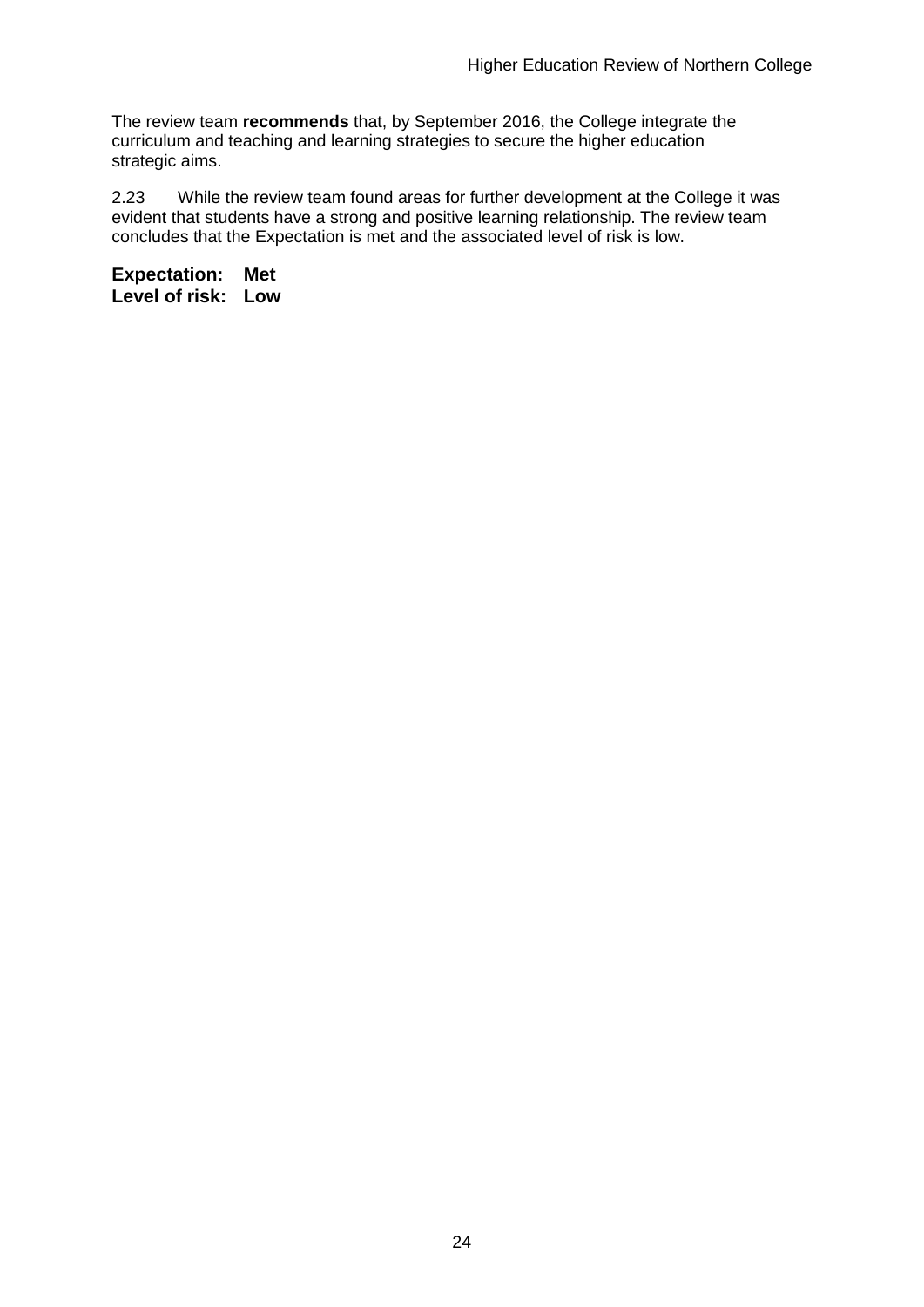**Expectation (B4): Higher education providers have in place, monitor and evaluate arrangements and resources which enable students to develop their academic, personal and professional potential.**

### **Quality Code,** *Chapter B4: Enabling Student Development and Achievement*

### **Findings**

2.24 The College has a range of processes in place to support students. These include academic support, extended library services, and a Digital Nurse for assistance with learning technologies. For students who declare a disability or learning difficulty the College works with the University of Huddersfield to provide a Personal Learning Support Plan. The College has two trained thinking environment coaches who provide appropriate pastoral and academic support when needed. The Equality and Diversity Policy, which was updated in November 2014, outlines the approach the College takes in ensuring opportunity for everyone who 'learns, lives and works' within the College.

2.25 The College has a structure in place to allow for appropriate student support. This would allow the Expectation to be met.

2.26 The review team examined documents that describe the College's procedures for enabling student development and achievement. These included the Contract of Collaboration, the minutes of Student Panel meetings, and information in handbooks and on the College's website. Furthermore, the team met senior staff, academic and support staff, students and alumni, and discussed the effectiveness of the College's approach.

2.27 Students met by the review team are extremely satisfied with the level of individualised support that they receive at the College. In addition, the learning environment is supportive, with extensive peer networks. The high level of individualised support provided by the College to improve students' learning opportunities is **good practice**.

2.28 The College, with the support from its awarding body, has effective systems, processes and procedures in place to enable students to achieve their academic and personal potential. The review team concludes that the Expectation is met and the associated level of risk is low.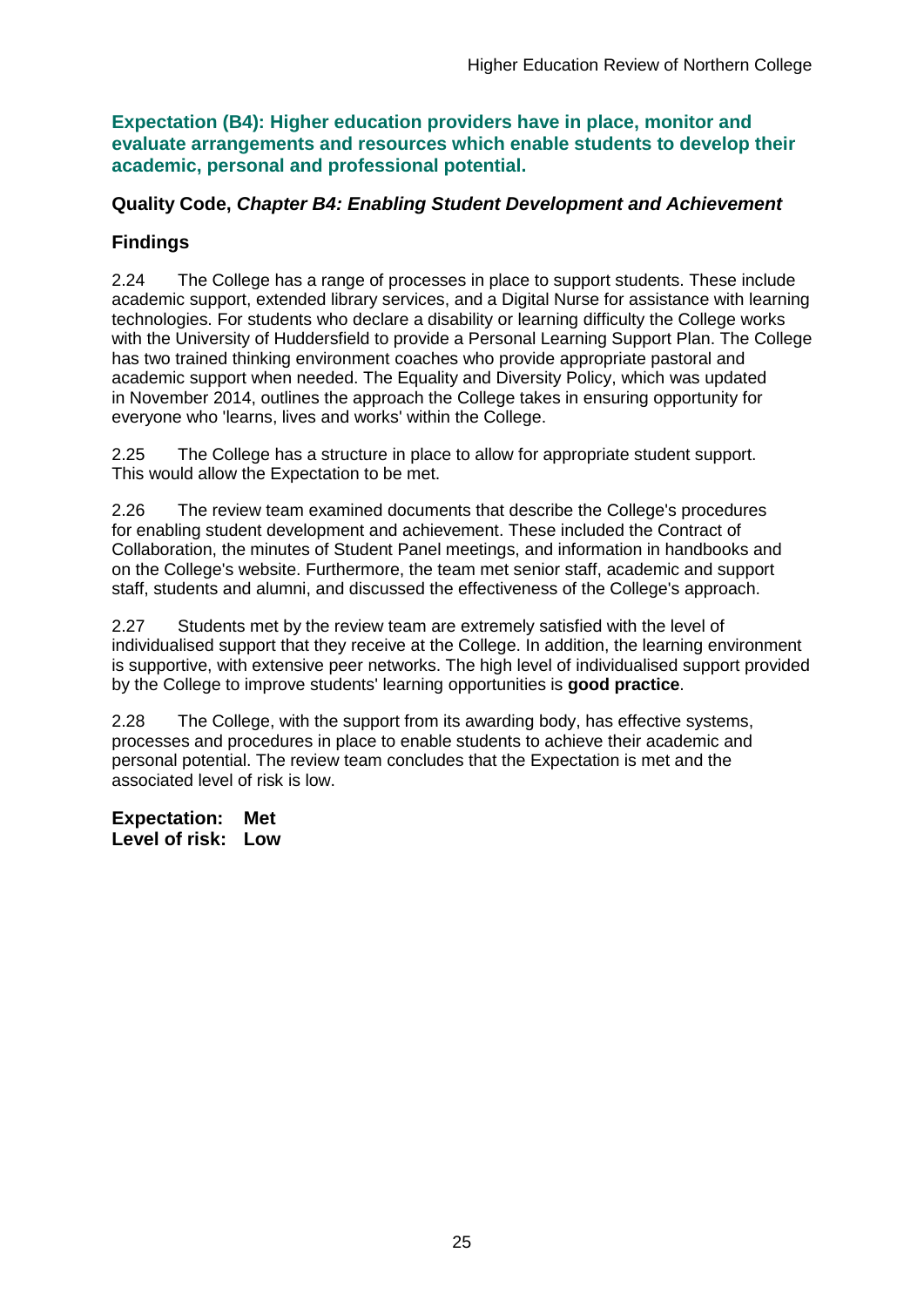**Expectation (B5): Higher education providers take deliberate steps to engage all students, individually and collectively, as partners in the assurance and enhancement of their educational experience.**

### **Quality Code,** *Chapter B5: Student Engagement*

## **Findings**

2.29 The College provides a range of mostly informal mechanisms for students to provide feedback on their learning experience at programme level, such as critical incident questionnaires and rolling records of formal Student Panel meetings.

2.30 Staff and students value the small-scale personal approach to teaching, which means that student feedback is often conveyed locally and informally, enabling a speedy resolution.

2.31 The College is supported by the processes of the University of Huddersfield, which requires a student representative structure to be in place for its programmes. The College is responsible for implementing this and the engagement of students as partners in quality assurance and enhancement.

2.32 The Student Panel meetings at the College are chaired by the University's DALO. A rolling record of this is forwarded to the University's course committee for consideration.

2.33 There are no elected student representatives in place to participate in higher education groups, and students confirmed that they are not represented on the College's Academic Board or any other deliberative committee, such as course committees, which would provide a formal structure for explicit student engagement.

2.34 Feedback is gathered in a variety of mechanisms, such as Critical Incident Questionnaires, module and course evaluations, and through a wide range of social media platforms, which are very well used by students and which provide an effective means of providing feedback. There is a low completion rate of the University's course and module evaluation surveys and the College is taking steps to address this through an action plan contained in the annual evaluation report. Students are aware of this and confirmed that they are engaging more positively in the process.

2.35 The College has appropriate informal structures in place to ensure that the student voice is heard at programme level. These arrangements would allow the Expectation to be met.

2.36 The review team analysed the operation and effectiveness of student engagement by examining the involvement of students in the College committee and course structure, the impact of the student voice, and the feedback provided by the College in response to student comments. The team examined documentation such as Student Panel action points, Critical Incident Questionnaires and student handbooks. It also explored the access to, and use of, the University's VLE and the College's social media platforms, and met students, teaching and professional support staff, and alumni during the visit.

2.37 There are no formal student representatives and no College higher education student council. The College acknowledges that its delivery model makes it difficult for all cohorts of students to be represented in person at the University's Student Panel meetings. Students attend the College two days per month or every six weeks, sometimes on a residential basis, which students find extremely valuable in developing a 'community of praxis'.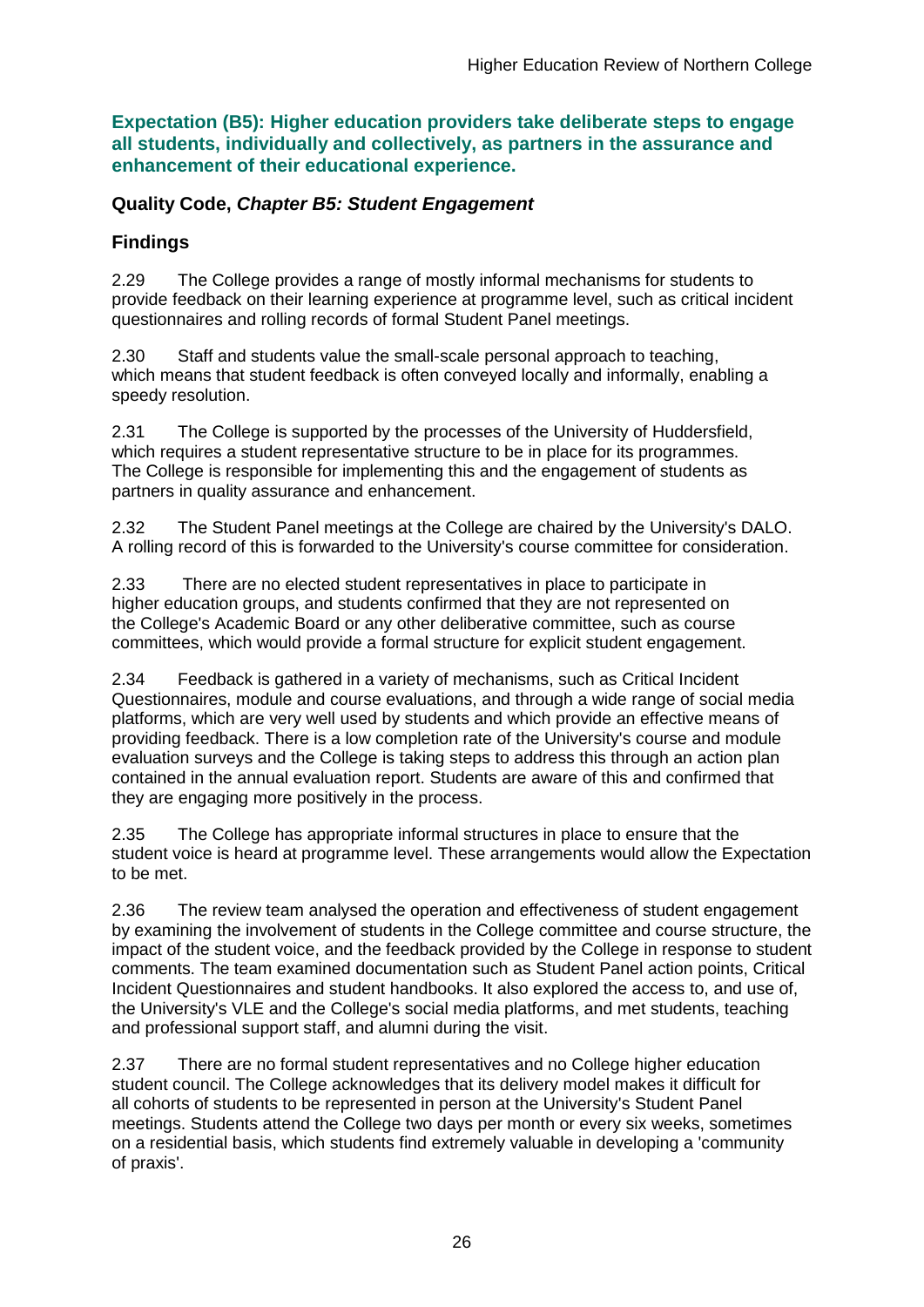2.38 In the student submission to this review students confirm that there is a strong relationship between the student body and the College, and examples are provided in respect of the effective response to student issues such as financial matters.

2.39 The review team heard that distance and other personal commitments can pose difficulties for students to attend student representative meetings, and to ameliorate these limitations, students are positively encouraged to use various social media platforms as communication and discussion tools. Students are involved in design of new programmes through the development of a 'community of praxis', and through the establishment of critical friendship groups and other student engagement activities, such as student conferences held at the University. Students regard these events, and the use of e-portfolios, as positively transformational in their development of intellectual capacity and critical thinking.

2.40 The strong relationship between staff and students enables feedback to be dealt with on an informal basis. Students are made aware of actions taken by the College through their tutors and social media platforms. Students consider that their views are taken seriously and acted upon, for example by providing more support regarding the interpretation of grading criteria.

2.41 The review team noted that the senior leadership team does not regularly record its consideration of student feedback, and although surveys and logs are considered through annual monitoring processes, the analysis recorded was not sufficiently detailed with qualitative comments and quantitative data to inform future planning.

2.42 Due to the lack of formal representation by students, the review team **recommends** that, by September 2016, the College further develop formal student representation to enable fuller engagement in the quality assurance and enhancement processes.

2.43 The College actively and effectively seeks feedback from its students at programme level and responds appropriately. The review team concludes that the Expectation is met and the associated level of risk is low, due to the College's commitment to using student feedback, which is meaningful and enacted. However, there is no formal systematic student representation on organisation-level committees and students more routinely are not represented at this level.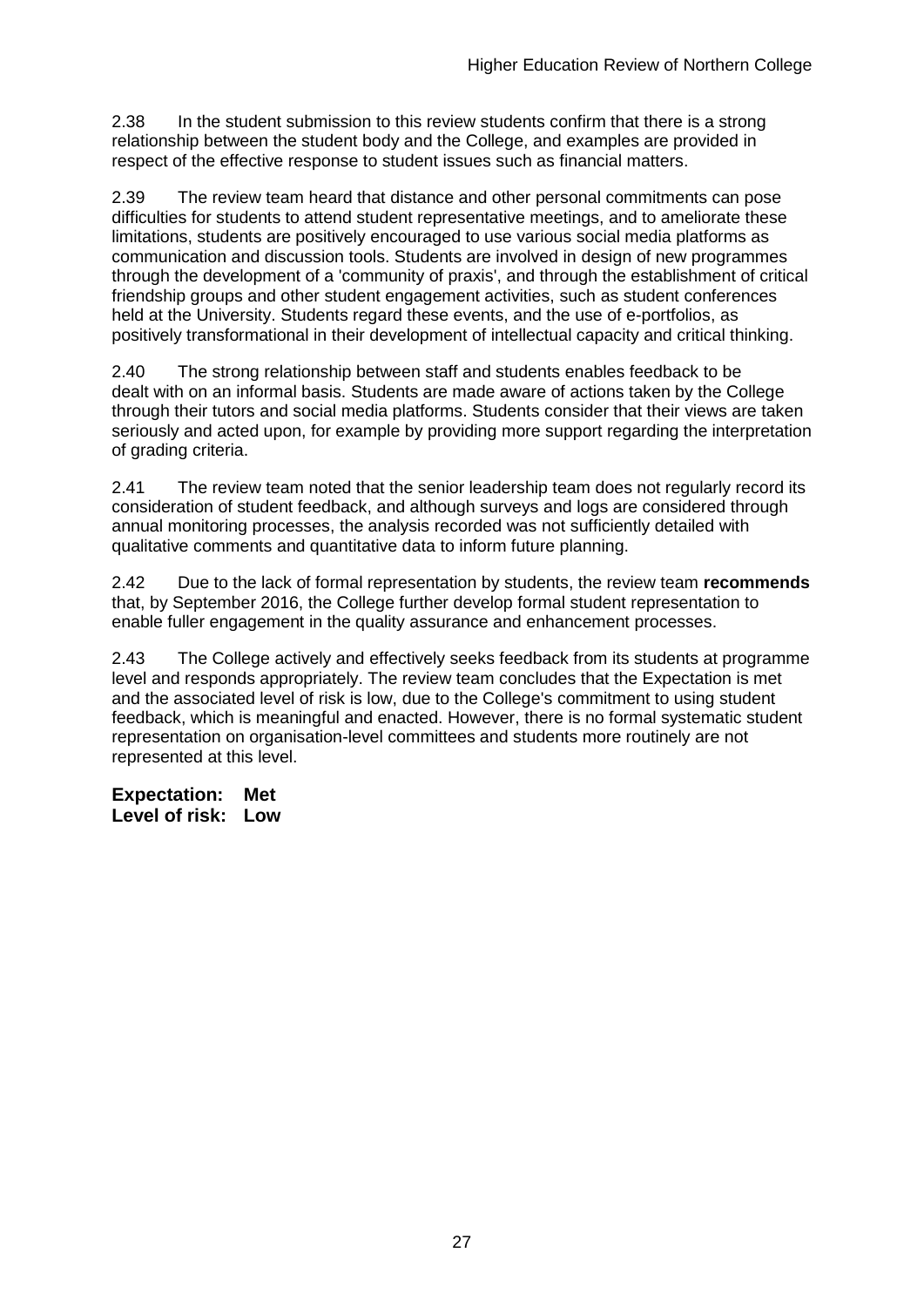**Expectation (B6): Higher education providers operate equitable, valid and reliable processes of assessment, including for the recognition of prior learning, which enable every student to demonstrate the extent to which they have achieved the intended learning outcomes for the credit or qualification being sought.**

### **Quality Code,** *Chapter B6: Assessment of Students and the Recognition of Prior Learning*

## **Findings**

2.44 As outlined in Expectation A3.2, the College processes for assessment operate in accordance with the academic frameworks and regulations of the University of Huddersfield. The overall approach to assessment is set out in the University Network and Consortium Handbook document. The College does not have its own procedures.

2.45 Assessments for awards made by the University are checked through the involvement of DALOs, and standardisation and internal moderation activities held at the University. Assessed work is internally verified by the University to ensure appropriateness, achievement of learning outcomes and marking to agreed criteria. The University's moderation procedures directly involve all academic staff delivering its awards and ensure both the standardisation of assessment as well as the sharing of good practice. The College uses a social media tool as the primary means of communication between staff to ensure that assessments are standardised.

2.46 The University's regulations and guidelines are available to staff and students on the University's VLE, and these include information relating to admissions criteria and extenuating circumstances. Students are familiar with these.

2.47 Details of assessment criteria are contained within programme handbooks, where they are explained at the start of each module. Students are issued with assignment briefs, which are devised by the University. The College has processes for the accreditation of certificated and non-certificated prior learning and prior experiential learning, and complies with the University's processes, procedures and policies in relation to APEL/APLA. This process is used effectively.

2.48 Students submit their assessments online by means of an e-portfolio and feedback is provided online. Major assessments are uploaded via plagiarism-detection software and then marked with an online assessment tool. All assessments are second-marked and moderated throughout the year, thus allowing for consistent standards to be maintained.

2.49 Students retain ownership of their e-portfolio post-graduation and are able, if they wish, to share this with employers or prospective employers. The review team heard that the use of the e-portfolio contributes significantly to the acquisition of students' digital literacy skills.

2.50 The policies and procedures of the College, together with the regulations and procedures of the University, would allow the Expectation to be met.

2.51 The review team examined the effectiveness of the approaches and procedures in respect of assessment by scrutinising assessment documentation, the collaborative partnership agreement, University regulations, the Consortium Handbook, programme handbooks, minutes of course assessment boards, College committee minutes, annual evaluation reports and external examiners' reports. The team also held meetings with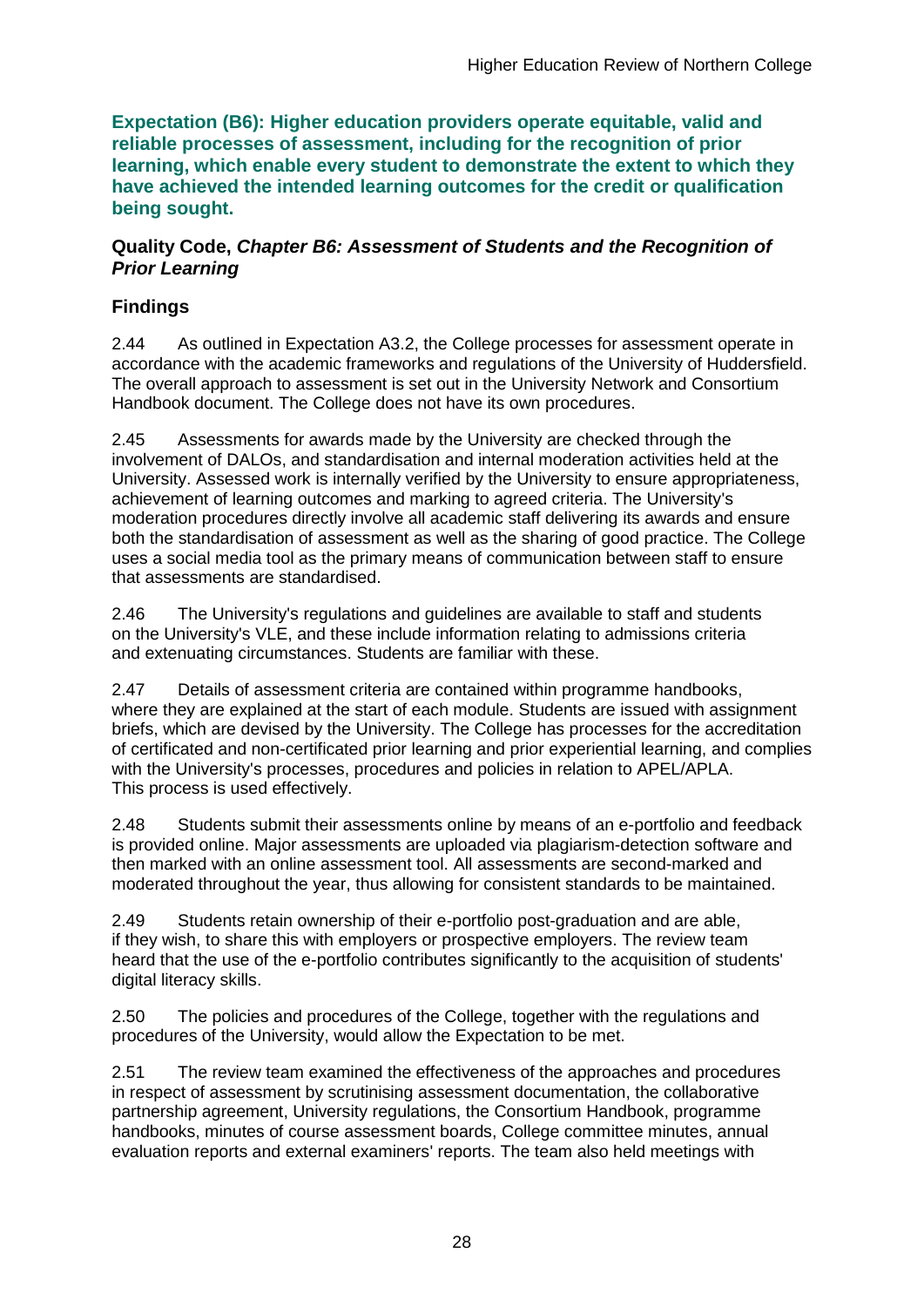teaching staff, a representative from the University, students, alumni, and professional and support staff, and viewed content within the College's social media platforms.

2.52 The evidence reviewed showed the procedures to be effective in practice. The University procedures ensure that effective assessment strategies allow students to demonstrate competence to meet the intended learning outcomes of their programme of study. Course Assessment Boards meet at least biannually, with extraordinary meetings if required, and membership includes the College's higher education course leader.

2.53 External examiners consider that feedback to students is of a very high standard, with an emphasis on formative feedback for progression. Students confirmed that they are made fully aware of assessment tasks and understand what is required of them, and reported that they are satisfied. They find the assessment criteria, which are mapped to the Education and Training Foundation professional standards, appropriately challenging.

2.54 Students additionally reported that they are satisfied with the volume and promptness of feedback on assessed work and that they find the emphasis on formative feedback very helpful. They commented that the College adheres to its agreed timeframe of a three-week turnaround time, generally providing feedback well in advance of that deadline. The use of the online student portfolio enables staff to engage more frequently with students and this enhances the quality of the students' learning experience.

2.55 The College has in place procedures to recognise students' prior learning. These operate under the agreements and regulations of the University and are valid and reliable. The suitability of all applicants claiming APEL is considered by school panels within the University. The University's link tutor (DALO) advises the College on APEL procedures, monitors mentor arrangements, and records and provides training for the Education and Training Consortium partners. The review team heard that a significant proportion of students currently on programme at the College are recruited through the APEL procedure (approximately 40 per cent). Students whom the team met spoke very highly of the process and consider that access and completion of the APEL bridging process has been transformational in enabling them to achieve their learning outcomes. The embedded and comprehensive APEL process that promotes student transition to higher education programmes is **good practice**.

2.56 Applications for mitigating circumstances for the awards of the University are submitted to the University. The review team scrutinised policy documentation relating to academic malpractice, regulations for awards, plagiarism, and the management of reasonable adjustment, provided by the University for its programmes. Students have access to their originality reports through the use of plagiarism-detection software and the College is able to identify potential issues of plagiarism at an early stage.

2.57 Policies and procedures for the assessment of students and accreditation of prior learning are in place and effective. Assessment methods are designed and approved by the University to provide opportunities for students to demonstrate achievement of learning outcomes. Criteria and expectations for assessment are presented to students at induction and within programme handbooks, and they are clearly understood. Verification processes are in place to ensure that standards are being met. Annual Evaluation Reports use evidence from a range of performance data and external examiner feedback to provide evidence of appropriate assessment practices.

2.58 The review team concludes that the Expectation is met and the associated level of risk is low.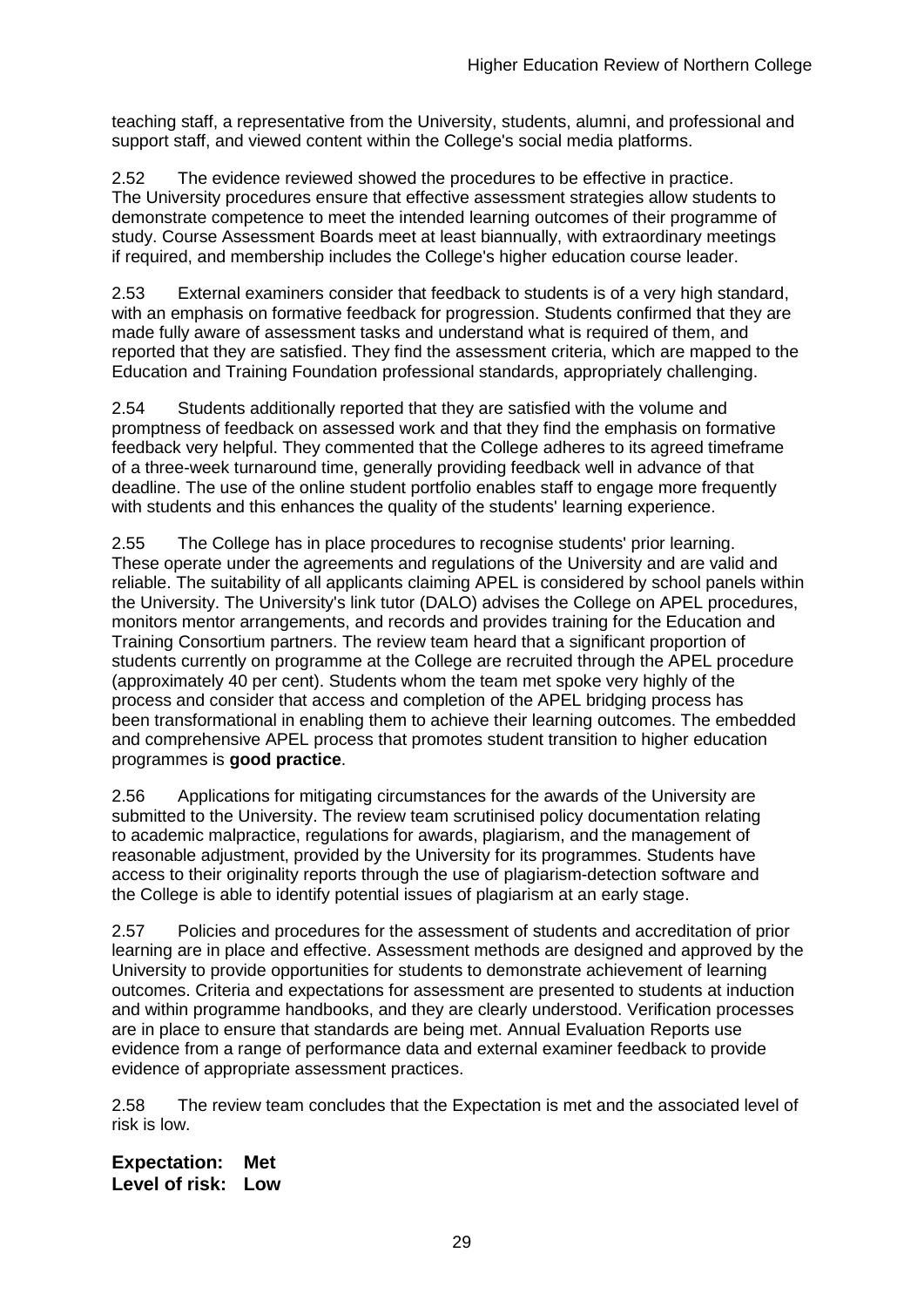### **Expectation (B7): Higher education providers make scrupulous use of external examiners.**

## **Quality Code,** *Chapter B7: External Examining*

## **Findings**

2.59 External examiners are appointed by the University of Huddersfield as awarding body. Their nomination and role are within the remit of the regulations and processes of the University. Schools at the University are responsible for the initial consideration of external examiners and they are allocated accordingly.

2.60 The University is responsible for producing programme documentation and making it available to the external examiner. This includes programme specifications, module handbooks and module descriptors. The external examiners submit work directly to the University's designated course leader, in accordance with the procedures set out by the University's quality assurance procedures. The external examiners provide reports that cover all institutions within the collaborative partnership. The University shares copies of the reports with the College.

2.61 The College engages with the external examiners by supplying samples of marked students' work. External examiners do not attend at the College.

2.62 The University's designated course leader provides a response to the external examiner in consultation with the College. The contents, including any recommendations and examples of good practice, are included in the University's annual monitoring report.

2.63 Additionally, written feedback from the external examiners is provided to each of the Education and Training Consortium partners through comments made on moderation forms attached to the samples of student work. The feedback is specific to each College and any comments requiring action are clearly identified and responded to within two months, in time for the University's annual evaluation process. Action plans are also reported on within the University's Course Assessment Board reporting cycle.

2.64 The College's Higher Education Coordinator extracts strengths, weaknesses and areas for development and action points from external examiner reports where possible. The review team heard that there have been no specific actions that needed to be addressed within recent years. In respect of the strengths of the programmes, external examiners have commented favourably on the range of staff and students' digital literacy skills, which is worthy of wider dissemination across the partnership (see Enhancement).

2.65 The College uses external expertise to maintain and ensure the currency of awards, and to support the vocational and professional relevance of the programmes of study. This includes alignment with the professional standards of the sector-endorsed Education and Training Foundation.

2.66 There are no employer advisory boards but the College does engage productively with employers, including local authorities, colleges, trade unions and community-based organisations who sponsor students for the Teacher Education programmes.

2.67 The external examiners appointed by the University, the College's recognition of the role of the external examiners, and the processes in place to ensure that the external examiner reports are considered and responded to, would allow the Expectation to be met.

2.68 The review team explored the nature and depth of the relationship between the College, the University and external examiners in discussion with staff and students.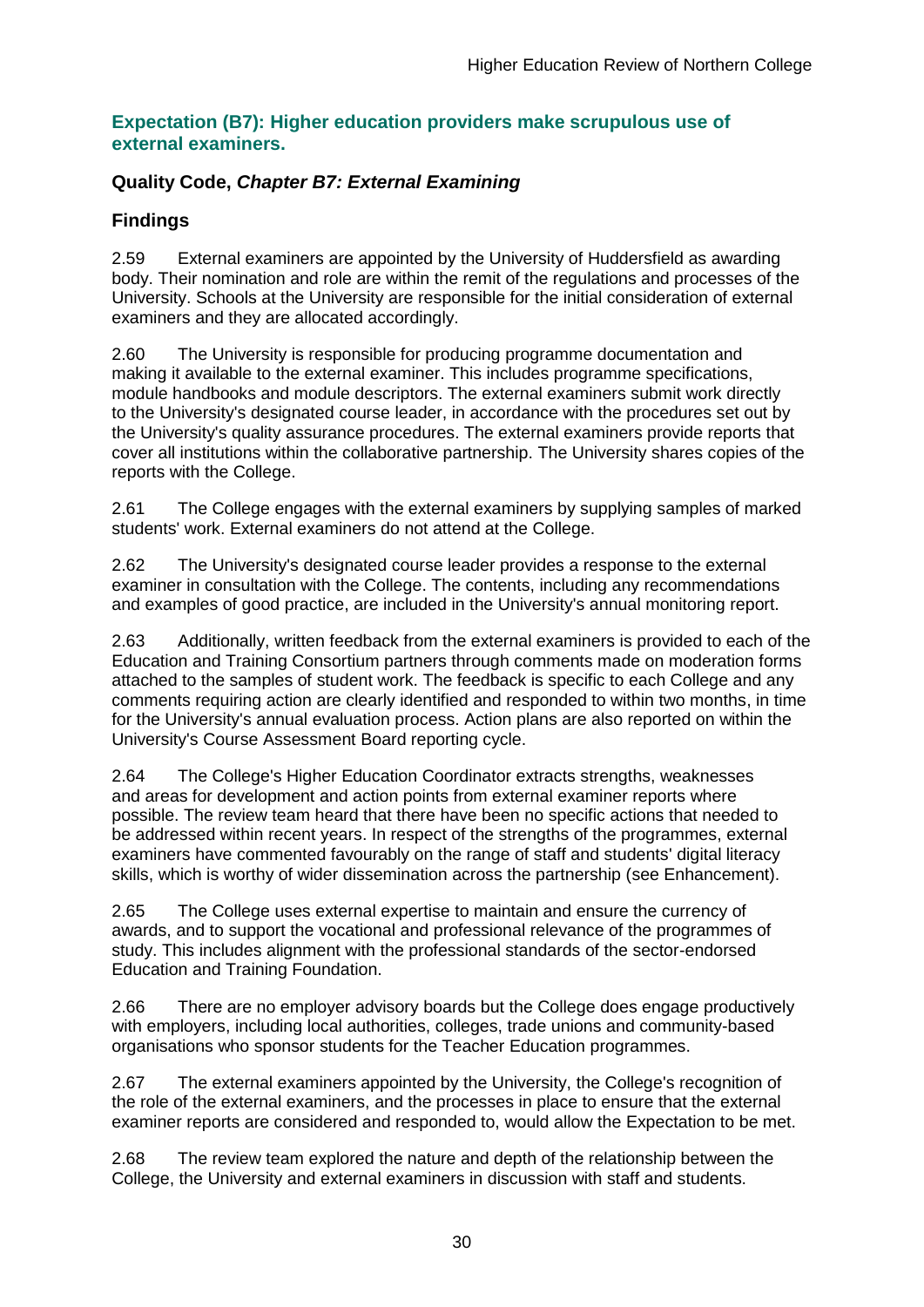Additionally, the team analysed a range of documentation, policies and procedures, including the content of external examiner reports, and was satisfied that any issues arising are addressed appropriately through the University's processes; however, it is not clear where actions are considered within the College's own annual monitoring processes (see Expectation B8).

2.69 The external examiner reports provide assurance that the College is maintaining threshold standards, that assessments measure student achievement against the learning outcomes and that standards are comparable with other higher education providers in the UK.

2.70 However, the review team found that presentation of external examiner reports is cumbersome, as the engagement is centred on receiving and responding to the external examiner reports, which mainly provide an overview of the programmes across all providers, rather than separately reporting on the provision at each of the University's partners. Therefore, it is not always possible to extract specific feedback, although the moderation process, as described above, helps to identify specific points. There is opportunity and scope for external examiners to comment directly on the College's provision and recommend any areas for development.

2.71 The review team heard that although students have an awareness of the role of external examiners, they are not familiar with the names and details of their examiners, and external examiner reports are not routinely shared with them. Students commented that should they wish to see a report, it would be made available to them. It may be helpful to the College if students were made aware of this opportunity.

2.72 The measures in place at the College to ensure the use of external examiners' reports to maintain academic standards for each qualification are effective. The review team concludes that the Expectation is met and the associated level of risk is low.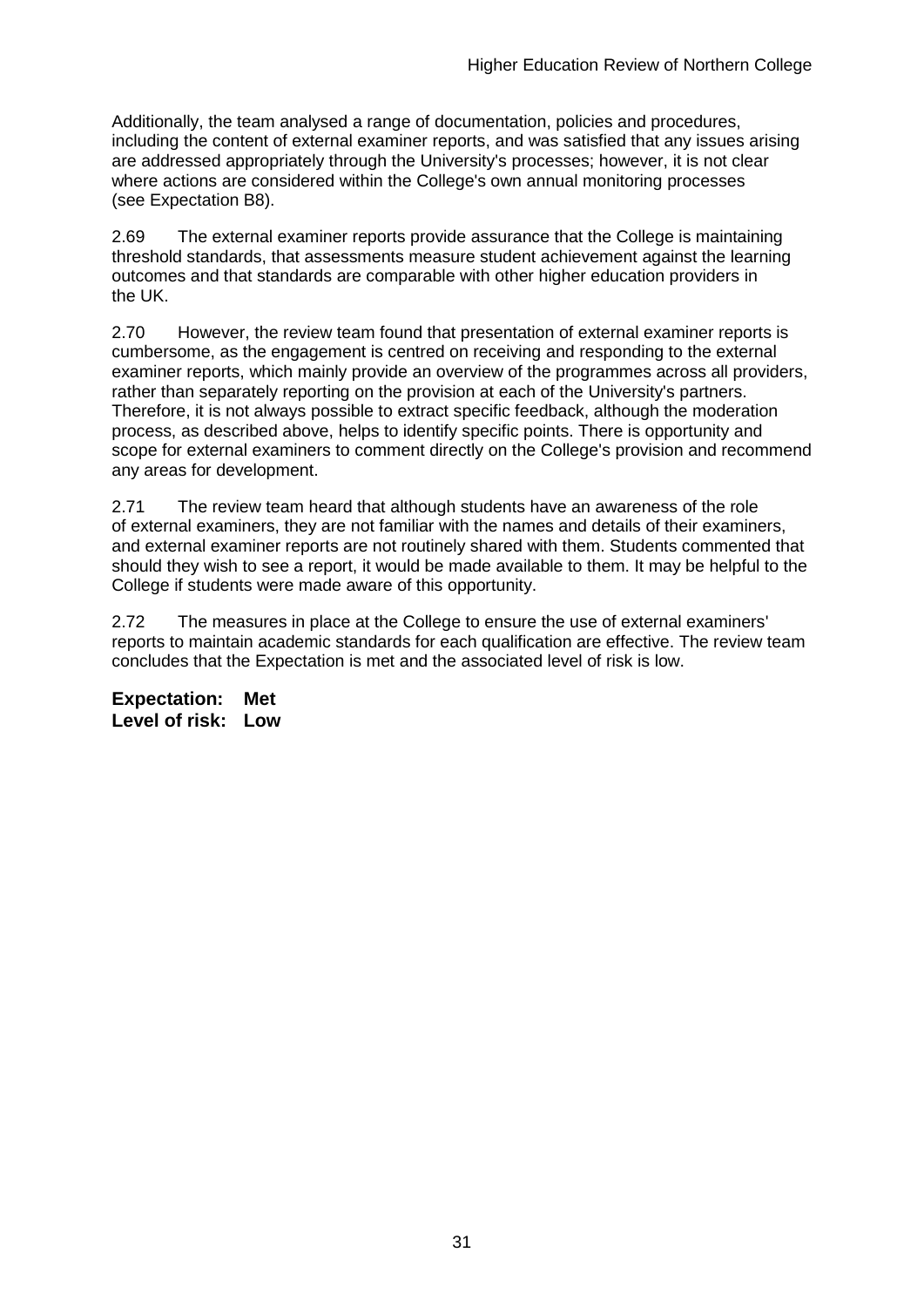**Expectation (B8): Higher education providers, in discharging their responsibilities for setting and maintaining academic standards and assuring and enhancing the quality of learning opportunities, operate effective, regular and systematic processes for monitoring and for review of programmes.**

### **Quality Code,** *Chapter B8: Programme Monitoring and Review*

## **Findings**

2.73 As stated under Expectation A.3.3, the College's programmes are subject to the annual monitoring and periodic review processes of the University of Huddersfield.

2.74 Revalidation of programmes takes place every five years and there is a process for this which is outlined in the University's Quality Assurance Procedures for Taught Courses. Periodical review processes are set out by the University and a successful revalidation recently took place in March 2015.

2.75 There are processes in place should a programme be discontinued, and the review team was assured that students on that programme would continue to complete their studies to achievement of the award with full delivery and support provided.

2.76 Annual monitoring of the University's franchised programmes requires the programme team to complete a template provided by the University and to submit that together with an action plan relating to the previous academic year; this includes any outstanding action to be taken in respect of external examiner reports.

2.77 The annual evaluation reports consider, among other things, course data, student feedback, employer engagement, responses to external examiner reports, competitor positioning, good practice worthy of wider dissemination, and a dated action plan. The University amalgamates annual monitoring reports into overview reports of the programmes across all providers within the Education and Training Consortium, to consider the programmes as a whole and feed these into their annual monitoring processes and relevant school course committee reporting.

2.78 The University appoints DALO, who makes at least one visit a year to the College, and who provides advice as appropriate in all matters relating to the operation of the provision, including preparation of the Annual Evaluation Report.

2.79 The College engagement with these processes would allow the Expectation to be met.

2.80 The review team tested the Expectation by evaluating the College's arrangements for annual monitoring and review. The team did this by scrutinising relevant documents, including procedural documents, the College's quality improvement strategy, annual monitoring reports, external examiner reports, the minutes of relevant committees, and quality improvement plans, and through meetings with students, professional support staff, academic staff, senior managers and a representative from the University.

2.81 The review team explored the effectiveness of these processes and found that annual monitoring processes enable due consideration of student feedback and appropriate use of external examiner reports, which generate action plans. However, the team was unable to confirm that actions have been addressed, including improving student contribution to module evaluation.

2.82 It was not clear to the team how the College's organisation-level oversight of the higher education provision includes detailed programme-level scrutiny. Although there is a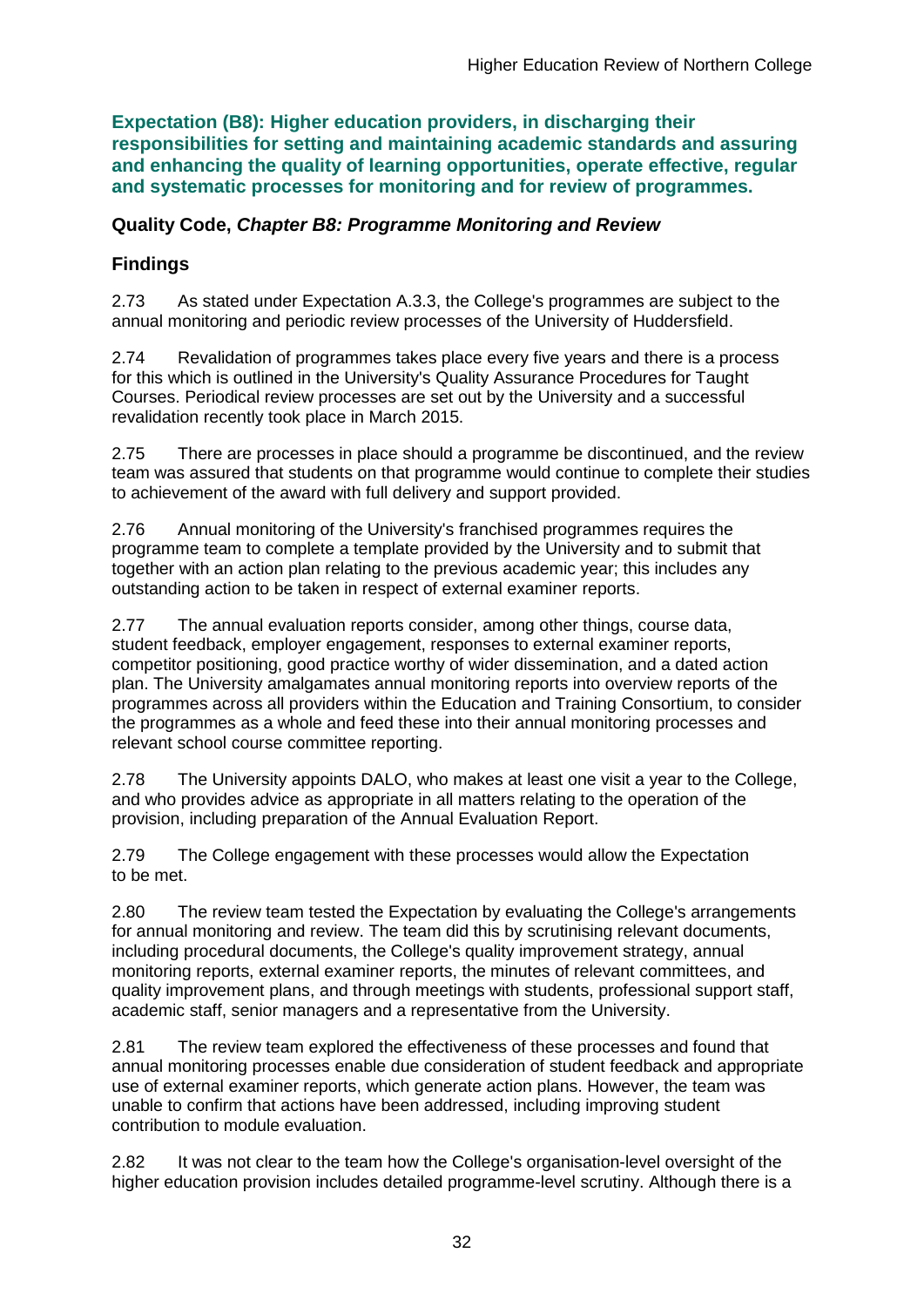Higher Education Strategy Development and Coordination Group, which convenes on a termly basis, it is not formally represented within the College's reporting structure organogram, and its membership, terms and remit are not included in the overall terms and remit of the College's key committee structure. Additionally, the College's underpinning quality improvement strategy, and annual quality and planning cycle, do not contain any explicit consideration of higher education matters.

2.83 Staff whom the review team met demonstrated an understanding of the processes in respect of the University processes and their own responsibilities, but were unclear regarding the College's own processes for annual monitoring and review, or how the outputs of the University processes feed into and strengthen the College's own quality assurance and quality improvement cycles for the higher education provision.

2.84 Additionally, staff were unclear how, where and when actions arising from Annual Evaluation Reports are addressed or completed, or how they result in systemic continuous improvement. The College's Rolling Action Plan, which comprises actions to be taken in response to Annual Evaluation Reports, does not identify reporting structures, responsibilities for monitoring or timescales for completion, or how actions are followed through from year to year. Similarly, although there are action plans and quality improvement plans for Teacher Education, it was not clear how these relate to the Annual Evaluation Reports or, indeed, whether the proposed actions are related to the further or higher education programmes.

2.85 The review team read the College's self-assessment report, and the recently produced self-assessment and quality improvement plan for the Teacher Education provision, but these did not contain any consideration of higher education matters, actions, target dates or indicators of success. Following further discussion and scrutiny of documentation, the team heard that the Annual Evaluation Reports and their action plans are not reported upon within the College's committee structure and they are not considered by the corporation.

2.86 The review team **recommends** that, by September 2016, the College ensure that oversight of annual monitoring processes is applied systematically and operated consistently.

2.87 The review team could not discern any engagement with the Quality Code, or any articulation of how UK threshold academic standards are explicitly achieved and commented upon within the annual monitoring process. This would be helpful to the College and its consideration of higher education matters. Additionally, the team noted that the College has not addressed fully the advisable recommendation from the previous IQER report relating to more formal and explicit engagement with the Quality Code to ensure that full account is taken of recognised effective practice in the management of academic standards and quality of its current and future higher education provision.

2.88 There is a lack of annual monitoring processes at the College to enable it to systematically, effectively and consistently discharge its responsibilities for overseeing, assuring and enhancing the quality of learning opportunities. The review team concludes that the Expectation is not met and the level of associated risk is moderate, due to weaknesses in the operation of the College's academic governance, and the lack of emphasis given to assuring standards of quality in the College's planning processes.

**Expectation: Not met Level of risk: Moderate**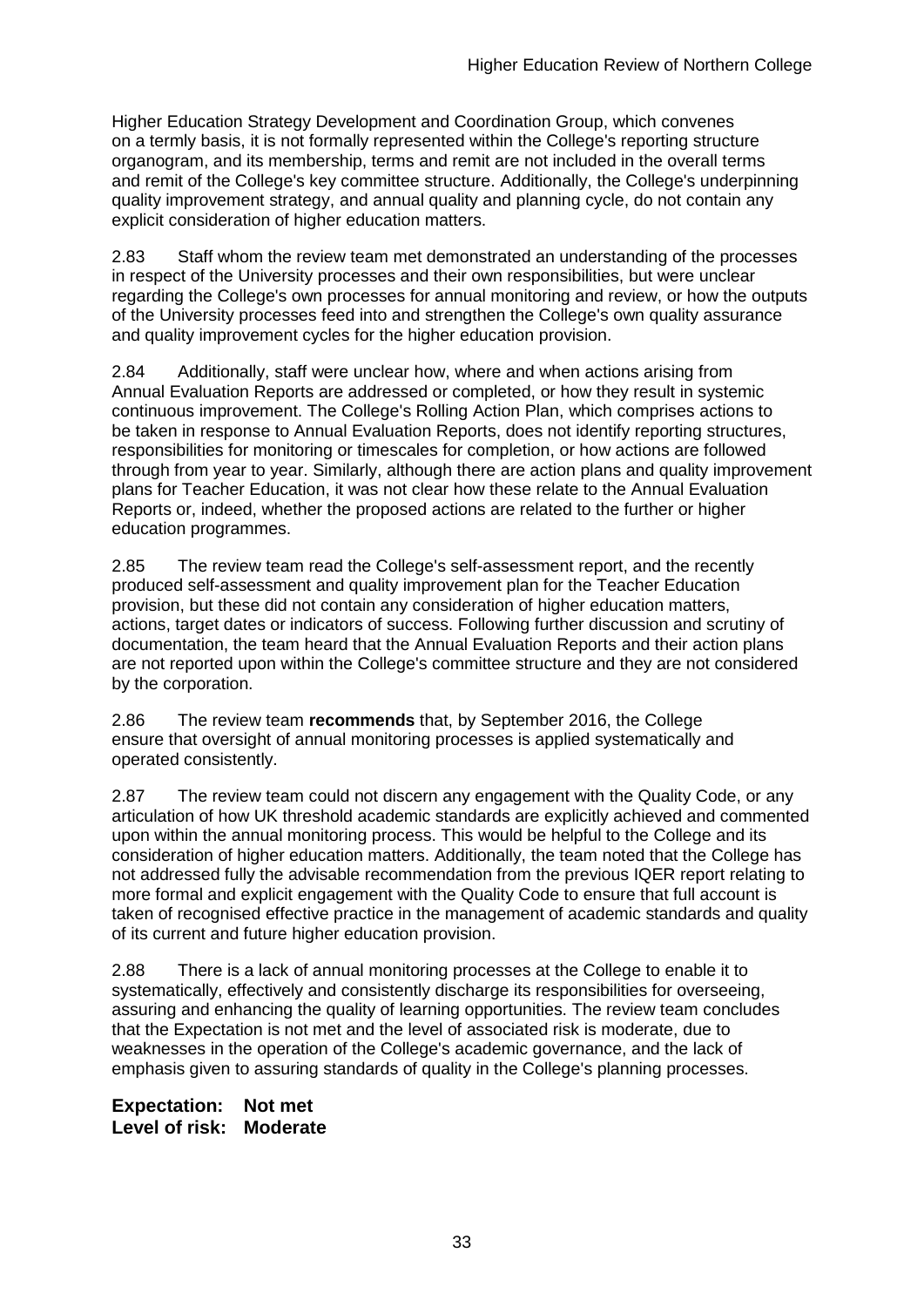**Expectation (B9): Higher education providers have procedures for handling academic appeals and student complaints about the quality of learning opportunities; these procedures are fair, accessible and timely, and enable enhancement.** 

### **Quality Code,** *Chapter B9: Academic Appeals and Student Complaints*

## **Findings**

2.89 There is a framework in place for supporting informal and formal resolution of complaints and appeals. The College advocates informal resolution before any formal procedures are used and provides support for students through its Student Services team. This informal route via tutors was identified in the student submission to this report as the usual route for dealing with any concerns, and students are aware of how to escalate complaints should the need arise.

2.90 The University of Huddersfield Network and Consortium Handbook, and the collaborative agreement between the University and the College, set out the responsibilities of both organisations in respect of student complaints and student appeals.

2.91 The College is responsible for progressing student complaints through this process in the first instance. This procedure is also applied to cases of academic integrity. Any complaint or appeal that is not resolved at the College may be referred to the University's formal stage and ultimately to the Office of the Independent Adjudicator.

2.92 The Network and Consortium Handbook and standardised programme handbooks make it clear that students have a right to request a review of a complaint or appeal through the University's appeal procedures, highlighted in the Students' Handbook of Regulations, within 28 days.

2.93 Information on how to submit a claim for mitigating circumstances is provided to students in the Network and Consortium Handbook and Students' Handbook of Regulations. Within this documentation, students are informed that they have a right of appeal if a mitigating circumstances application is rejected.

2.94 The arrangements would allow the Expectation to be met.

2.95 The review team evaluated the effectiveness of the arrangements for handling complaints and appeals by reading a range of student handbooks, scrutinising academic regulations and accessing the student charter.

2.96 The review team also explored the complaints and appeals processes with students and academic and professional support staff. The team heard that the College encourages informal discussion of complaints at programme level to seek early resolution, and discussions with staff identified that many informal means exist for students to raise concerns. To date no formal complaints have been received by the College.

2.97 Students described fully the arrangements for complaints and appeals, and confirmed that these arrangements are clearly and effectively communicated to them. They also confirmed that students who remain dissatisfied can seek to involve the University or seek support from the College's Student Services team should that be necessary.

2.98 There are effective procedures in place for considering complaints and appeals, and students are aware of the policies and procedures and how they could seek support outside of their programme team.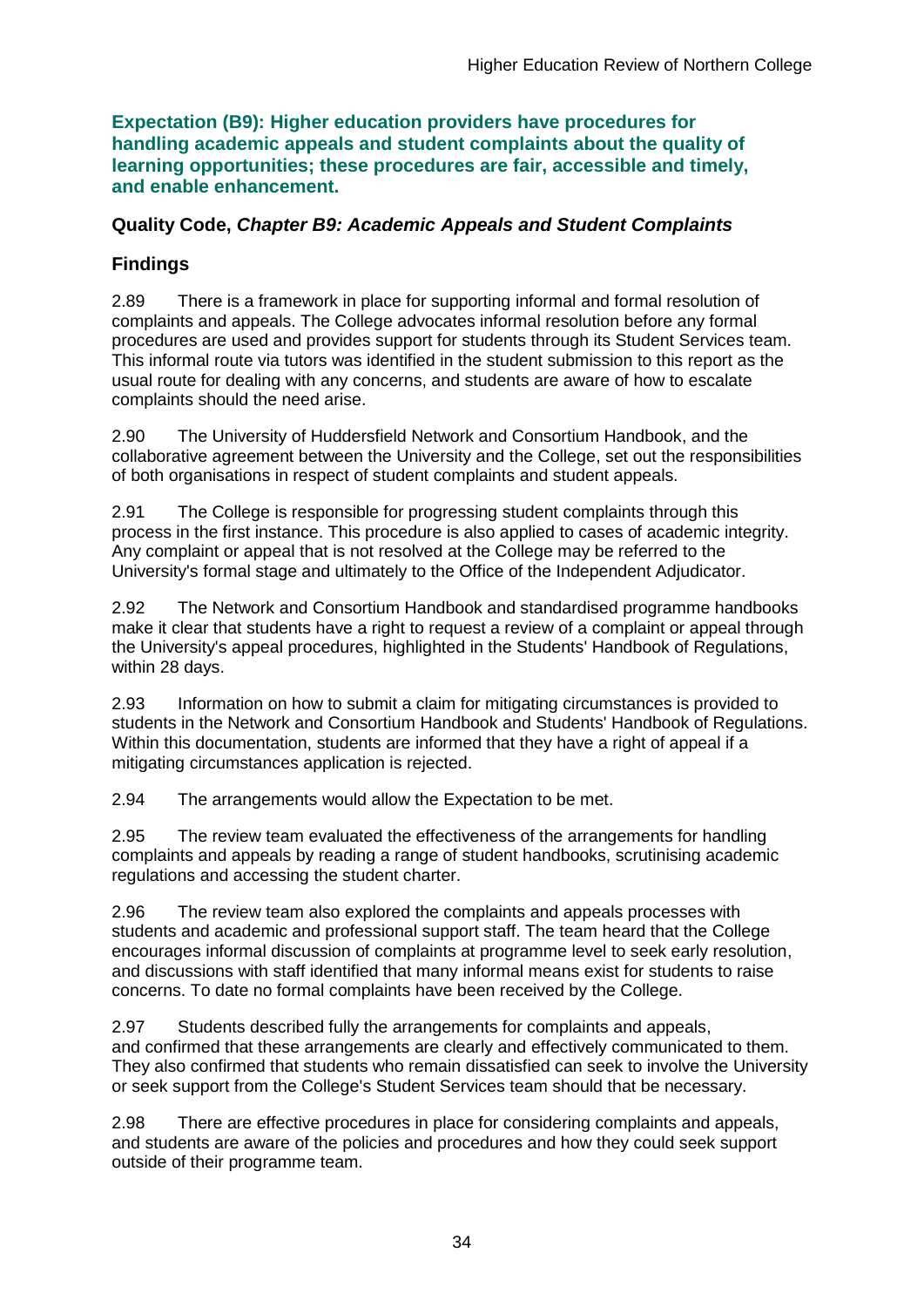2.99 The review team concludes that the Expectation is met and the associated level of risk is low.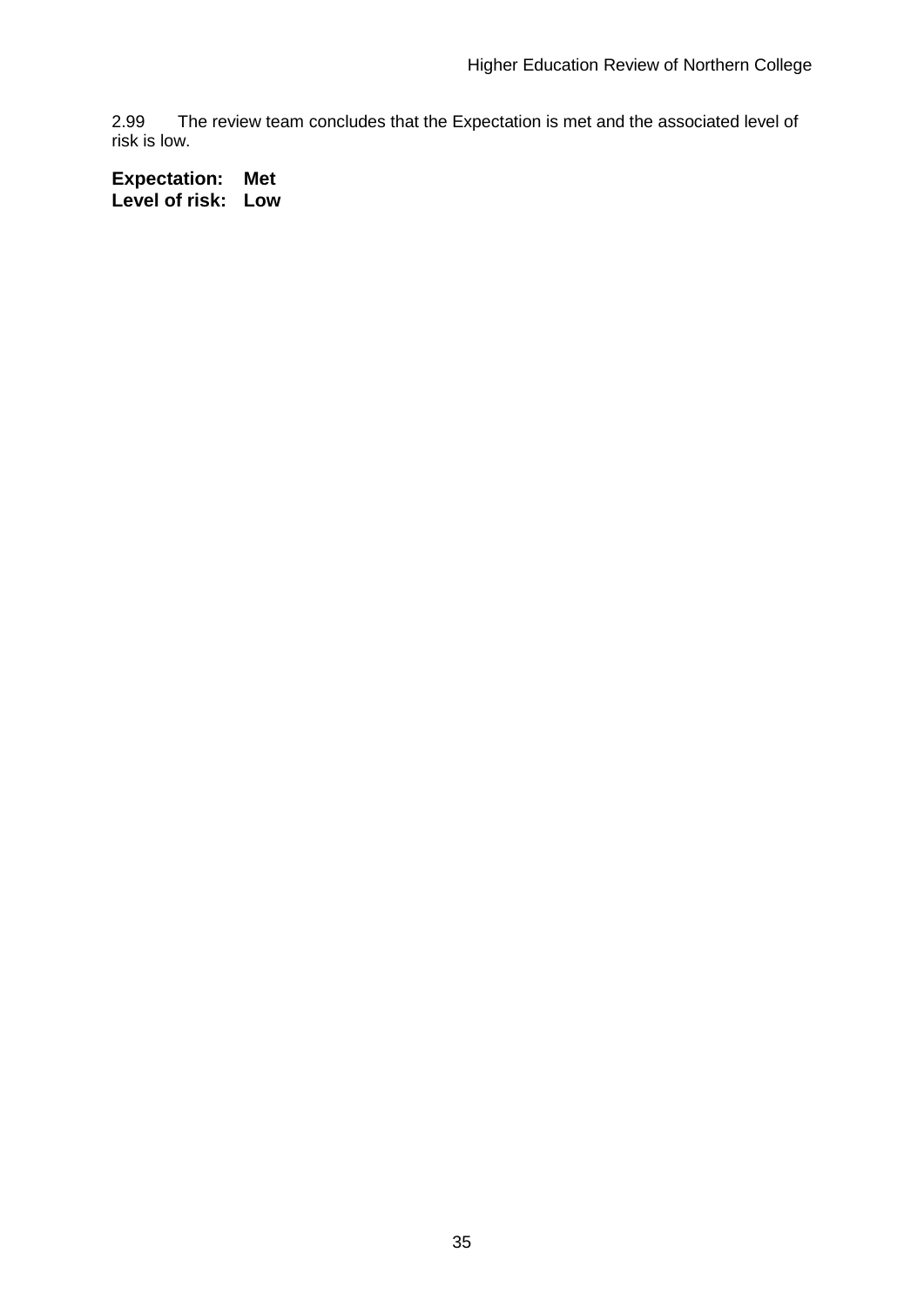**Expectation (B10): Degree-awarding bodies take ultimate responsibility for academic standards and the quality of learning opportunities, irrespective of where these are delivered or who provides them. Arrangements for delivering learning opportunities with organisations other than the degree-awarding body are implemented securely and managed effectively.**

### **Quality Code,** *Chapter B10: Managing Higher Education Provision with Others*

## **Findings**

2.100 The College is a member of the University of Huddersfield's Education and Training Consortium, which has a network of other providers that offer similar programmes.

2.101 The College's provision includes workplace observations and mentoring of students. The College supports these processes with relevant guidance information. The College has appropriate structures and procedures in place that would allow for this Expectation to be met .

2.102 The review team considered a range of relevant and appropriate documentary evidence including the Contract of Collaboration, Higher Education Strategy, Curriculum Strategy and mentor handbooks. The team also met senior staff, academic and support staff, students and alumni to discuss the effectiveness of these procedures and how they work in practice.

2.103 The review team found that students whom they met were supported on their work placements. It is the responsibility of the student to find and secure a position to undertake their work-based learning. It is also the responsibility of the student to find and secure an appropriate mentor who will assist in guiding them through their learning. If there are any problems in securing a mentor, the College can take action and provide an intermediate mentor until a permanent one can be secured.

2.104 The review team heard from mentors that the information that the College provides is appropriate and gives them the information necessary to carry out their roles effectively. Furthermore, the team heard that students valued their mentors' support and the contribution they made to their professional development.

2.105 The College has effective arrangements in place for work-based provision. The review team concludes that the Expectation is met and the associated level of risk is low.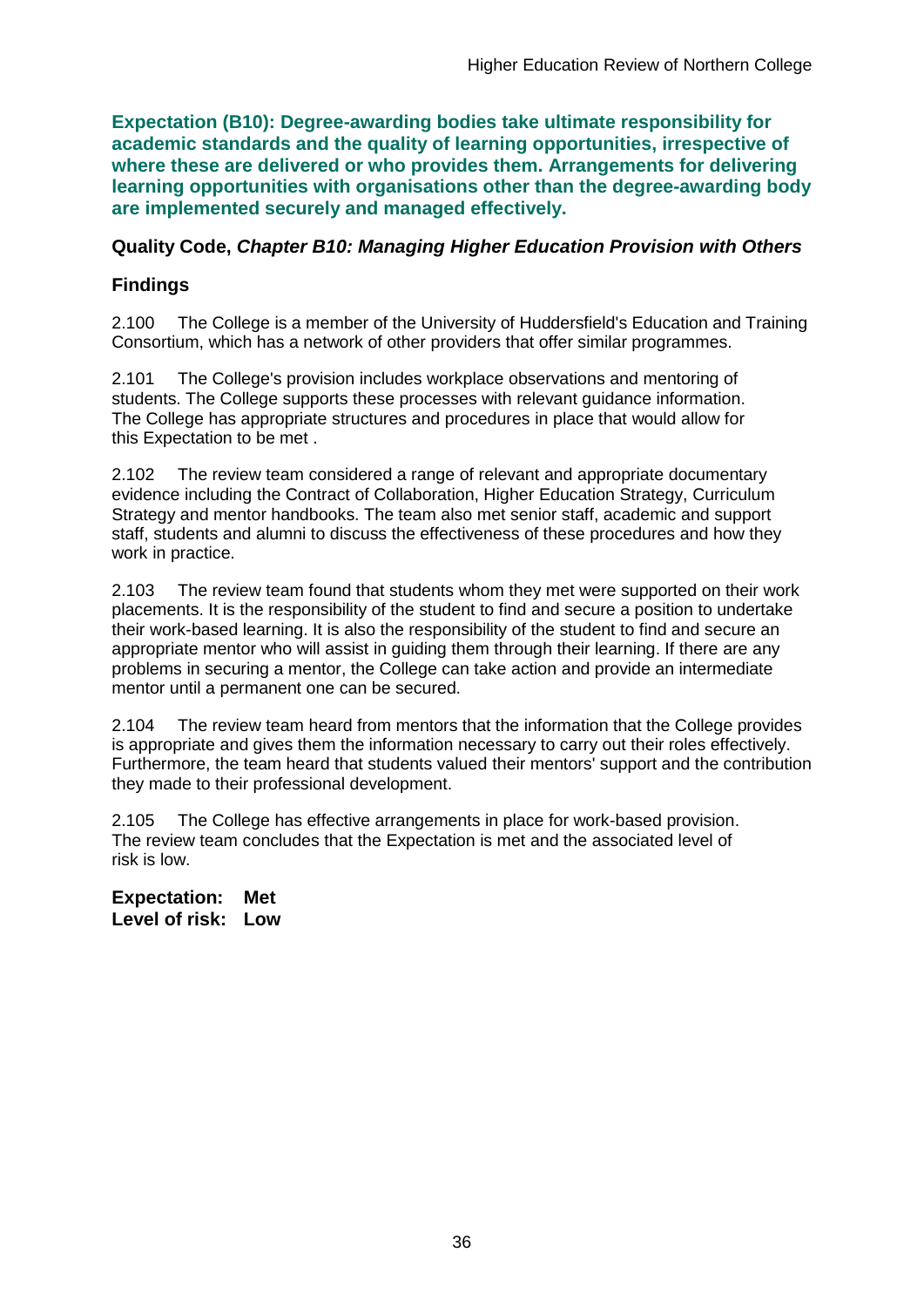**Expectation (B11): Research degrees are awarded in a research environment that provides secure academic standards for doing research and learning about research approaches, methods, procedures and protocols. This environment offers students quality of opportunities and the support they need to achieve successful academic, personal and professional outcomes from their research degrees.**

### **Quality Code,** *Chapter B11: Research Degrees*

### **Findings**

2.106 The College does not offer research degrees, therefore this Expectation does not apply.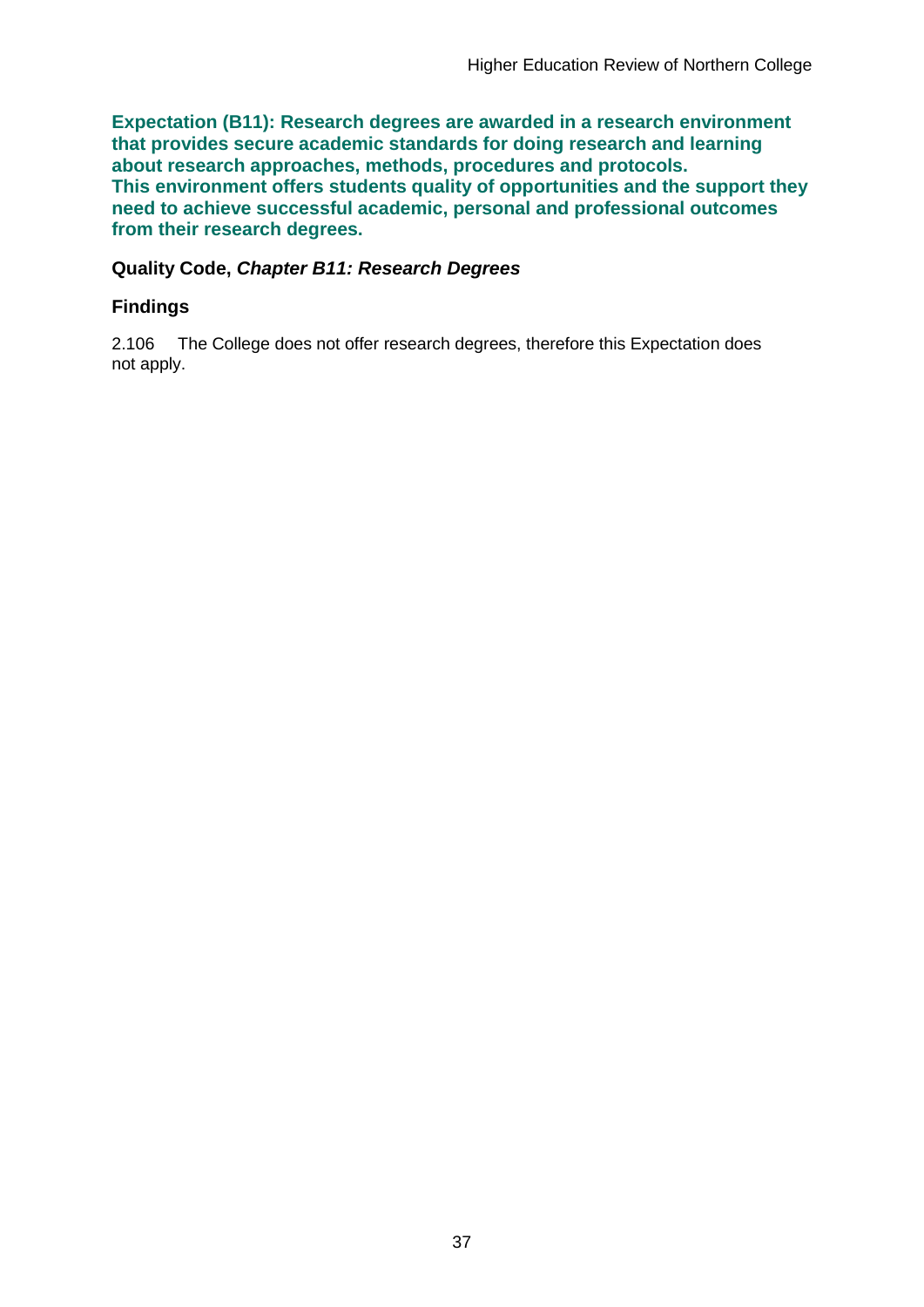## **The quality of student learning opportunities: Summary of findings**

2.107 In reaching its judgements about the quality of learning opportunities, the review team matched its findings against the criteria in Annex 2 of the published handbook.

2.108 There are 10 applicable Expectations in this judgement area and nine are met with a low risk. The Expectation for programme monitoring and review (B8) is not met and the level of risk is moderate.

2.109 The review team makes three recommendations in this area, which relate to the Expectations for learning and teaching (B3), student engagement (B5), and programme monitoring and review. There is a further recommendation in Expectation B3, which is cross-referenced to a substantive recommendation in information about higher education provision (Expectation C).

2.110 There is also an affirmation relating to recruitment, selection and admission to higher education (Expectation B2), and three features of good practice in learning and teaching (Expectation B3), enabling student development and achievement (Expectation B4) and assessment of students and the recognition of prior learning (Expectation B6).

2.111 The first recommendation in this area relates to Expectation B3 and learning and teaching. It relates to the limited cohesion between the College's Curriculum Strategy, Higher Education Strategy and the application of teaching and learning. The review team recommends that the College integrate the curriculum and teaching and learning strategies to secure the higher education strategic aims by September 2016.

2.112 The review team's second recommendation is concerned with student engagement (Expectation B5). Due to the lack of formal representation of students in the College's deliberative processes the review team recommends that, by September 2016, the College further develops formal student representation to enable fuller engagement in the quality assurance and enhancement processes.

2.113 The final recommendation in this area is in regard to programme monitoring and review (Expectation B8). From meetings and scrutiny of documentation the review team found that programme evaluations and their action plans are not reported upon within the College's committee structure. The review team recommends that, by September 2016, the College ensure that oversight of annual monitoring processes is applied systematically and operated consistently.

2.114 A further recommendation is cross-referenced to learning and teaching (Expectation B3), and this is considered more fully under Expectation C.

2.115 The review team makes one affirmation in this area with regard to recruitment, selection and admission to higher education (Expectation B2), and affirms the steps taken to further increase recruitment of students through the use of social media in marketing.

2.116 There are three areas of good practice identified by the review team and these are the highly effective use of learning technologies to inform and underpin learning, teaching and assessment (Expectation B3), the high level of individualised support provided by the College to improve students' learning opportunities (Expectations B4 and Enhancement), and the embedded and comprehensive APEL process that promotes student transition to higher education programmes (Expectation B6).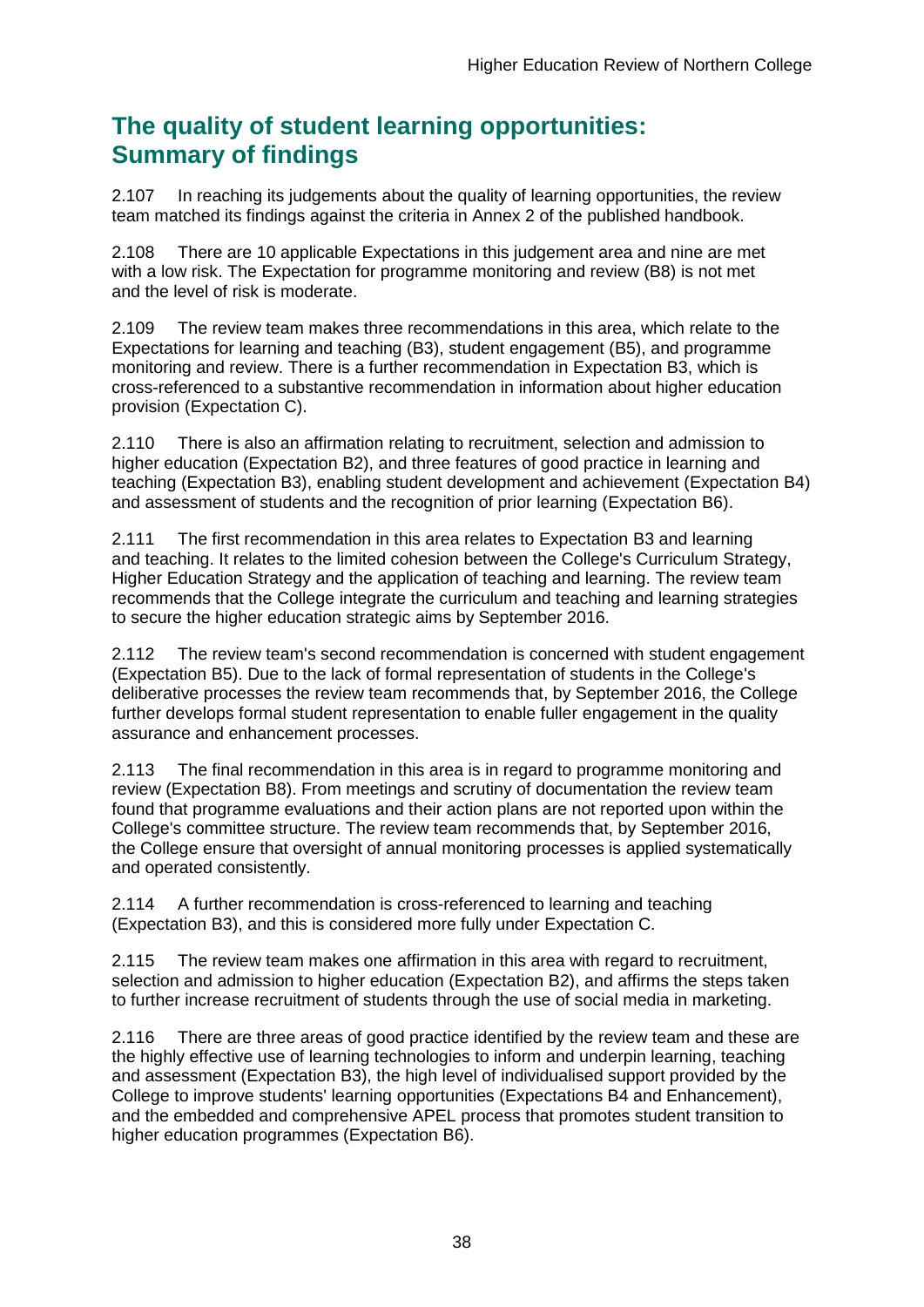2.117 The review team concludes that the quality of student learning opportunities at the College **meets** UK expectations.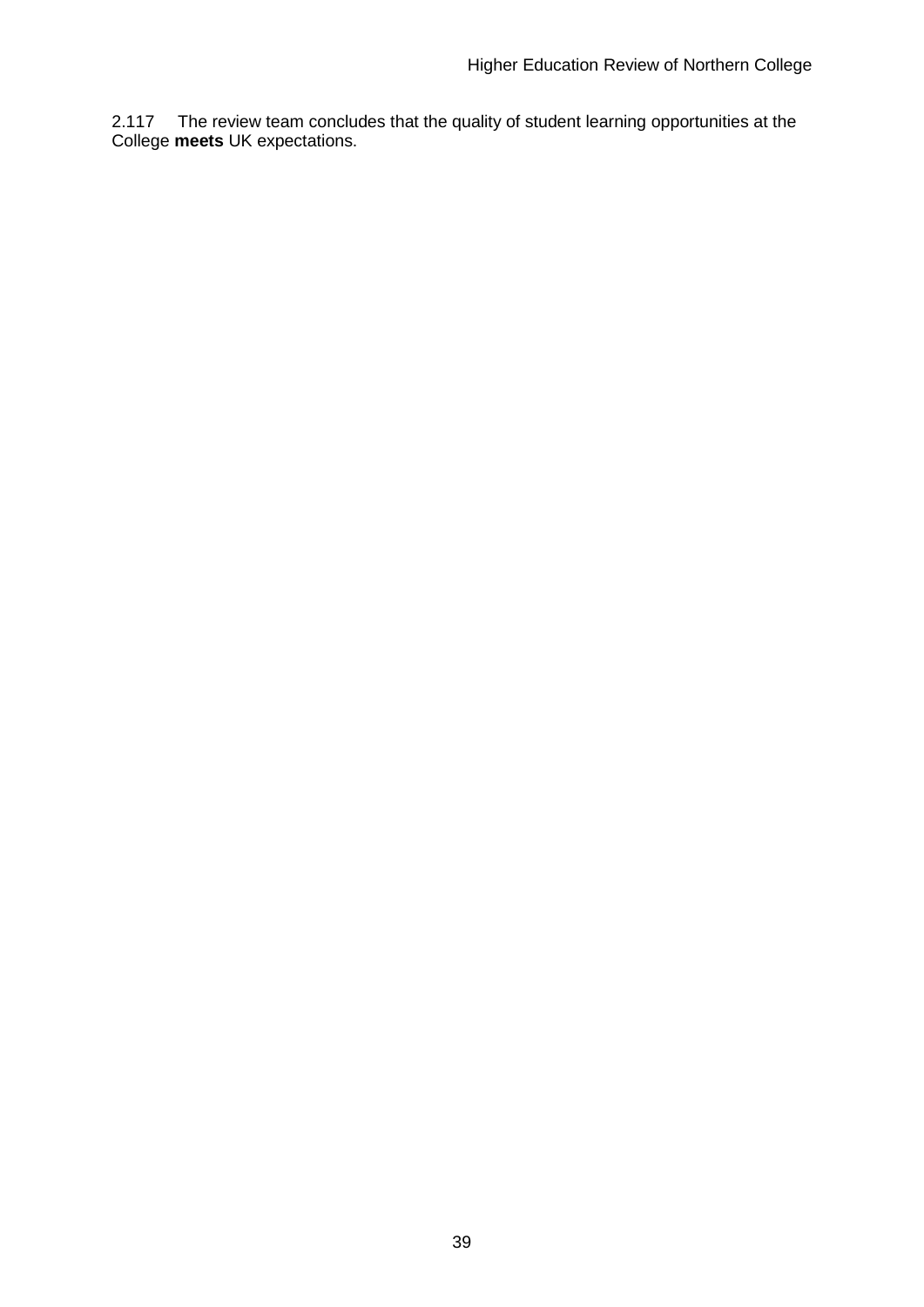## <span id="page-40-0"></span>**3 Judgement: The quality of the information about learning opportunities**

**Expectation: UK higher education providers produce information for their intended audiences about the higher education they offer that is fit for purpose, accessible and trustworthy.**

## **Quality Code, Part C: Information about Higher Education Provision**

## **Findings**

3.1 The College provides information to prospective students through a range of mediums including the website, a blog dedicated to its higher education provision, and social media platforms. All formal programme information is approved and written by the University of Huddersfield. The College uses a number of digital platforms to communicate to students regarding programme content and learning.

3.2 The College has a Social Media Policy that outlines the responsibilities when accessing social media for College purposes. It also has an E-Learning Strategy to outline the operation of its range of learning platforms. This would allow the Expectation to be met.

3.3 The review team examined relevant and appropriate documentation describing the College's policies and processes for the production of information for internal and external stakeholders, including the Contract of Collaboration and E-Learning Strategy. In addition, the team discussed the effectiveness of these policies and processes in meetings with senior, academic and support staff.

3.4 The review team found that students receive appropriate information about their programmes before, during and after the admissions process. Additionally, all students are fully aware of the content of their programmes and what is expected of them.

3.5 The review team found that the College makes use of a range of different learning and online platforms. These include a social networking platform, which the College uses as a repository of information, and a number of other specific forums that allow students to communicate with each other effectively and safely. In addition, students also use the VLE provided by the University, which provides all relevant course information. The purpose and cohesion of the range of learning platforms was not clear to the review team, nor were the strategic decisions and direction for their development. In addition, the review team found that there was no formal mechanism for the updating and checking of information across the various platforms used by the College.

3.6 The review team heard that a strategy is to be developed that will provide guidance and a framework for future development and rationalisation of the College's information applications and systems. However, at the time of the review visit no formal development had taken place. The review team **recommends** that, by September 2016, the College develop a strategy to provide cohesion and integration of the range of learning technology platforms that includes systematic monitoring and review.

3.7 The College, in conjunction with its awarding body, provides all relevant information to prospective and current students in a timely manner. The review team concludes that the Expectation is met and the associated level of risk is low.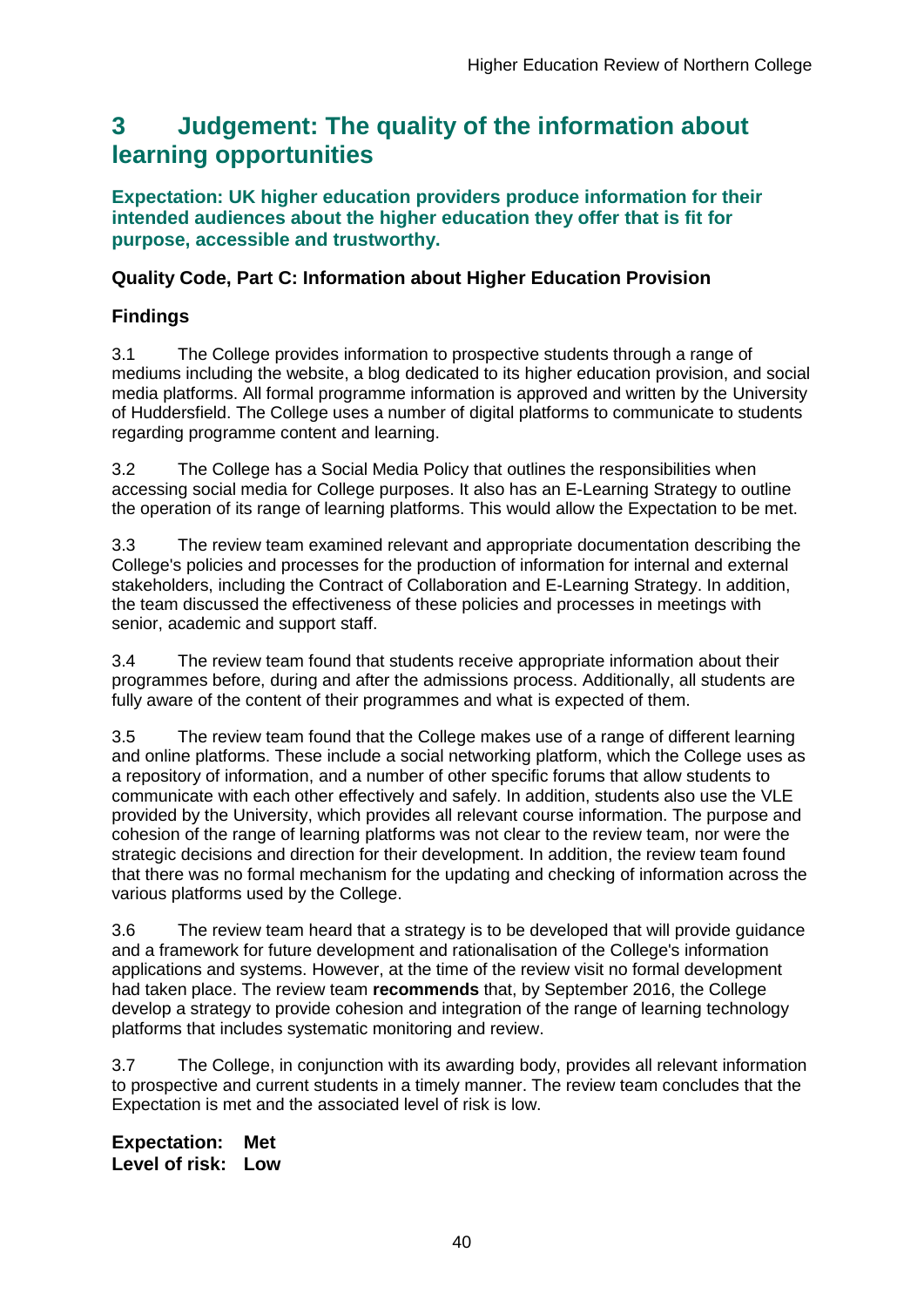## **The quality of the information about learning opportunities: Summary of findings**

3.8 In reaching its judgements on the quality of the information about learning opportunities, the review team matched its findings against the criteria specified in Annex 2 of the published handbook.

3.9 The one Expectation in this judgement area is met, with a low level of risk, and is cross-referenced with Expectation B3 in relation to learning and teaching. There are no affirmations or features of good practice.

3.10 The College provides information through a range of media including a website, a blog and social media platforms. These are informed by a Social Media Policy and E-Learning Strategy.

3.11 The purpose and cohesion of the learning platforms lacked clarity, as did strategic decisions and direction for their development. In addition, the review team could find no formal mechanism for updating and checking information, although the team was informed that a strategy is to be developed. Therefore, the review team recommends that the College develops a strategy to provide cohesion and integration of the range of learning technology platforms, which includes systematic monitoring and review, by September 2016.

3.12 The review team concludes that the quality of the information about learning opportunities at the College **meets** UK expectations.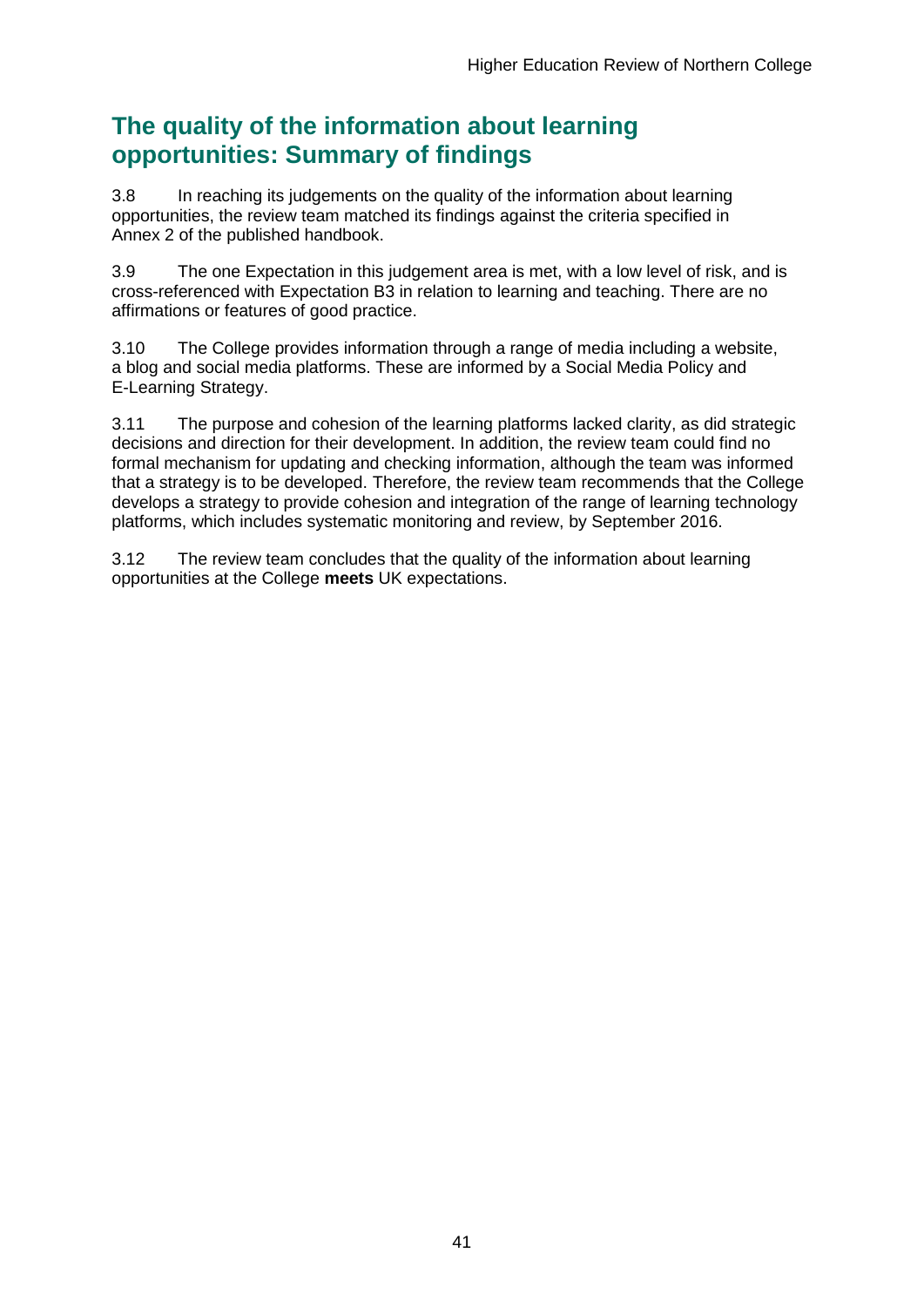## <span id="page-42-0"></span>**4 Judgement: The enhancement of student learning opportunities**

## **Expectation (Enhancement): Deliberate steps are being taken at provider level to improve the quality of students' learning opportunities.**

## **Findings**

4.1 The College has developed enhancement initiatives that derive from a strong institutional commitment and an ethos of furthering the enhancement of learning opportunities for students within a culture of social purpose education. The College invests time and effort into individual and team initiatives to improve the student and alumni experience, and also increase the accessibility of its higher education provision.

4.2 Examples include the effective use of learning technologies to improve staff and students' digital literacy, the development of a dedicated higher education 'community of praxis', a high level of individualised student support processes, including mentorship, and a high progression rate from further education, either into higher education and/or employment.

4.3 The review team confirmed the productive nature of the relationship with the University of Huddersfield and how the College uses this relationship to support staff development and a social purpose ethos through projects funded by the Education and Training Consortium. This includes, for example, a BA (Hons) Educational and Professional Development social media marketing project designed to increase students' learning, which has resulted in increased Cert Ed/PGCE student recruitment.

4.4 Other enhancement initiatives that are part of the College's Reflexion Programme are funded by the Education and Training Foundation lead body, and explore functional models of digital resilience that contribute to the quality of students' learning experience through the sharing of good practice and the development of 'community online' learning.

4.5 The contribution of alumni is extensive and highly regarded by students, who spoke positively about the role of alumni as peer mentors. Peer mentors enable them to develop a high level of employability skills and professional potential, underpinned by the social purpose values that the students take into the workplace.

4.6 The College provides an impressive level and range of individualised support mechanisms for students during their programme, through both teaching activities and the involvement of professional support services, such as the Library, Learning and Support Centre. For example, library staff teach and also provide one-to-one student support for academic writing and study skills, which is highly valued by students, along with the responsive support provided by the digital services technologist.

4.7 Students are enabled to become highly confident learners, which stems from the high level of commitment that the College has to reinforcing a culture that expects and encourages self-responsibility and self-agency, aligned with a social purpose mission. The engagement of students through the College's 'community of praxis' enables them to become more confident regarding their use and exploitation of learning technologies and social media, and this is widely promoted by teaching and professional support staff.

4.8 The review team identified the College's enhancement approach through the meetings it held with staff and students. These meetings provided the team with information that aligned with the College's higher education strategy and identified a range of initiatives designed to enhance students' learning opportunities. The College's pursuit of enhancement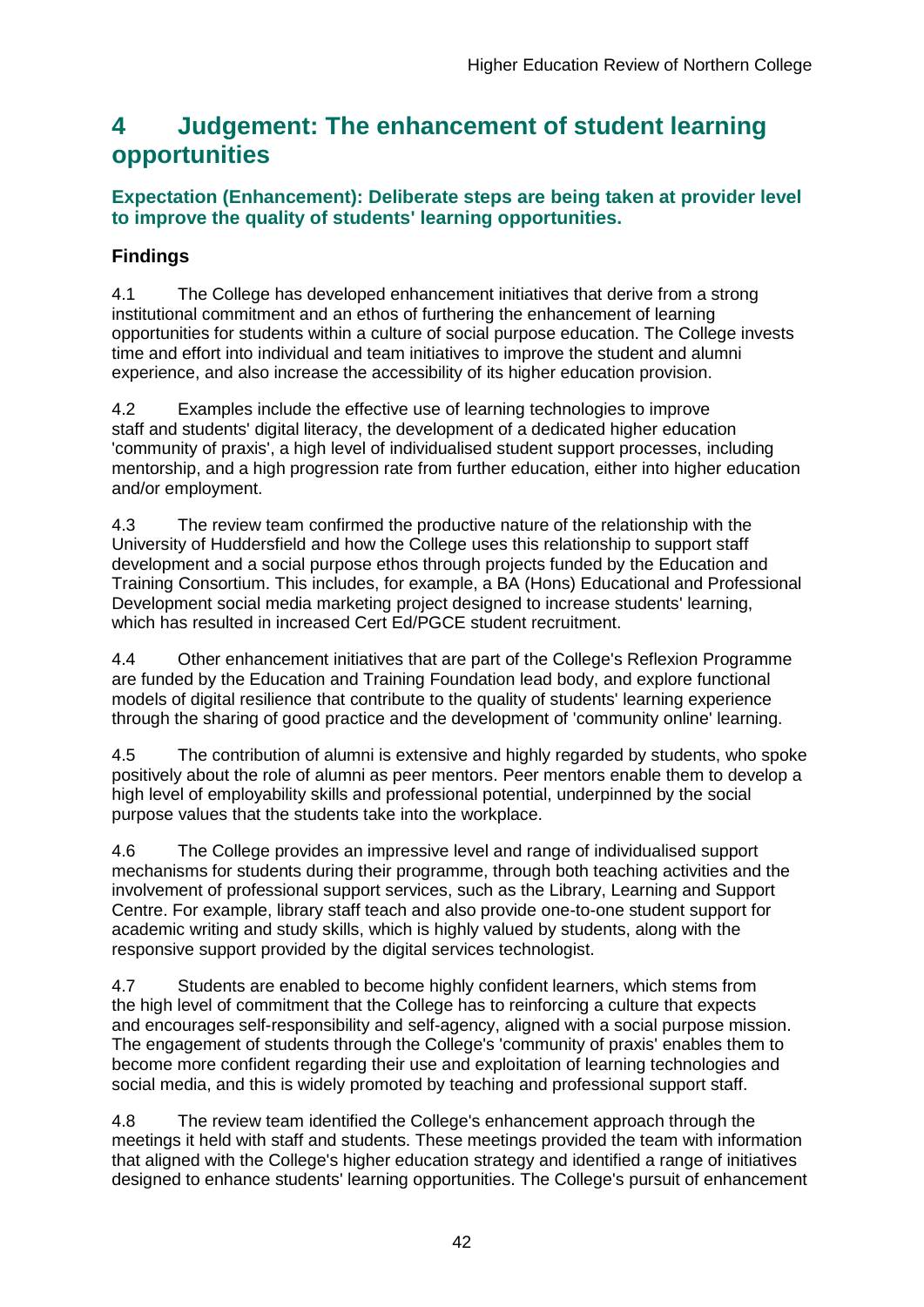is evident in the range of current initiatives that are helping it to develop and reinforce an ethos in its higher education programmes, which expects and encourages the enhancement of students' learning opportunities.

4.9 These practices for enhancement demonstrate that the College has a set of strategic aims that would allow the Expectation to be met.

4.10 The review team extensively explored the College's arrangements and approach to enhancement through meetings with senior managers and teaching staff, and professional support staff, students and alumni. The review team also examined documentary evidence that focused on enhancement initiatives and how these were managed to form a strategic approach at College levels.

4.11 The review team found that, although the College has produced a statement of higher education strategic aims and priorities, a document entitled Strategy for Growth, and a quality improvement strategy, it is unclear how these will inform any operational plans or how the impact will enhance the quality of students' learning opportunities. Similarly, terms and remits of committees do not include consideration or deliberation of enhancement as a standing item, and the committee organogram does not include representation of the Higher Education Strategy Development and Coordination Group. This committee plays a key role relating to the potential enhancement of the higher education provision, and was the focus of a recommendation in the June 2011 IQER report.

4.12 The review team found that despite consideration of quality improvement measures the College lacks an articulation of the deliberate steps taken at provider level to improve the quality of students' learning opportunities. Quality assurance processes are intended to be used to inform enhancement initiatives that, if systematically planned and evaluated, would usefully inform the College's overall strategic approach to enhancement. The review team **recommends** that, by September 2016, the College formalise and strengthens the relationship between higher education priorities and enhancement practices.

4.13 Despite the lack of an overall strategic approach to enhancement it was clear to the review team that the College enhances the quality of students' learning opportunities in an exceptional way, including the high level of individualised support provided by the College to improve students' learning opportunities (see also Expectation B4).

4.14 The College undertakes work to enable deliberate steps to be taken to improve the quality of the student learning opportunities. The review team concludes that the Expectation is met and the associated level of risk is low.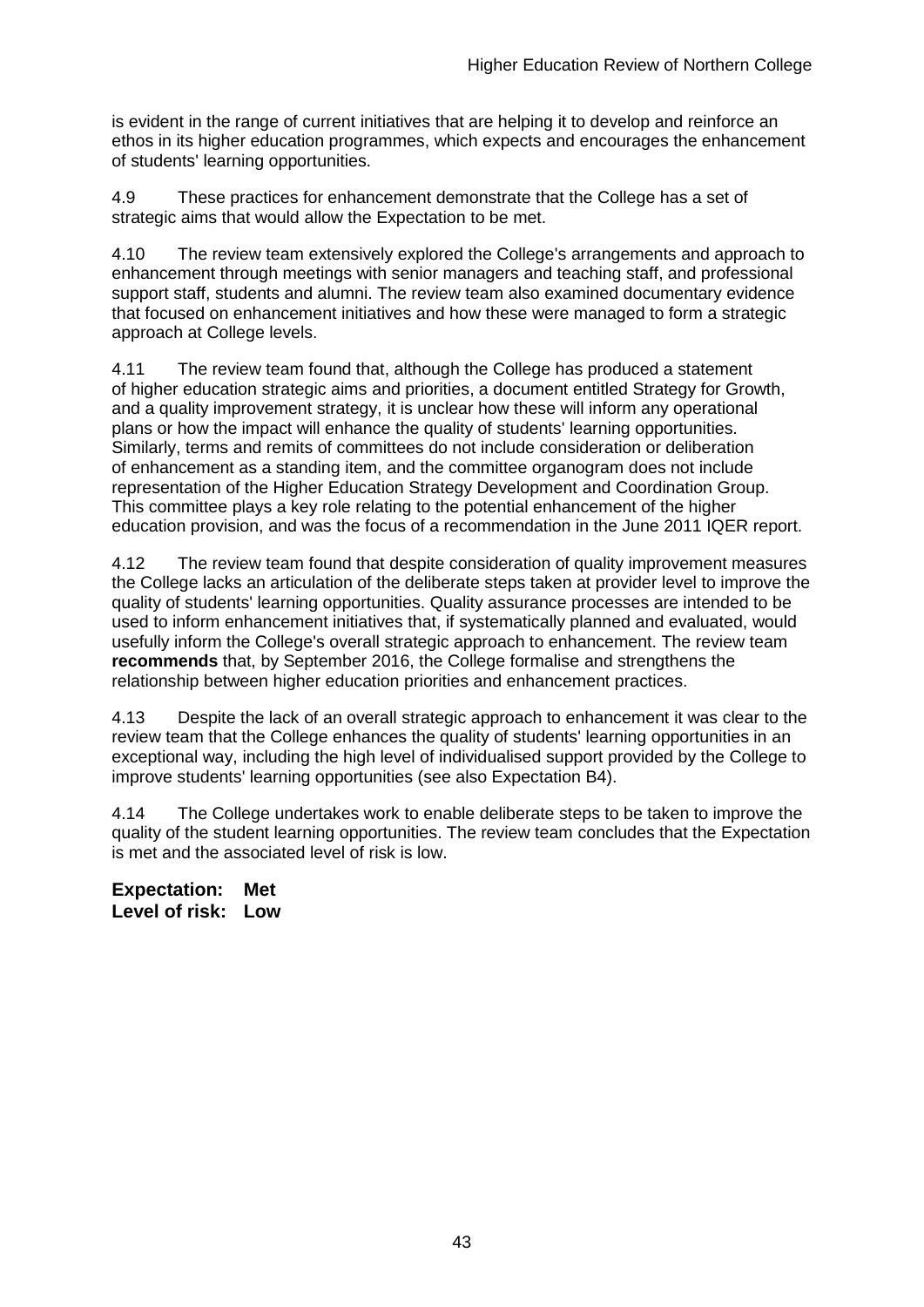## **The enhancement of student learning opportunities: Summary of findings**

4.15 In reaching its judgements on the enhancement of student learning opportunities the review team matched its findings against the criteria specified in Annex 2 of the published handbook.

4.16 The one Expectation in this judgement area is met, with a low level of risk.

4.17 There is one recommendation and a feature of good practice cross-referenced to Expectation B4, which informs the review team's findings in this area.

4.18 The College has developed enhancement initiatives that derive from a strong institutional commitment and ethos to the learning opportunities for students within a culture of social purpose education.

4.19 There is an impressive level and range of individualised support mechanisms for students through teaching activities and the involvement of professional support services. Enhancement is also evident in the range of current initiatives helping to develop and reinforce an ethos that expects and encourages the development of students' learning opportunities.

4.20 However, there are limitations in the College's deliberate steps to improve the quality of students' learning opportunities, including systematic planning and evaluation. The review team recommends that, by September 2016, the College formalise and strengthens the relationship between higher education priorities and enhancement practices.

4.21 Despite the lack of an overall strategic approach to enhancement it was clear to the review team that the College enhances the quality of students' learning opportunities in an exceptional way, including the high level of individualised support provided by the College to improve students' learning opportunities.

4.22 The review team concludes that the enhancement of student learning opportunities at the College **meets** UK expectations.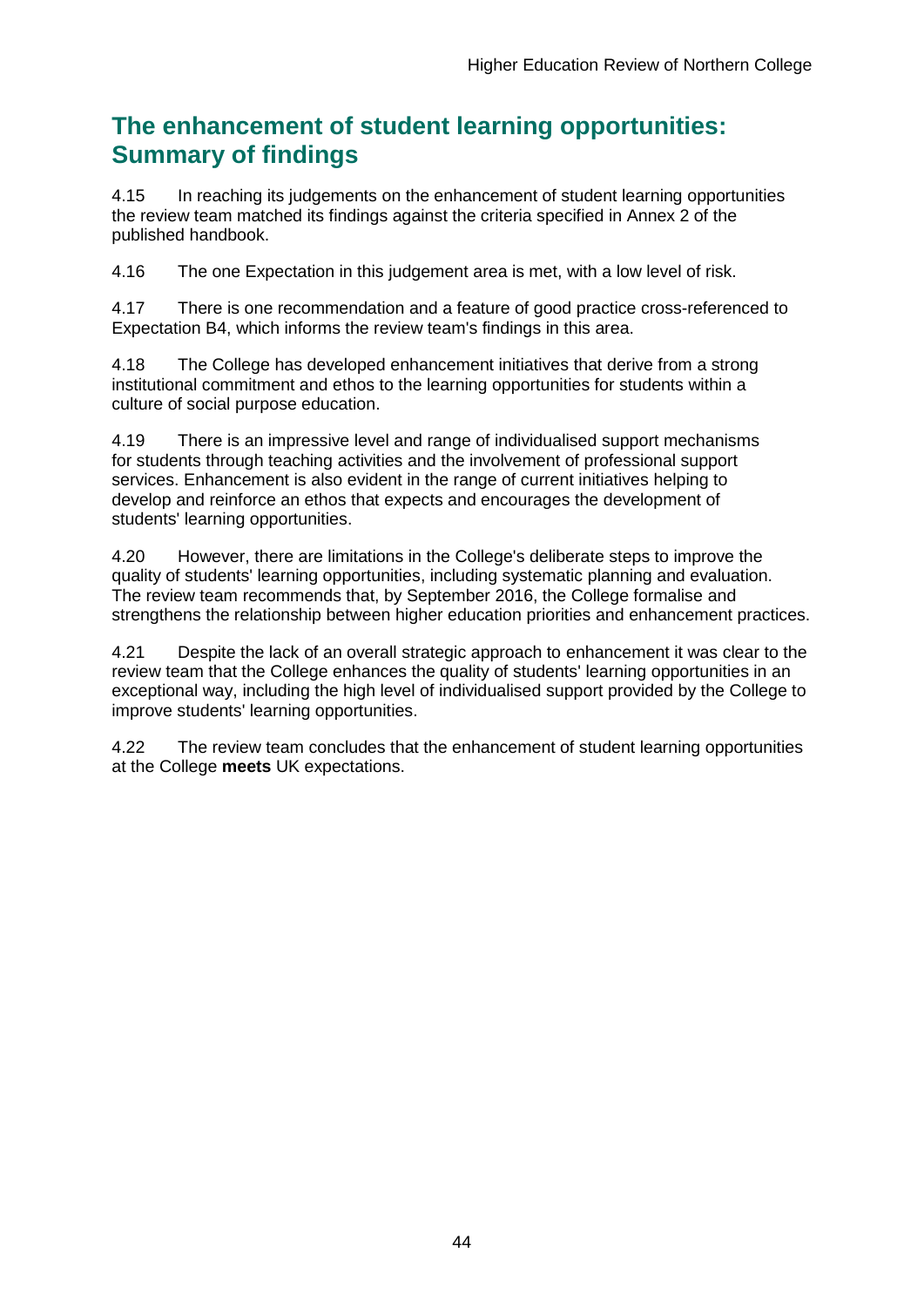## <span id="page-45-0"></span>**5 Commentary on the Theme: Digital Literacy**

## **Findings**

5.1 The College does not currently have a strategic approach to teaching and learning that articulates the use of learning technologies, and which is specific to higher education. However, the review team heard that there are plans to develop a digital leadership strategy following a recent College restructuring process. This will be produced by a new E-Learning Group, chaired by the Academic Director for Student Support. A meeting has not yet taken place, although a brief has been developed that will inform digital literacy plans, and this will be aligned with the existing College Technology Enhanced Learning Strategy 2014.

5.2 The review team heard that the new Strategy will be considered according to the recommendations arising from the experimental digital work of the higher education teaching team, and will be relevant to all modes of higher education study. Strategic objectives include the promotion of creativity and innovation in teaching and learning, ensuring support for students' acquisition of digital literacy skills, and capacity building. It is not yet clear how the Strategy will be implemented or monitored.

5.3 The College recognises that through maintaining strategic oversight of its processes for, and outcomes of, programme design, development and approval, it can ensure that the higher education programmes reflect the strategic priorities, which include developing digital literacy, and it works closely with its awarding body to ensure this. Digital literacy is embedded into each programme, particularly in respect of assessment, and this reflects the College's strategic aims, such as transforming individuals and communities by the development of reflexive practice.

5.4 Annual monitoring and review activities evaluate the extent to which students are attaining the intended learning outcomes, which include digital literacy where that is embedded within the academic programmes.

5.5 The review team heard and saw documentary evidence to conclude that digital literacy is recognised and supported by the College's corporation, senior managers, and academic and professional support staff through the College's strategic focus, and by its commitment to developing an effective digital infrastructure. The team heard that the College has a reliable IT infrastructure, which is very responsive and supports learning and teaching effectively.

5.6 However, it was not clear to the review team what measures are in place to ensure that legacy material is effectively archived or on what platform; for example, evidence requested by the review team regarding the APEL group support provided to students pre-enrolment had been deleted (see Expectation C).

5.7 As part of the College's responsibility for setting and maintaining academic standards and the quality of learning opportunities, the College ensures that, through the acquisition of digital literacy skills, students develop qualities and transferrable skills that have professional relevance and which are necessary for employment. These include the use and exploitation of a wide range of social media tools, the development of an online 'community of praxis', and the creation of innovative learning materials through the use of e-portfolios (iPDP), critical friendship groups and other blended-learning type initiatives.

5.8 Students are supported in the development of digital literacy from pre-entry and throughout their programmes, and IT skills form part of the academic skills assessment through all stages of the courses. Students spoke very highly of the individual and group support that they are offered by learning technology staff, as well as teaching and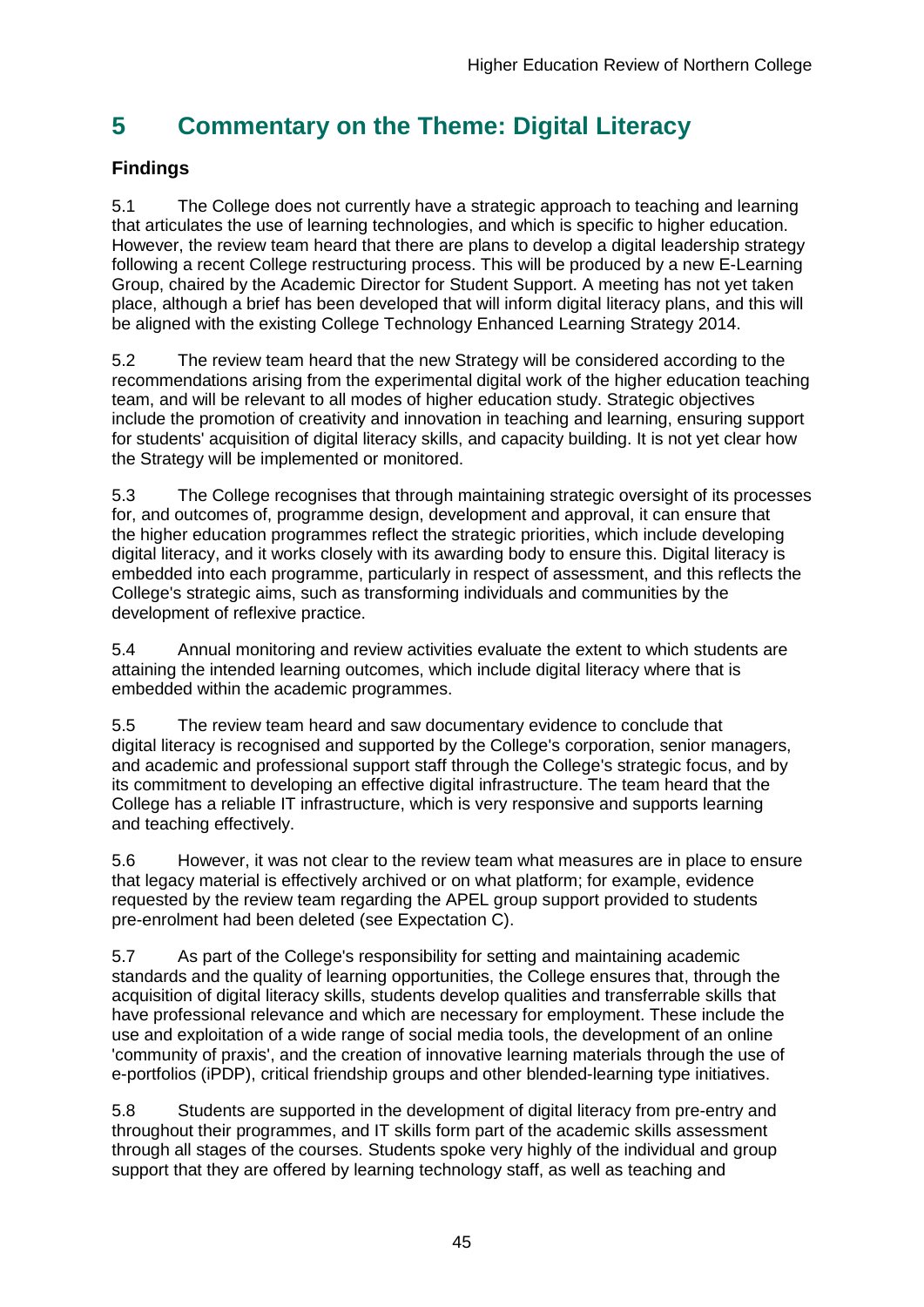professional support staff, particularly regarding the development of research skills and academic writing.

5.9 Students are familiar with the wide range of digital resources made available to them at the University of Huddersfield, and they are confident in their ability to use the University's VLE (Unilearn) and single-search databases (Summon; EBSCO).

5.10 The review team heard and scrutinised documentary evidence from external examiners, awarding bodies and students, which showed that the student learning experience is good. For example, external examiners report upon the sharing of good practice across the Education and Training Consortium in respect of the imaginative use of social media to enhance the quality of students' learning, such as the use of vlogs for summative reflexive work for oral feedback at a Course Assessment Board.

5.11 Staff involved in teaching and supporting digital literacy learning are equipped to fulfil their role in relation to their specific contexts, and aligned to professional standards (the Education and Training Foundation). They are provided with a wide range of staff development opportunities to enable them to support students' learning and fulfil their potential, including attendance at conferences, and engagement with professional organisations such as Jisc, CoLRIC (Council of Learning Resources in Colleges) and NIACE (National Institute of Adult Continuing Education).

5.12 The review team heard that the College is committed to equality in enabling student development and achievement, and, in particular, in developing an inclusive learning environment where the acquisition of digital literacy skills is essential. For example, the College's Digital Nurse provides ad-hoc workshops when students need information on a specific subject area or e-learning. The workshops are convened quickly and in response to students polling on the College's social networking platform, which is a primary communication tool and discussion board for students.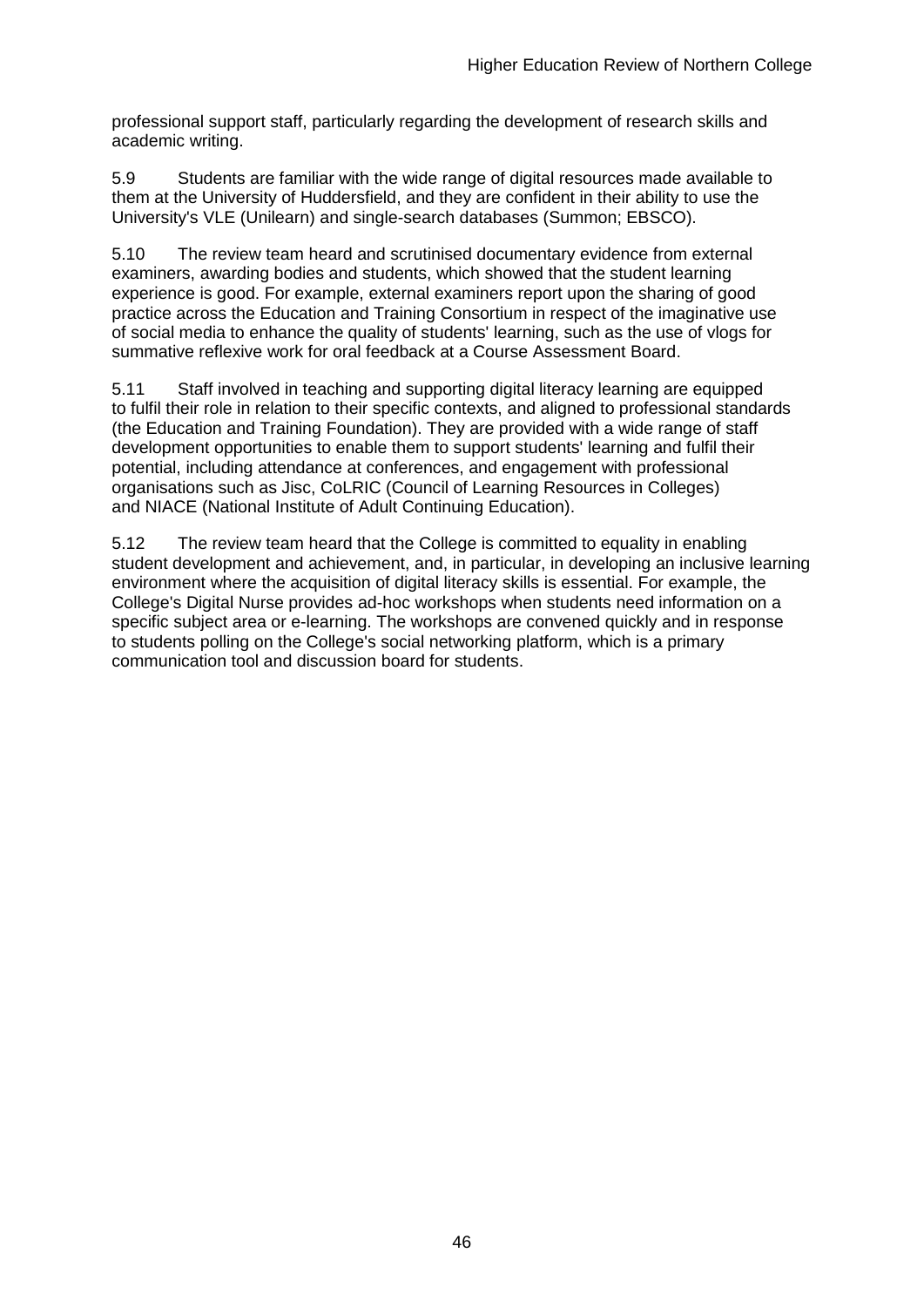## <span id="page-47-0"></span>**Glossary**

This glossary is a quick-reference guide to terms in this report that may be unfamiliar to some readers. Definitions of key operational terms are also given on pages 30 to 33 of the [Higher Education Review handbook.](http://www.qaa.ac.uk/publications/information-and-guidance/publication?PubID=2963)

If you require formal definitions of other terms please refer to the section on assuring standards and quality: [www.qaa.ac.uk/assuring-standards-and-quality.](http://www.qaa.ac.uk/assuring-standards-and-quality)

User-friendly explanations of a wide range of terms can be found in the longer **Glossary** on the QAA website: [www.qaa.ac.uk/Pages/GlossaryEN.aspx.](http://www.qaa.ac.uk/Pages/GlossaryEN.aspx)

#### **Academic standards**

The standards set by **degree-awarding bodies** for their courses (programmes and modules) and expected for their awards. See also **threshold academic standard**.

#### **Award**

A qualification, or academic credit, conferred in formal recognition that a student has achieved the intended **learning outcomes** and passed the assessments required to meet the academic standards set for a **programme** or unit of study.

#### **Blended learning**

Learning delivered by a number of different methods, usually including face-to-face and e-learning (see **[technology enhanced or enabled learning](http://www.qaa.ac.uk/AboutUs/glossary/Pages/glossary-t.aspx#t1)**).

#### **Credit(s)**

A means of quantifying and recognising learning, used by most institutions that provide higher education **programmes of study**, expressed as numbers of credits at a specific level.

#### **Degree-awarding body**

A UK [higher education provider](http://newlive.qaa.ac.uk/AboutUs/glossary/Pages/glossary-h.aspx#h2.1) (typically a [university\)](http://newlive.qaa.ac.uk/AboutUs/glossary/Pages/glossary-u-z.aspx#u4) with the power to award degrees, conferred by Royal Charter, or under Section 76 of the Further and Higher Education Act 1992, or under Section 48 of the Further and Higher Education (Scotland) Act 1992, or by Papal Bull, or, since 1999, granted by the Privy Council on advice from QAA (in response to applications for [taught degree awarding powers, research degree awarding powers or](http://newlive.qaa.ac.uk/AboutUs/DAP/Pages/default.aspx)  [university title\)](http://newlive.qaa.ac.uk/AboutUs/DAP/Pages/default.aspx).

#### **Distance learning**

A course of study that does not involve face-to-face contact between students and tutors but instead uses technology such as the internet, intranets, broadcast media, CD-ROM and video, or traditional methods of correspondence - learning 'at a distance'. See also **blended learning**.

#### **Dual award or double award**

The granting of separate awards (and certificates) for the same **programme** by two **degree-awarding bodies** who have jointly delivered the programme of study leading to them. See also **multiple award**.

#### **e-learning**

See technology enhanced or enabled learning.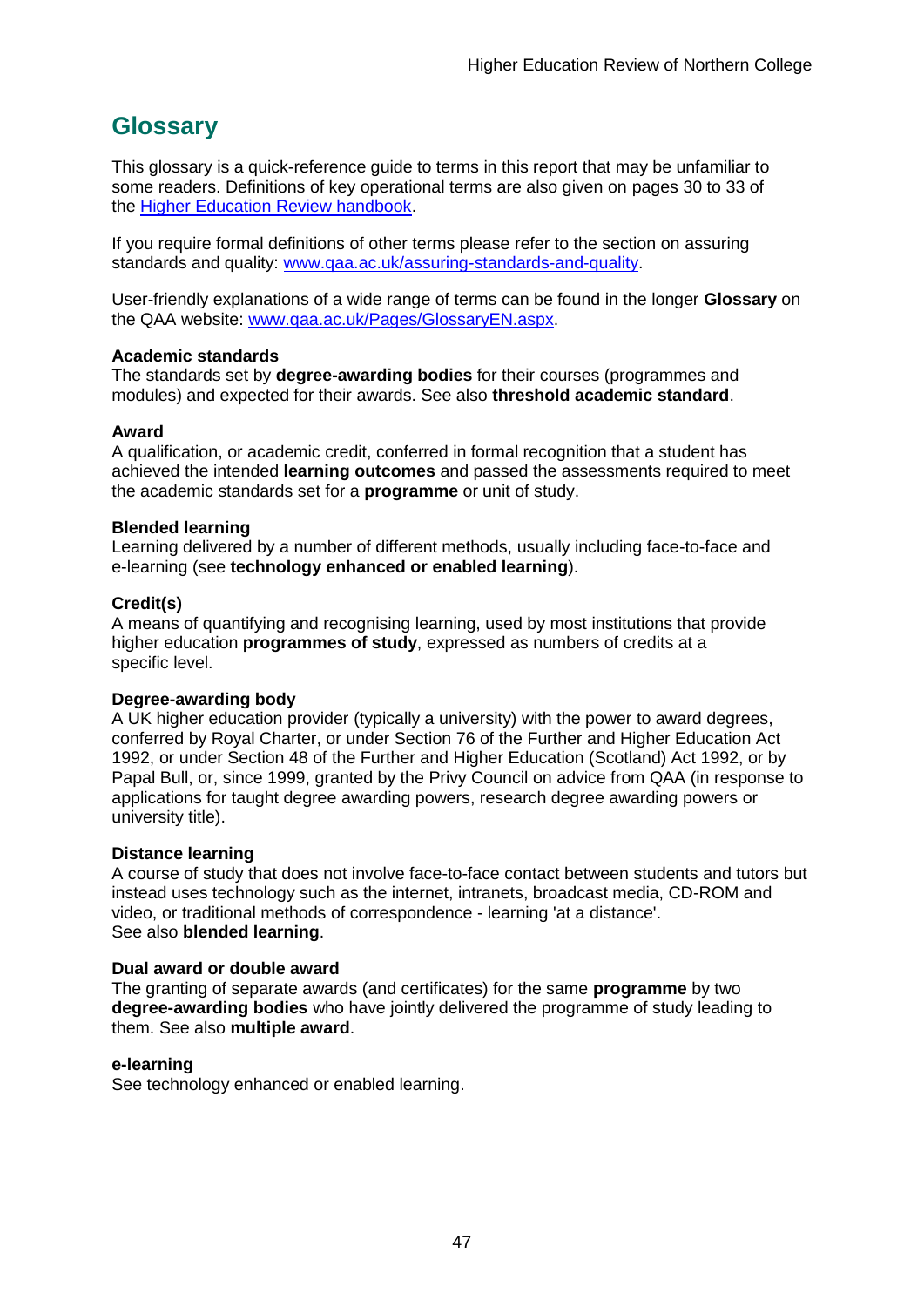#### **Enhancement**

The process by which [higher education providers](http://www.qaa.ac.uk/AboutUs/glossary/Pages/glossary-h.aspx#h2.1) systematically improve the quality of provision and the ways in which students' learning is supported. It is used as a technical term in our review processes.

#### **Expectations**

Statements in the **Quality Code** that set out what all UK [higher education providers](http://newlive.qaa.ac.uk/AboutUs/glossary/Pages/glossary-h.aspx#h2.1) expect of themselves and each other, and what the general public can therefore expect of them.

#### **Flexible and distributed learning**

A [programme](http://newlive.qaa.ac.uk/AboutUs/glossary/Pages/glossary-p.aspx#p12) or [module](http://newlive.qaa.ac.uk/AboutUs/glossary/Pages/glossary-m-o.aspx#m6) that does not require the student to attend classes or events at particular times and locations.

See also **distance learning**.

#### **Framework**

A published formal structure. See also **framework for higher education qualifications**.

#### **Framework for higher education qualifications**

A published formal structure that identifies a hierarchy of national qualification levels and describes the general achievement expected of holders of the main qualification types at each level, thus assisting higher education providers in maintaining academic standards. QAA publishes the following frameworks: *The Framework for Higher Education Qualifications in England, Wales and Northern Ireland* (FHEQ) and *The Framework for Qualifications of Higher Education Institutions in Scotland* (FQHEIS).

#### **Good practice**

A process or way of working that, in the view of a QAA review team, makes a particularly positive contribution to a higher education provider's management of academic standards and the quality of its educational provision. It is used as a technical term in QAA's audit and review processes.

#### **Learning opportunities**

The provision made for students' learning, including planned study, teaching, assessment, academic and personal support, and resources (such as libraries and information systems, laboratories or studios).

#### **Learning outcomes**

What a learner is expected to know, understand and/or be able to demonstrate after completing a process of learning.

#### **Multiple awards**

An arrangement where three or more **degree-awarding bodies** together provide a single jointly delivered **programme** (or programmes) leading to a separate **award** (and separate certification) of each awarding body. The arrangement is the same as for **dual/double awards**, but with three or more awarding bodies being involved.

#### **Operational definition**

A formal definition of a term, establishing exactly what QAA means when using it in reviews and reports.

#### **Programme (of study)**

An approved course of study that provides a coherent learning experience and normally leads to a qualification.